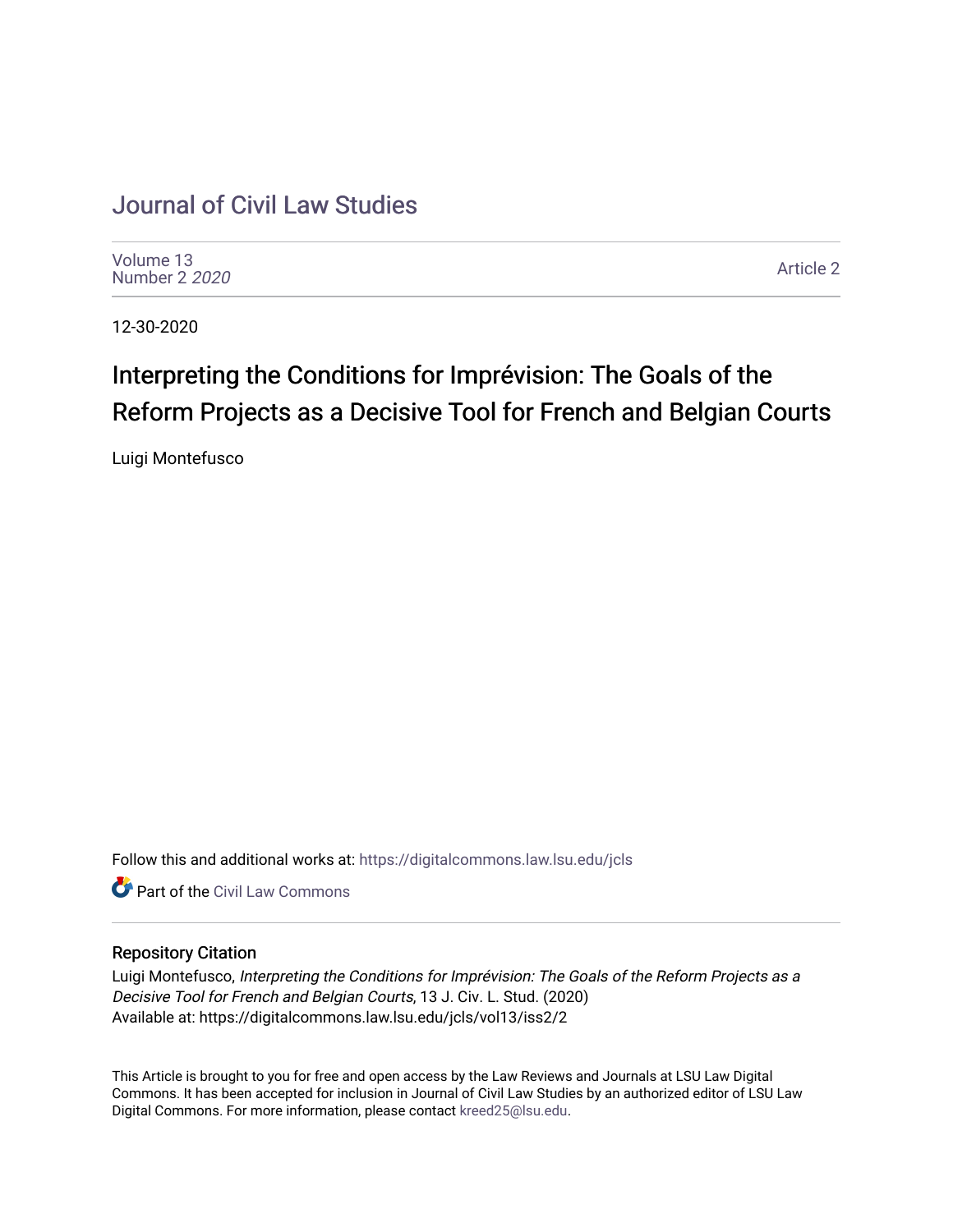## **INTERPRETING THE CONDITIONS FOR** *IMPRÉVISION***: THE GOALS OF THE REFORM PROJECTS AS A DECISIVE TOOL FOR FRENCH AND BELGIAN COURTS**

Luigi Montefusco<sup>∗</sup>

| II. The Evolution of the Doctrine of Imprévision from the Code<br>Napoléon to the Reform Projects of the French and Belgian |  |
|-----------------------------------------------------------------------------------------------------------------------------|--|
| A. The Historical Resistance to Imprévision in France and                                                                   |  |
|                                                                                                                             |  |
| B. The Slow Erosion of the Principle of the Binding Force of<br>the Contract: The Attempts of the Legislator, Scholars, and |  |
|                                                                                                                             |  |
| C. The Regulation of Imprévision Under the New Article                                                                      |  |
|                                                                                                                             |  |
| III. The Introduction of Imprévision in Light of the Goal of                                                                |  |
| A. Modernisation Through Harmonisation 216                                                                                  |  |
| B. Modernisation as the Reflection of the Interests of                                                                      |  |
|                                                                                                                             |  |
| IV. The Introduction of <i>Imprévision</i> in Light of the Goal of Legal                                                    |  |
|                                                                                                                             |  |
| A. The Disputed Meaning of "Legal Certainty" 221                                                                            |  |
| B. Time of the Change of Circumstances  223                                                                                 |  |
|                                                                                                                             |  |
| D. Excessive Onerousness of the Performance 225                                                                             |  |
|                                                                                                                             |  |
| V. The Introduction of <i>Imprévision</i> in Light of the Goal of                                                           |  |
|                                                                                                                             |  |
|                                                                                                                             |  |
| B. The Contrast Between a Narrow Interpretation of the                                                                      |  |
| Requirements and the Goal of Contractual Justice 233                                                                        |  |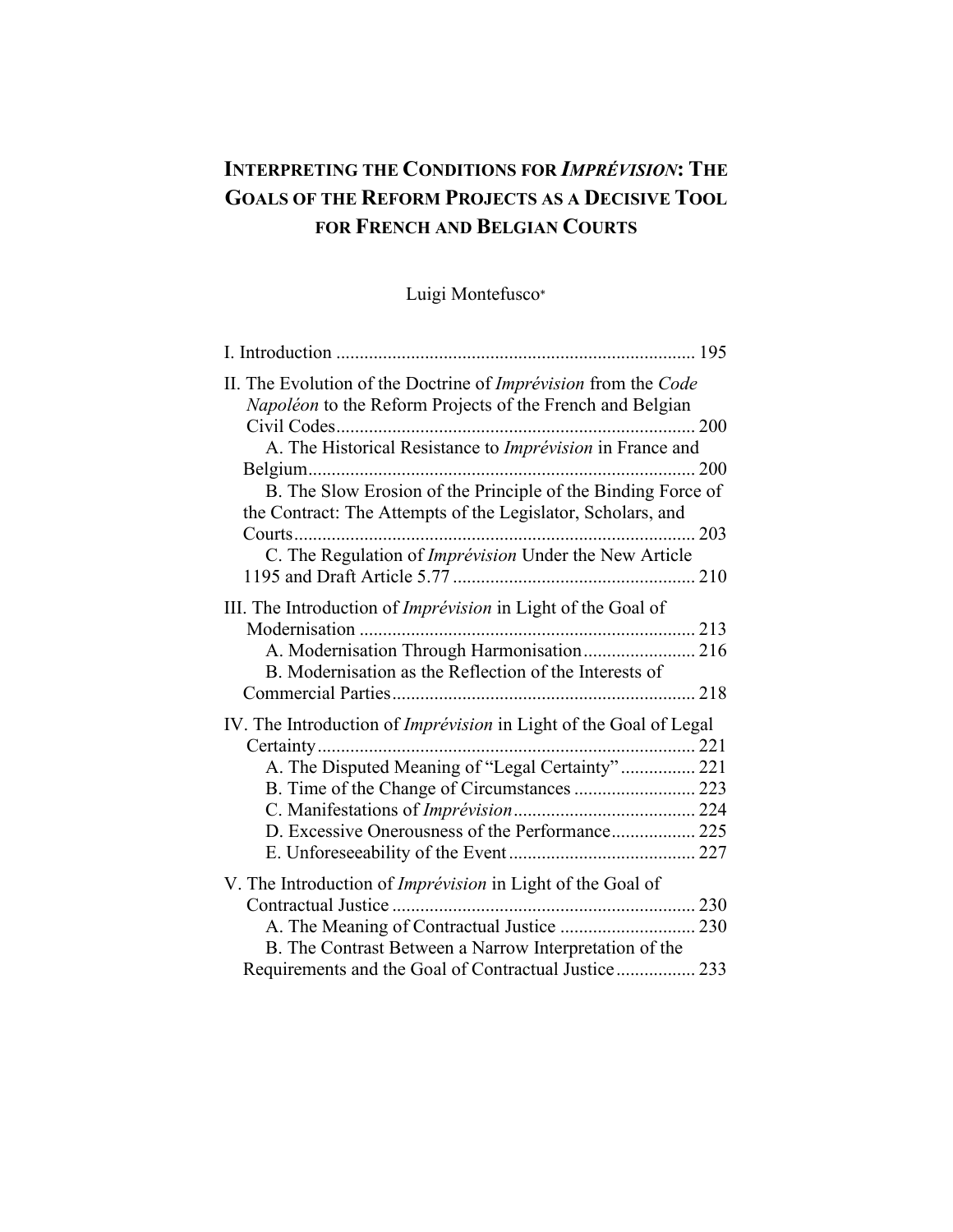| 1. Time of the Change of Circumstances: The Relationship       |     |
|----------------------------------------------------------------|-----|
| Between the Doctrine of Imprévision and the Doctrine of        |     |
|                                                                |     |
|                                                                |     |
|                                                                |     |
| C. The Contrast Between a Broad Interpretation of the          |     |
| Requirements and the Goal of Contractual Justice 241           |     |
| 1. Hardship Situations Attributable to the Aggrieved Party 241 |     |
| 2. Excessive Onerousness of the Performance Measured           |     |
| Against the Subjective Conditions of the Aggrieved Party       |     |
|                                                                | 242 |
|                                                                |     |

#### ABSTRACT

*The codification of the doctrine of* imprévision *in France and its codification attempt in Belgium is a significant turning point given the historical resistance in both countries towards it. Nevertheless, the fact that the French and Belgian civil codes had remained silent on the issue for more than 200 years poses problems of interpretation, in particular, with the regard to requirements to be met in order to trigger* imprévision *as set forth by new Article 1195 of the French Civil Code and Draft Article 5.77 of Belgian legislative proposal No. 3709/1 of April 3, 2019. In the absence of a well-established line of cases on the doctrine of* imprévision*, French and Belgian courts might, however, endeavour to interpret the requirements for* imprévision *by analysing it in light of the goals shared by the French and Belgian reform projects, namely modernisation, legal certainty and contractual justice. The purpose of this research is to assess the requirements for* imprévision *in light of the objectives set by the legislators, in order to recommend a possible interpretation of those requirements by French and Belgian courts.*

Keywords: France, Belgium, *imprévision*, hardship, art. 1195, draft article 5.77, modernisation, legal certainty, contractual justice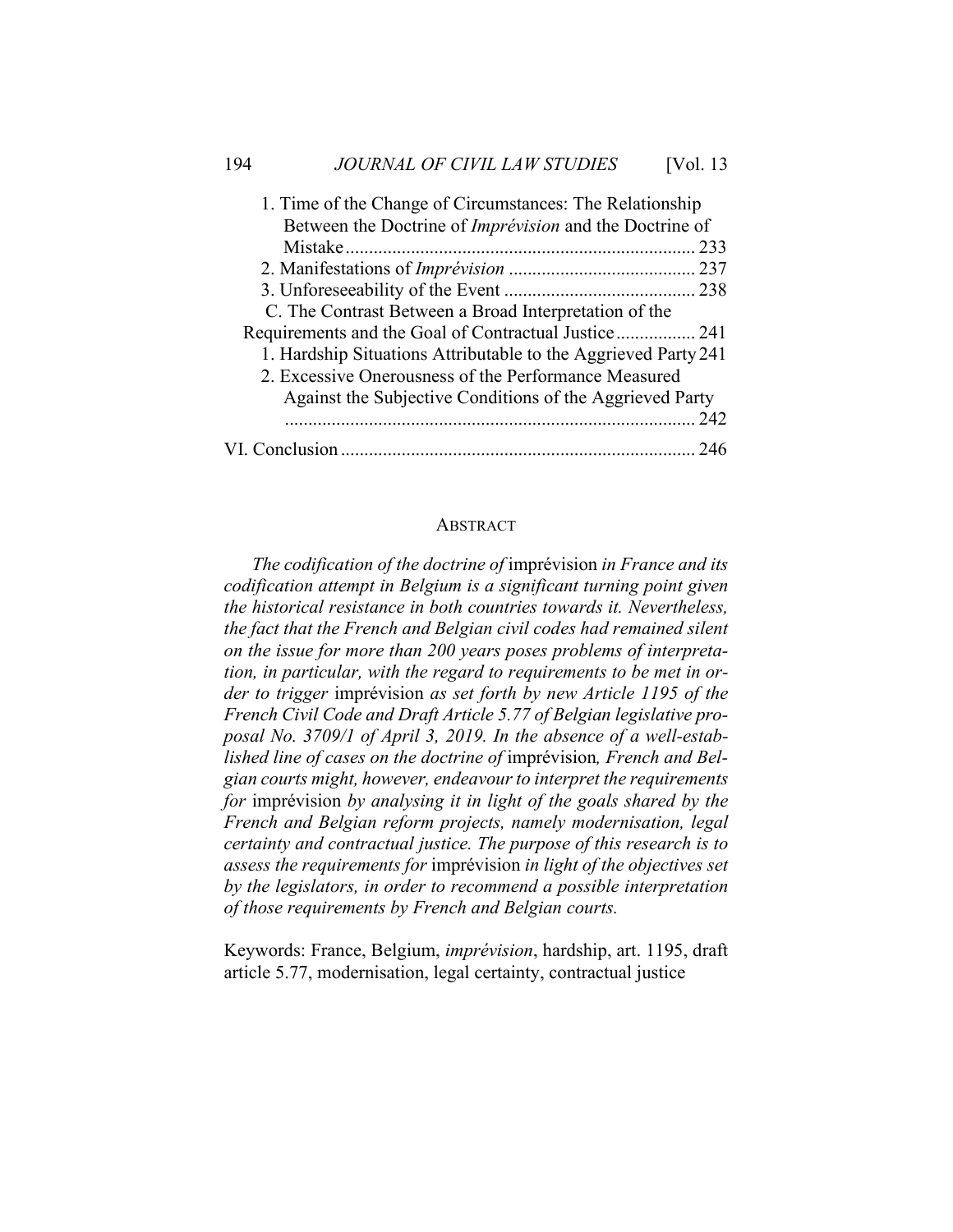#### I. INTRODUCTION

In order to become more appealing to foreign companies, more and more often national legislators aim to create a "businessfriendly" legal environment<sup>1</sup> by making significant changes to their civil or commercial codes. In this respect, comparative law plays a key role. It is a source of inspiration for legislators, who are pushed by globalised and interconnected markets to introduce juridical values into their national legal systems to which they do not traditionally belong.  $2$ 

Along the same lines, France and Belgium perceived the need to update their law of obligations,<sup>3</sup> including the introduction of the long-awaited doctrine of *imprévision*<sup>4</sup> within their respective civil

4. According to the French doctrinal literature, the theory of *imprévision* (often defined as "hardship" in common law jurisdictions) is the theory of

Trainee Lawyer, BonelliErede; LL.M. in International Trade and Investment Law, Maastricht University; LL.M. in Law, Università di Napoli Federico II. The author would like to thank Alexandru-Daniel On for his support and thorough supervision and Professor Olivier Moréteau for his valuable comments.

<sup>1.</sup> However, a "business-friendly" legal environment is an essential but insufficient condition. *See* CCI Paris Ile de France, *Droit des affaires : enjeux d'attractivité internationale et de souveraineté* (2015), https://perma.cc/EDM6- U5MH.

<sup>2.</sup> E. Ciongaru, *Influence of globalisation on the law systems*, 8 AGORA INT'L J. JURID. SCI. 24 (2014).

<sup>3.</sup> The need for modernisation of French contract law was perceived especially after the publication of the *Doing Business* reports by the World Bank between 2004 and 2006. These documents highlighted the drawbacks of French contract law with regards to its effects on business. France was only ranked fortyfourth for ease of doing business, since French law was considered economically inefficient, complex, unpredictable, and not being very attractive as opposed to common law systems. These reports had the effect of "electroshocks" to the French legal community. The initial reaction from French scholars was highly critical, in particular for what concerns the methodology employed by the World Bank in ranking the different legal systems. Nevertheless, these reports were also constructive, as they sparked a public debate in France about the economic efficiency of law and, as proved by their direct reference within the Report to the President of the Republic accompanying the reform project, played a role in the modernisation of the French Civil Code. For the reaction of the French legal community, *see* ASSOCIATION HENRI CAPITANT DES AMIS DE LA CULTURE JURIDIQUE FRANÇAISE, 1 LES DROITS DE TRADITION CIVILISTE EN QUESTION : À PROPOS DES RAPPORTS DOING BUSINESS DE LA BANQUE MONDIALE (SLC 2006); B. Fauvarque-Cosson & A. J. Kerhuel, *Is Law an Economic Contest? French Reactions to the Doing Business World Bank Reports and Economic Analysis of the Law*, 57 AM. J. COMP. L. 811 (2009).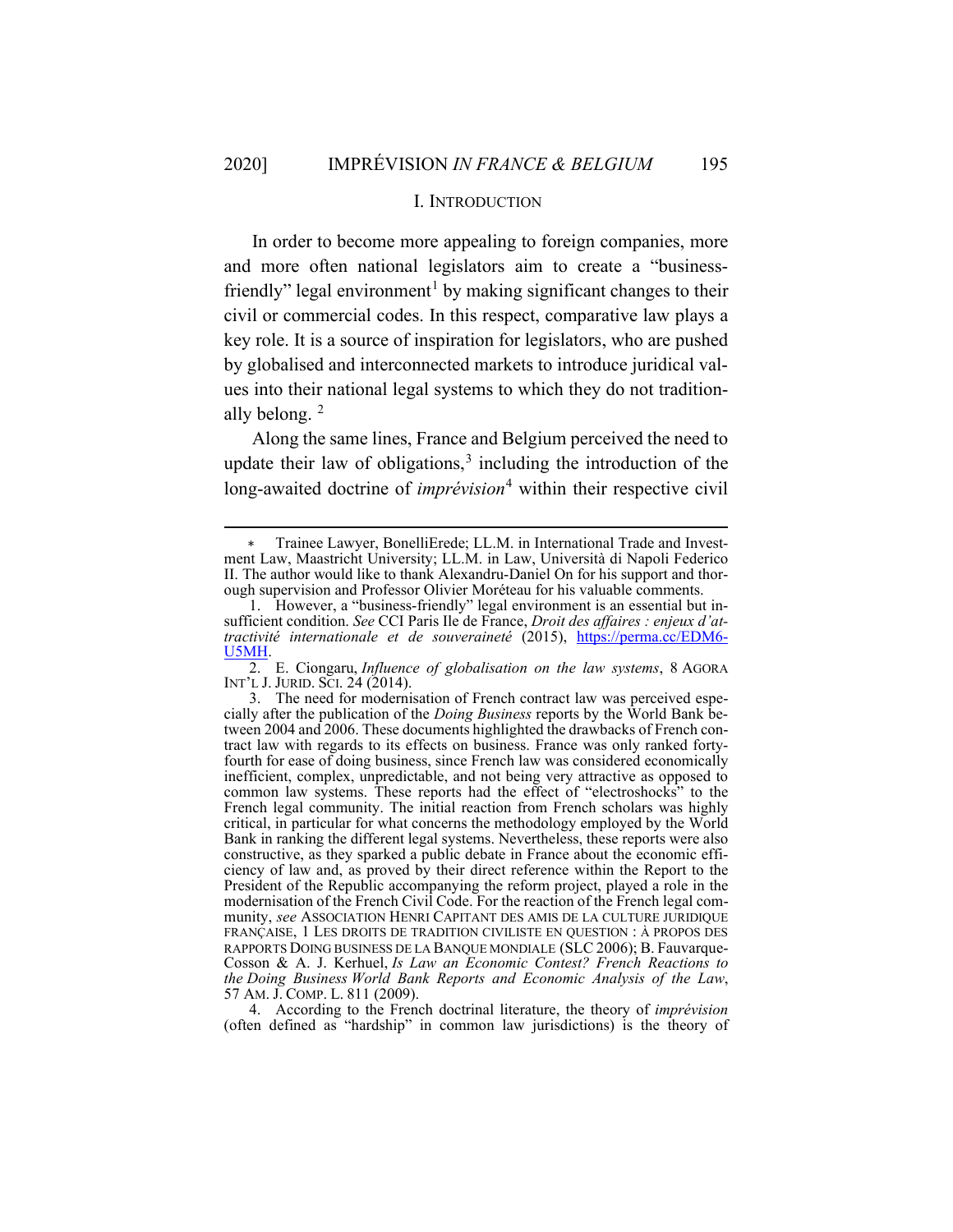codes. In France, this desire for reform resulted in Ordinance no. 2016-131 of February 10, 2016,<sup>5</sup> which enshrined the doctrine of *imprévision* in the new article 1195 of the Civil Code. In Belgium, it resulted in legislative proposal no. 3709/1 of 3 April 2019<sup>6</sup> (which is yet to be approved by the Parliament) to insert Book 5 "Obligations" into the new Civil Code, including draft article 5.77 on *imprévision*.

On the one hand, the introduction of articles expressly regulating changed circumstances in the French and—if the reform project is approved—the Belgian civil codes is to be welcomed, as these two bodies of laws had remained silent on the issue for more than 200 years. On the other hand, the absence of a well-established line of cases on this legal issue calls for a hermeneutic effort from French and Belgian courts, especially in the interpretation of the several conditions triggering *imprévision* under article 1195 and draft article 5.77. French and Belgian judges might, however, endeavour to

changed circumstances: it refers to situations where performance of the contract becomes extremely difficult or much more onerous, without being impossible, as a result of unforeseeable circumstances subsequent to the conclusion of the contract, which disrupt the balance of the contract. *See*, on this point, J. GHESTIN ET AL., TRAITÉ DE DROIT CIVIL : LES EFFETS DU CONTRAT 310-311 (L.G.D.J. 1994); P. Ancel, *Imprévision*, 1 RÉP. DE DR. CIV. 1 (2017). In such scenarios, judges are granted the power to intervene in the contractual sphere in order to provide the aggrieved party with a contractual remedy to cope with the unforeseeable circumstance. This intervention may take the form of renegotiations imposed upon the parties, revision of the contract, or termination.

Common law jurisdictions deal with changed circumstances under the doctrine of "frustration of purpose": frustration occurs when, due to an unforeseen event, performance of the contract produces a radically different result from what the parties anticipated when the contract was signed; however, unlike the doctrine of *imprévision*, this doctrine does not allow for renegotiation and judicial revision of the contract. It only allows for its termination.

<sup>5.</sup> *Ordonnance no. 2016-131 du 10 février 2016 portant réforme du droit des contrats, du régime général et de la preuve des obligations*, JORF no. 0035, Feb. 11, 2016. The ordinance came into force on Oct. 1, 2016. As required, it was ratified by the parliament through Act no. 2018-287, Apr. 20, 2018, JORF no. 0093, Apr. 21, 2018, which entered into force on Oct. 1, 2018 [hereinafter, the French Revision of 2016].

<sup>6.</sup> *Proposition de loi portant insertion du livre 5 "Les obligations" dans le nouveau Code civil*, no. 3709/001, Chambre, 6e session de la 54e législature (*Proposition de loi, no. 3709/001*) [hereinafter, the Belgian Draft of 2019], https://perma.cc/FD9Q-83JZ.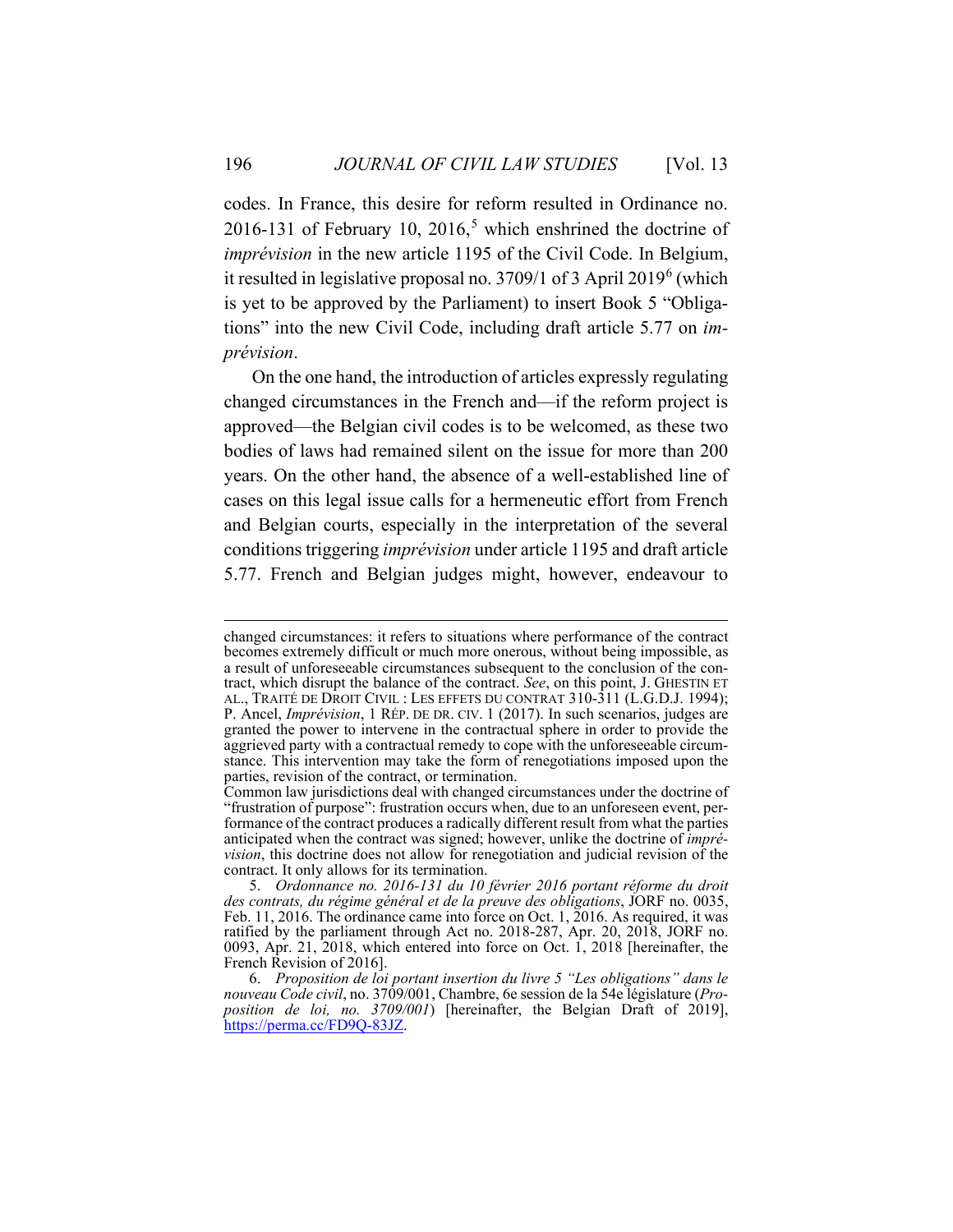interpret the requirements for *imprévision* by analysing it in light of the goals of the reform projects. Indeed, the French and Belgian reforms are driven by the same goals of modernisation, legal certainty, and contractual justice.<sup>7</sup>

Both countries intended to modernise their civil codes through a comparative look at foreign law and international and European projects for the harmonisation of the law of contract, particularly the Principles of European Contract Law,<sup>8</sup> the Draft European Common Frame of Reference<sup>9</sup> and the UNIDROIT Principles of International Commercial Contracts. <sup>10</sup> With regard to *imprévision*, the internal resistance to this doctrine caused France and Belgium to be the main exceptions to a well-established trend in Europe towards the recognition of the duty to renegotiate and the possibility for the courts to adapt the contract in the event of changed circumstances.<sup>11</sup> The legislators of both countries acknowledged this isolation from the rest of Europe and presented it as one of the reasons to modernise their civil codes by welcoming the theory of *imprévision*. Indeed, in the Report to the President of the Republic, it is stated that "France is one of the last countries in Europe not to recognize the theory of *imprévision* as a moderating cause of the binding force of the contract."<sup>12</sup> Similarly, the Belgian Draft of 2019 highlights that this

<sup>7.</sup> For France, *see Rapport au Président de la République relatif à l'ordonnance no. 2016-131 du 10 février 2016 portant réforme du droit des contrats, du régime général et de la preuve des obligations*, JORF no. 0035, Feb. 11, 2016 [hereinafter *Rapport au Président*]; for Belgium, *see* Belgian Draft of 2019, *supra*  note 6.

<sup>8.</sup> PRINCIPLES OF EUROPEAN CONTRACT LAW (2010) [hereinafter, PECL].

<sup>9.</sup> DRAFT EUROPEAN COMMON FRAME OF REFERENCE (Sellier 2009) [hereinafter, DCFR].

<sup>10.</sup> UNIDROIT Principles of International Commercial Contracts [hereinafter, PICC].

<sup>11.</sup> R. M. URIBE, THE EFFECT OF A CHANGE OF CIRCUMSTANCES ON THE BINDING FORCE OF CONTRACTS 191 (Intersentia 2011).

<sup>12.</sup> *Rapport au Président, supra* note 7: "La France est l'un des derniers pays d'Europe à ne pas reconnaître la théorie de l'imprévision comme cause modératrice de la force obligatoire du contrat."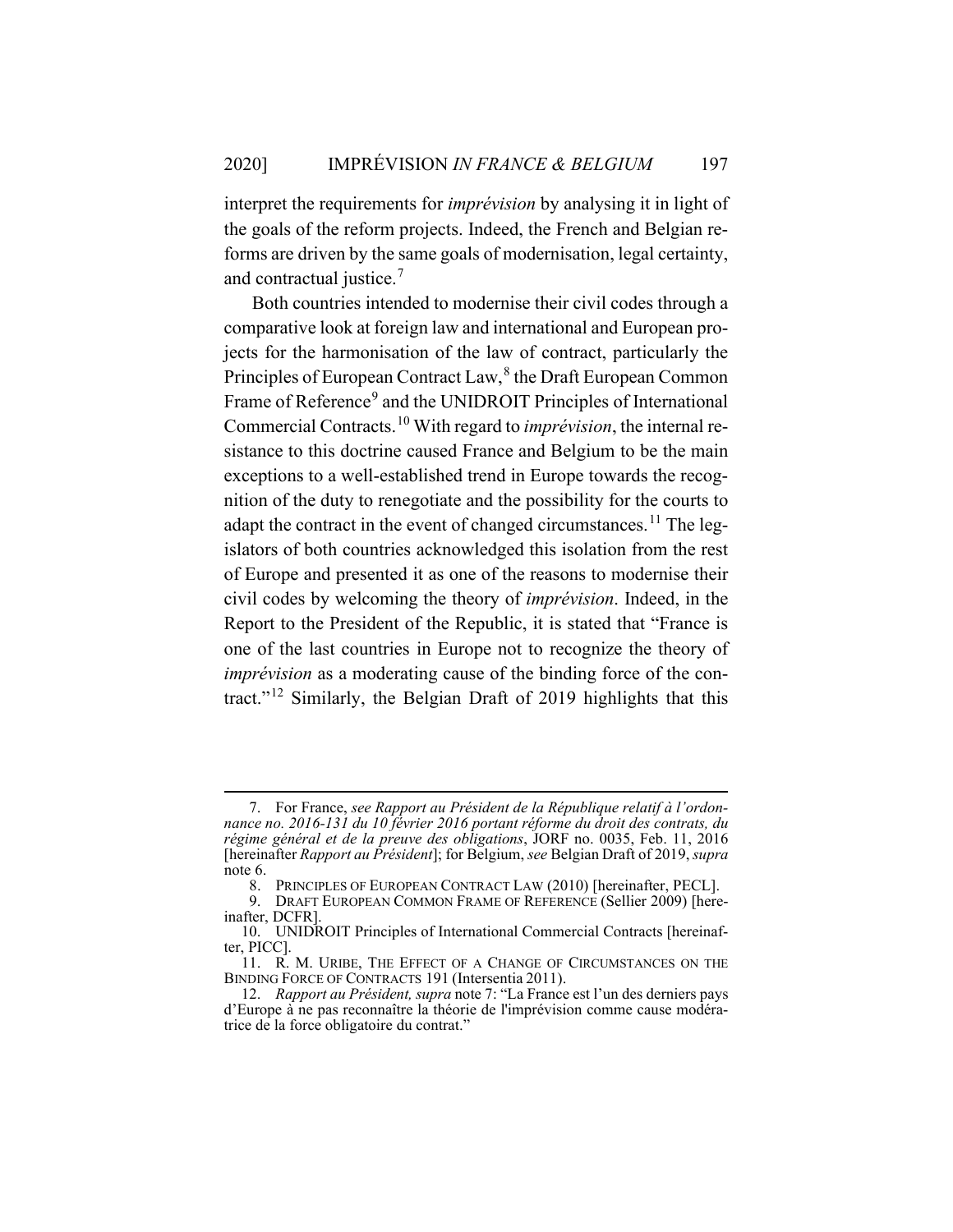juridical concept is present in all modern legislations and the abovementioned harmonisation projects.<sup>13</sup>

Updating the Civil Code was also necessary to provide legal certainty, the main issue being the development of French and Belgian civil law outside their respective civil codes. As for France, the legislator acknowledged that "the current texts do not allow for an understanding of positive law, as the courts have had to interpret them, by analogy, *a contrario*, or even *contra legem.*"<sup>14</sup> However, "jurisprudence is inherently fluid, and does not provide the legal certainty which only a written law can offer."<sup>15</sup> The Belgian Draft of 2019 is also aimed at "improving legal certainty,"<sup>16</sup> considering that it is no longer possible to claim that "positive law, as it is applied in practice, is found within the Code."<sup>17</sup> This is particularly visible in the above-mentioned draft article 5.77, where the inclusion of a provision on *imprévision* is justified by the need to establish *sécurité juridique* with regard to the jurisprudence of the *Cour de cassation*, which tends to accept it gradually.<sup>18</sup> It is evident that the French and Belgian legislators feared the confusion created by the numerous judgements interpreting, and sometimes contradicting, the wording of their civil codes, and therefore decided to enact clear rules to prevent the creation of law outside of them.<sup>19</sup>

<sup>13.</sup> *See* Belgian Draft of 2019, *supra* note 6, Commentaire des articles, art. 5.77.

<sup>14.</sup> *Rapport au Président, supra* note 7: "les textes actuels ne permettent pas d'appréhender le droit positif, tant la jurisprudence a dû les interpréter, par analogie, *a contrario*, voire *contra legem*."

<sup>15.</sup> *See id.:* "la jurisprudence est par essence fluctuante, et ne permet pas d'assurer la sécurité juridique que seul peut offrir un droit écrit."

<sup>16.</sup> *See* Belgian Draft of 2019, *supra* note 6, Resumé.

<sup>17.</sup> *See id*., Introduction: "on ne peut plus prétendre que le droit positif, tel qu'il est appliqué dans la pratique actuelle, se trouve dans le Code."

<sup>18.</sup> Belgian Draft of 2019, *supra* note 6, Commentaire des articles, art. 5.77.

<sup>19.</sup> For France, *see* S. Rowan, *The New French Law of Contract*, 66 INT'L & COMP. L.Q. 807-808 (2017): "To read the Civil Code therefore did not give a clear or precise picture of the French law of contract"; for Belgium, *see* P. Wéry, *Mutations et défis du nouveau droit belge des obligations*, 60 REVUE DE LA FACULTÉ DE DROIT DE L'UNIVERSITÉ DE LIÈGE 223 (2015), where the author refers to the Belgian Civil Code in these terms: "La façade de l'édifice n'est toutefois plus qu'un trompe-l'œil. Les pièces intérieures et le mobilier ont été rénovés en profondeur par la doctrine et la jurisprudence."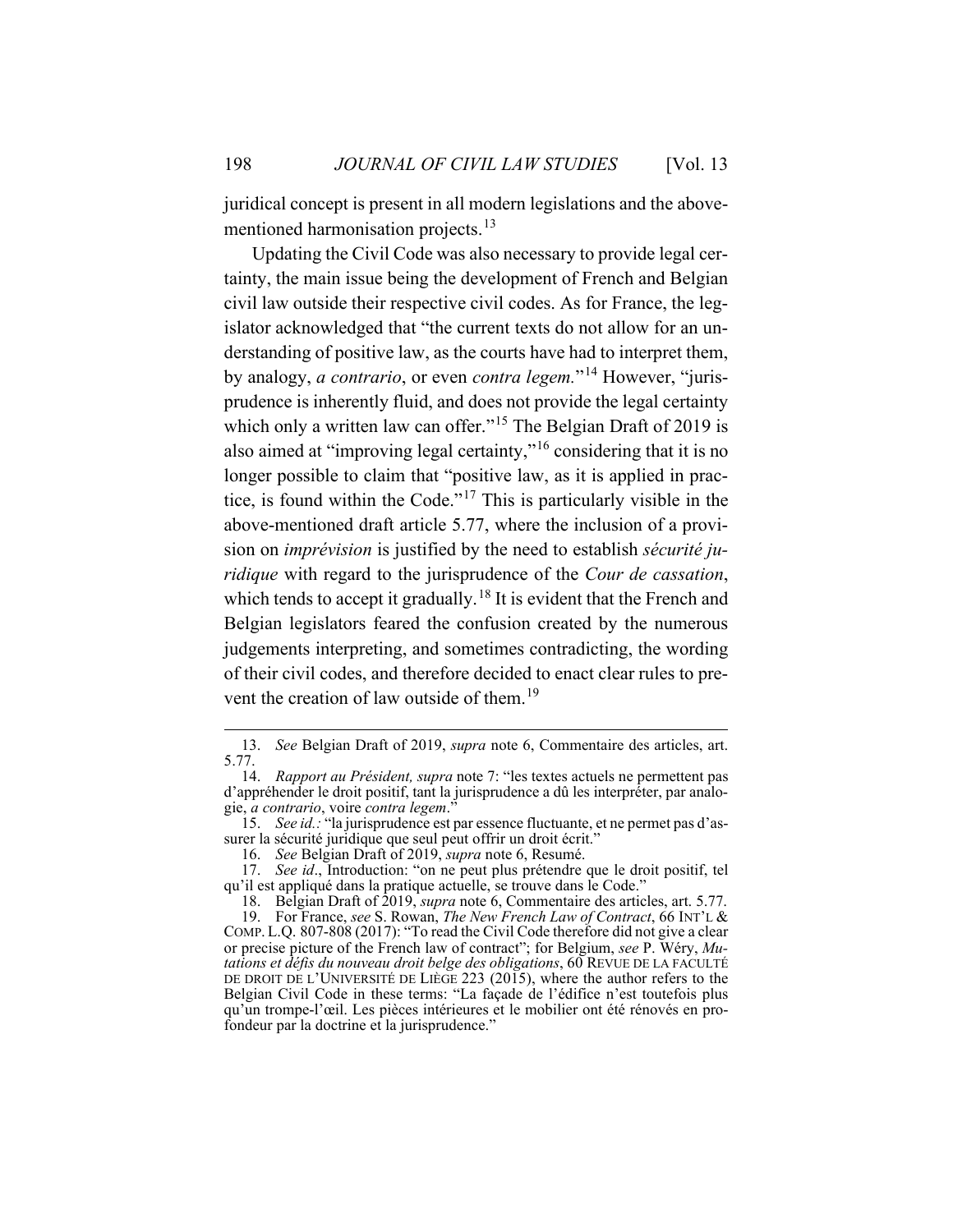Regarding contractual justice, this is an overall goal of the reforms on the law of obligations, which can also be identified, among others, in the provisions on *imprévision*. <sup>20</sup> The introduction of the theory of *imprévision* is intended to promote contractual fairness,<sup>21</sup> by allowing courts to correct serious contractual imbalances that arise during its execution. The proliferation of long-term contracts has posed problems in this respect. These contracts are more likely to be affected by the instability of economic conditions over time.<sup>22</sup> In the absence of code provisions allowing for contract termination and/or adaptation, commercial parties who did not include specific clauses regulating the case of supervening circumstances into their contract bear the risk "to be stuck with 300-year-old contract terms stipulating prices in a currency that had long ceased to exist."<sup>23</sup>

The purpose of this research is to provide a critical analysis of the requirements triggering *imprévision* under the new article 1195 of the French Civil Code and draft article 5.77 of the Belgian Draft of 2019, in light of the objectives set by the legislators. The following section will introduce the juridical context preceding the French and Belgian reform of the law of contract, a context of resistance and sometimes outright rejection of the doctrine of *imprévision* (Section II). Then, the article will look into the conditions for

<sup>20.</sup> For France, *see* the *Rapport au Président*, *supra* note 7, which refers to the *justice contractuelle* as an explicit objective of the French Revision of 2016. The Belgian Draft of 2019, *supra* note 6, although not specifically, does the same by stating the goal of modernising "the balance between party autonomy and the role of the judge as guardian of the interests of the weaker party. . . ." (author's translation). The latter goal is pursued, among others, by allowing courts to adapt the contract in the event of changed circumstances (Draft art. 5.77). Moreover, Draft art. 5.77 is inspired by French law, where the inclusion of the power of courts to adapt the contract is justified on grounds of contractual fairness.

<sup>21.</sup> *See Rapport au Président*, *supra* note 7; *see also* D. Philippe, *L'introduction de l'imprévision en droit belge*, *in* HET BURGERLIJK RECHT IN BEWEGING / LE DROIT CIVIL EN MOUVEMENT :JAARBOEK DAG VAN DE BEDRIJFSJURIST 2018 - AN-NUAIRE JOURNÉE DU JURISTE D'ENTREPRISE 2018 (M. Beyens ed., Uitgeverij Larcier 2018).

<sup>22.</sup> Rowan, *supra* note 19, at 820.

<sup>23.</sup> T. Lutzi, *Introducing Imprévision into French Contract Law: A Paradigm Shift in Comparative Perspective*, *in* THE FRENCH CONTRACT LAW REFORM: A SOURCE OF INSPIRATION? 98 (S. Stijns & S. Jansen eds., Intersentia 2016).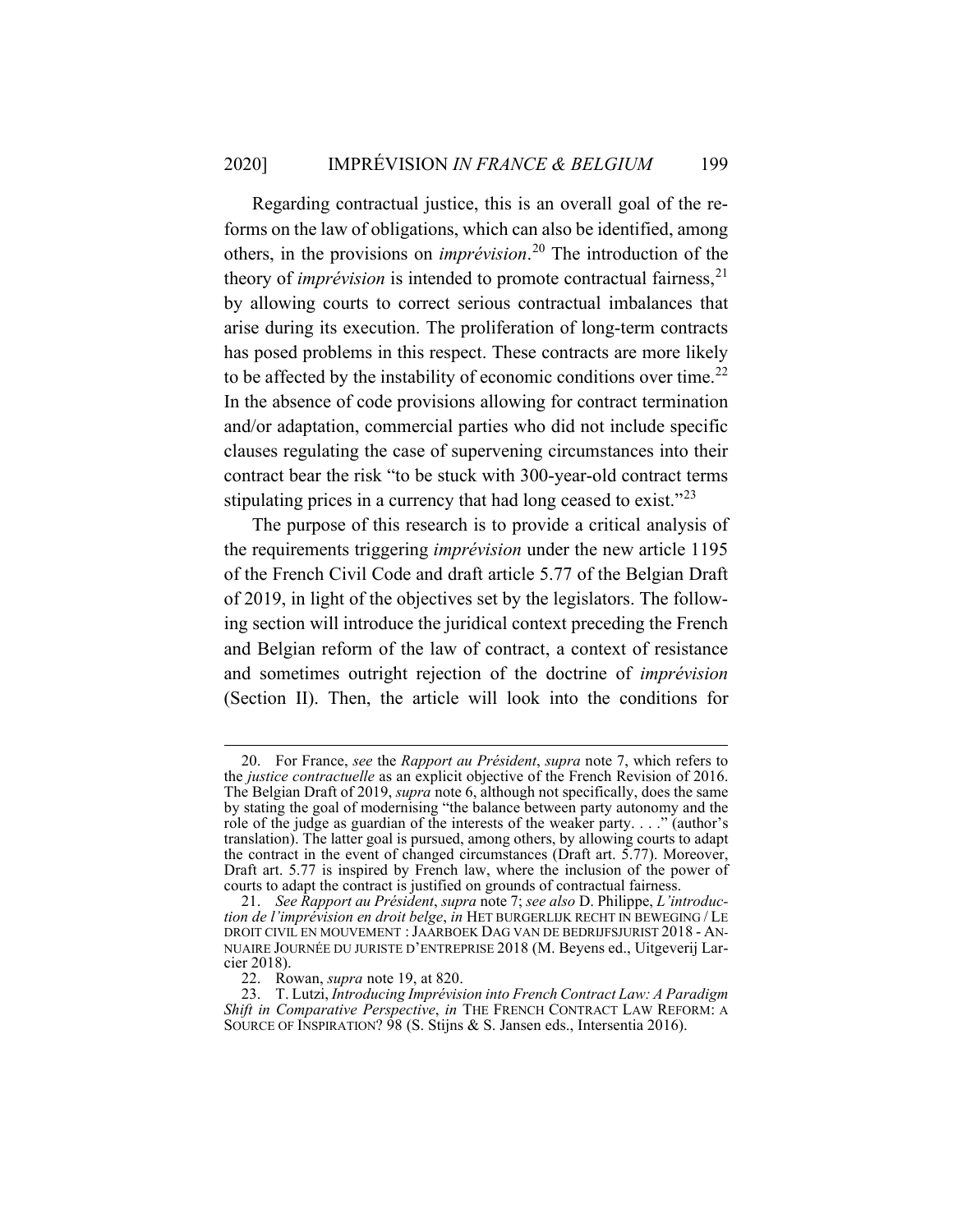*imprévision*, which will be assessed in relation to the above-mentioned goals of modernisation (Section III), legal certainty (Section IV) and contractual justice (Section V), respectively. This analysis will be then followed by a conclusion on the recommended interpretation of those requirements by French and Belgian courts.

#### II. THE EVOLUTION OF THE DOCTRINE OF *IMPRÉVISION* FROM THE *CODE NAPOLÉON* TO THE REFORM PROJECTS OF THE FRENCH AND BELGIAN CIVIL CODES

*A. The Historical Resistance to* Imprévision *in France and Belgium*

After the publication of the *Code Napoléon* in 1804, French courts adopted different approaches towards *imprévision*. On the one hand, administrative courts have been more open, as they have recognised the possibility to grant relief to parties affected by changed circumstances.<sup>24</sup> On the other hand, the openness of administrative courts has been countered with the rejection of this doctrine by civil courts. Furthermore, within the latter, the more lenient approach of lower courts has been strongly opposed and overturned by the *Cour de cassation*. 25

Administrative courts started to consider changed circumstances as of the famous judgement rendered by the *Conseil d'Etat* in the *Gaz de Bordeaux* case of 1916.<sup>26</sup> The court considered the price increase affecting a concession contract to be exceptional and therefore granted partial indemnity to the aggrieved party, in order to ensure the continuity of public services.<sup>27</sup> Even though the remedy was not the adaptation of the contract, this judgement laid the foundation

<sup>24.</sup> E. HONDIUS & C. GRIGOLEIT, UNEXPECTED CIRCUMSTANCES IN EURO-PEAN CONTRACT LAW 147 (Cambridge U. Press 2011); Ancel, *supra* note 4, at para. 18.

<sup>25.</sup> HONDIUS & GRIGOLEIT, *supra* note 24, at 147-48.

<sup>26.</sup> CE 30 Mar.1916, *Cie générale d'éclairage de Bordeaux c/ Ville de Bordeaux*, Rec. Lebon 59928.

<sup>27.</sup> HONDIUS & GRIGOLEIT, *supra* note 24, at 147.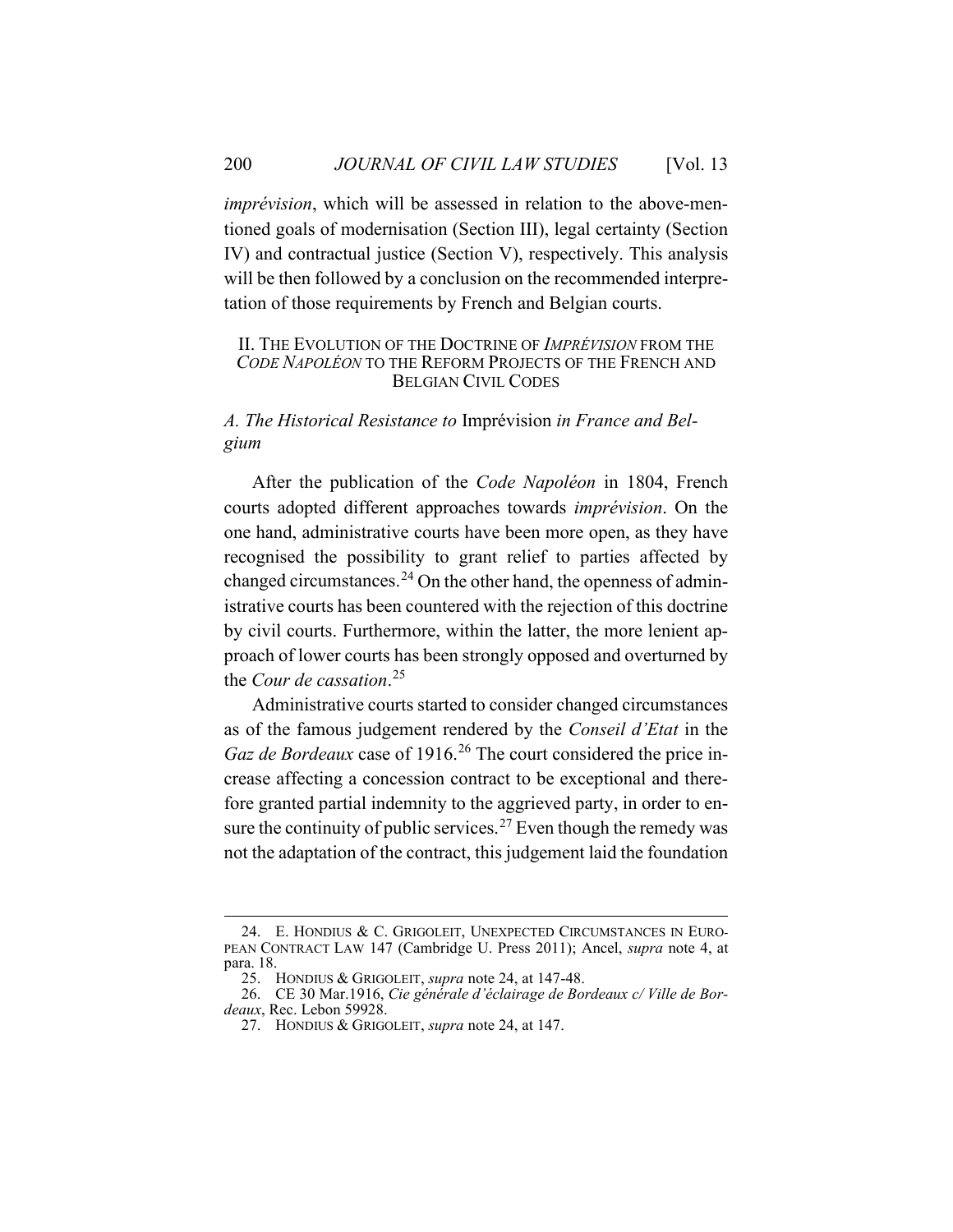for the power of administrative judges to remedy unforeseen circumstances.<sup>28</sup>

On the civil side, the silence of the *Code Napoléon* (and of its preparatory works) on the impact of changed circumstances on the contract urged civil courts to clarify the question.<sup>29</sup> Despite the attempts of some lower courts to revise contracts whose balance had been disrupted,<sup>30</sup> the *Cour de cassation* repeatedly denied this possibility.<sup>31</sup> The rejection of the theory of *imprévision* was explicit in the *Canal de Craponne* case of 1876, where the *Cour de cassation* stated that "under no circumstances is it for the courts, however fair their decision may appear to them to be, to take into account the time and the circumstances in order to substitute new terms for those which have been freely accepted by the contracting parties."<sup>32</sup> The decision was grounded in the principle of the binding force of the contract enshrined in the then article 1134 of the French Civil Code (now article 110333). This article embodies the principle of *pacta* 

<sup>28.</sup> Ancel, *supra* note 4, at para. 18. The *Conseil d'État* confirmed this position in its future jurisprudence, where it also specified the conditions of application: CE 8 Feb. 1918, *Sté d'éclairage de Poissy*, RD publ. 1918.244, concl. Corneille; CE 27 June 1919, *Sté du gaz et de l'électricité de Nice c/ Ville de Nice*, S. 1920.3.25, note M. Hauriou; CE 3 Dec. 1920, *Fromassol*, RD publ. 1921.80, concl. Corneille; CE 25 Nov. 1921, *Cie générale des automobiles postales c/ État*, S. 1923.3.33, note M. Hauriou; CE 25 Nov. 1921; 2 Mar. 1923; Feb. 29, Mar. 28, Jun. 18 and Aug. 8, 1924 ; Jan. 23, 1925, DP 1925.3.17, note Closset; CE May 8, 1925, *Compagnies réunies de gaz et d'électricité c/ Ville de Bordeaux*; CE Mar. 27, 1926, *Ville de Montfort-l'Amaury*, DP 1927.3.17, note Closset; CE Dec. 9, 1932, *Cie des tramways de Cherbourg*, DP 1933.3.17, note Pelloux; CE 22 June 1934, *Cie continentale du gaz*, DH 1934.448.

<sup>29.</sup> *Id.*

<sup>30.</sup> Rouen, 9 Feb. 1844, DP 1845. 2. 4; Douai, 3 May 1851, DP 1854. 2. 130; Grenoble, 18 Aug. 1854, PD 1855. 2. 78; Paris, 26 May 1854, three judgements, DP 1854. 2. 129; Rouen, 3 June 1854, DP 1854. 2. 131.

<sup>31.</sup> Cass. Civ., 9 Jan. 1856, PD 1856.1.33, seven judgments; Cass. Civ., 14 May 1872, S. 1873.1.224; Cass. Civ., 24 Mar.1874, S. 1874.1.429. Although these judgements do not reject in principle the theory of *imprévision*, they do it implicitly by refusing to revise the contract due to events making performance more onerous, on the assumption that these events fall short of constituting a situation of *force majeure*, and therefore cannot be taken into account.

<sup>32.</sup> Cass. Civ., Mar. 6, 1876, *Canal de Craponne*, D. 1876.1.193, available in English at H. G. BEALE ET AL., CASES, MATERIALS AND TEXT ON CONTRACT LAW 1131 (Hart Publ'g 2010).

<sup>33.</sup> "Les contrats légalement formés tiennent lieu de loi à ceux qui les ont faits."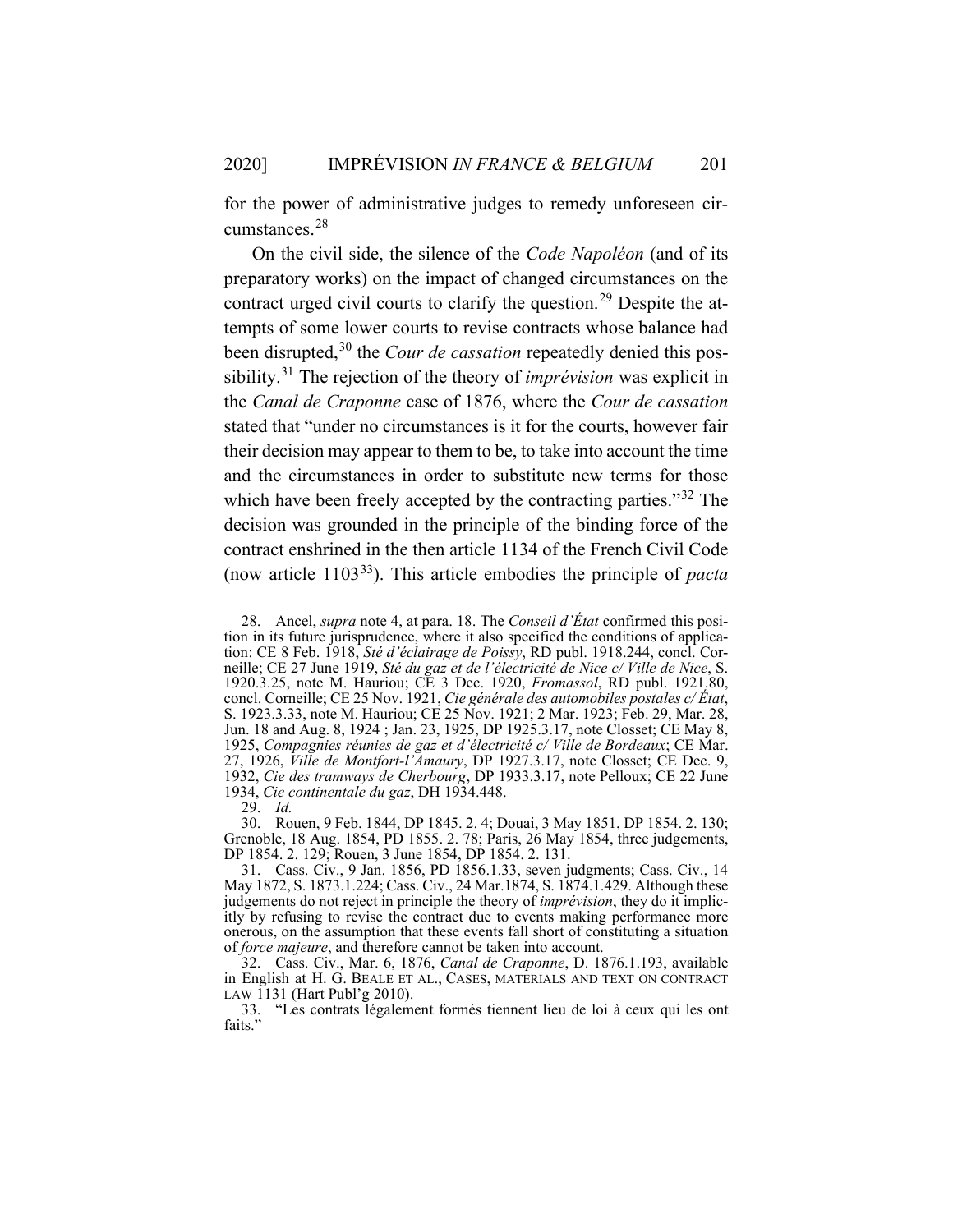*sunt servanda*, according to which legally formed agreements have the force of law between the parties, who must respect them and abide by whatever has been promised in them.<sup>34</sup> It is believed that the drafters of the Civil Code, given the historical precedents, could not have disregarded the issue, and deliberately refrained from allowing any exception to article 1134.<sup>35</sup> The *Cour de cassation* has been uncompromising in rejecting *imprévision* at least until the early 1990s.<sup>36</sup> French scholars, in turn, had not yet analysed the question of hardship at the time of this judgement, as the term *imprévision* is not found in the works of any commentator.<sup>37</sup> This is evidenced by the fact that the *Canal de Craponne* case did not arouse attention among scholars, until the aftermath of World War I.<sup>38</sup>

In Belgium, the history of the judicial and doctrinal developments of the theory of *imprévision* is very similar to the French one.<sup>39</sup> Unlike France, in Belgium there is no recognition of this theory in administrative cases, as the *Conseil d'État* is not competent to deal with public contracts.<sup>40</sup> However, the *Cour de cassation* has recognised that some form of the theory of *imprévision* applies to public procurement contracts.<sup>41</sup> On the other hand, just like in

<sup>34.</sup> Rowan, *supra* note 19, at 813; H. van Houtte, *Changed Circumstances and Pacta Sunt Servanda*, in TRANSNATIONAL RULES IN INTERNATIONAL COM-MERCIAL ARBITRATION 107-109 (E. Gaillard ed., ICC Publ. 1993).

<sup>35.</sup> J. CARBONNIER, DROIT CIVIL. LES BIENS. LES OBLIGATIONS 1075 (PUF 2004).

<sup>36.</sup> Ancel, *supra* note 4, at paras. 24-25. Cass. Civ., 15 Nov. 1933, Gaz. Pal. 1934.1.68; Cass. Com., 18 Jan. 1950, D. 1950.227; Cass. Soc., 8 March 1972, no. 71-40.429, D. 1972.340; Cass. Com., 18 Dec. 1979, no. 78-10.763, Bull. civ. IV, no. 339; Cass. Civ. 3, 14 Oct. 1987, no. 85-18.132, Bull. civ. III, no. 169.

<sup>37.</sup> Ancel, *supra* note 4, at paras. 14 and 16. Changed circumstances are analysed, yet without mentioning the term *imprévision*, only by Larombière. *See* L. LAROMBIÈRE, 4 THÉORIE ET PRATIQUE DES OBLIGATIONS, OU COMMENTAIRE DES TITRES III ET IV, LIVRE III DU CODE CIVIL, ART. 1101 À 1386 (Pedone-Lauriel 1885).

<sup>38.</sup> *Id.* at para. 16.

<sup>39.</sup> HONDIUS & C. GRIGOLEIT, *supra* note 24, at 156.

<sup>40.</sup> *Id*. at 157.

<sup>41.</sup> P. VAN OMMESLAGHE & H. DE PAGE, 2 TRAITÉ DE DROIT CIVIL BELGE : LES OBLIGATIONS 824 (Bruylant 2013). However, while in France the doctrine has been recognised autonomously by administrative courts, in Belgium the decision of the *Cour de cassation* was based on the general terms on public works; J. HERBOTS, CONTRACT LAW IN BELGIUM 185 (Kluwer 1995).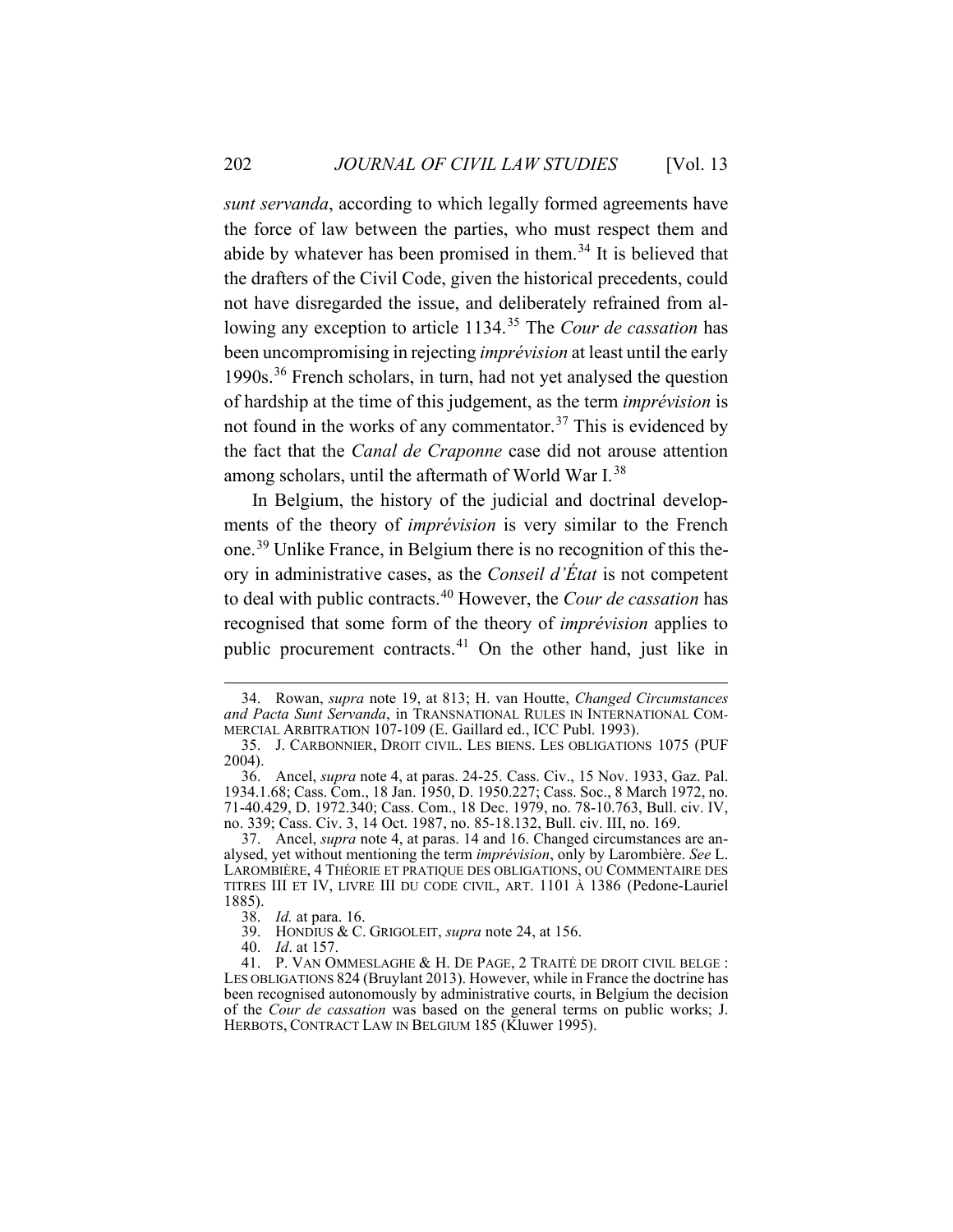France, the absence of civil code provisions taking into account changed circumstances led the Belgian *Cour de cassation* to reject the possibility for courts to revise the contract in the event of hardship, based on the principle of the binding force of the contract enshrined in article  $1134^{42}$  of the Belgian Civil Code.<sup>43</sup> The majority of Belgian doctrine has traditionally supported the *Cour de cassation* in the rejection of the doctrine of *imprévision*. <sup>44</sup> However, a movement in favour of its acceptance was formed around the 1980s.<sup>45</sup> Despite the development of this doctrinal trend, the *Cour de cassation* has maintained, in principle, its position.<sup>46</sup>

## *B. The Slow Erosion of the Principle of the Binding Force of the Contract: The Attempts of the Legislator, Scholars, and Courts*

While the French and the Belgian courts of cassation insisted on the binding force of the contract to oppose the judicial revision in case of unforeseen changed circumstances, some exceptions to this

<sup>42.</sup> "Les conventions légalement formées tiennent lieu de loi à ceux qui les ont faites*.*"

<sup>43.</sup> Cass., 19 May 1921, Pas. 1921, I, 380; Cass., 30 Oct. 1924, Pas. 1924, I, 565. In these two judgements the *Cour de cassation* made clear that the revision of the contract was possible only when envisaged by the law (in that case, Law of Oct. 11, 1919). The rejection in principle of the theory of *imprévision* is found in Cass., 14 Apr. 1994, Pas. 1994, I, 365; Cass., 20 Apr. 2006, Pas., 2006, 884. *See* VAN OMMESLAGHE & DE PAGE, *supra* note 41, at 818; C. Biquet-Mathieu, *Propos sur l'imprévision : l'arrét Scafom international et son contexte belge, européen et international*, in MÉLANGES JEAN-LOUIS BAUDOUIN 212-213 (B. Moore ed., Editions Yvon Blais 2012).

<sup>44.</sup> VAN OMMESLAGHE & DE PAGE, *supra* note 41, at 823-824; P. DE HAR-VEN, MOUVEMENTS GÉNÉRAUX DU DROIT CIVIL BELGE CONTEMPORAIN: ÉTUDE CRITIQUE 231 (Bruylant 1928); C. Renard, *La théorie de l'imprévision dans les contrats*, 2 REV. DR. INT. COMP. 17 (1950); Y. Hannequart, *La portée du contrat*, in 4 LES NOVELLES, DROIT CIVIL 52 (Larcier 1958); X. Dieux, *Réflexions sur la force obligatoire des contrats et sur la théorie de l'imprévision en droit privé*, REV. CRIT. JUR. BELGE 386 (1983); J. Perilleux, *La bonne foi dans l'exécution du contrat. Rapport belge*, *in* ASSOCIATION HENRI CAPITANT, LA BONNE FOI 237 (Litec 1994); C. Delforge, *La modification unilatérale du contrat*, in LA VOLONTÉ UNILATÉRALE DANS LE CONTRAT 139 (P. Van Ommeslaghe & J. F. Germain eds., Larcier 2008).

<sup>45.</sup> VAN OMMESLAGHE & DE PAGE, *supra* note 41.

<sup>46.</sup> Ancel, *supra* note 4, at para. 36.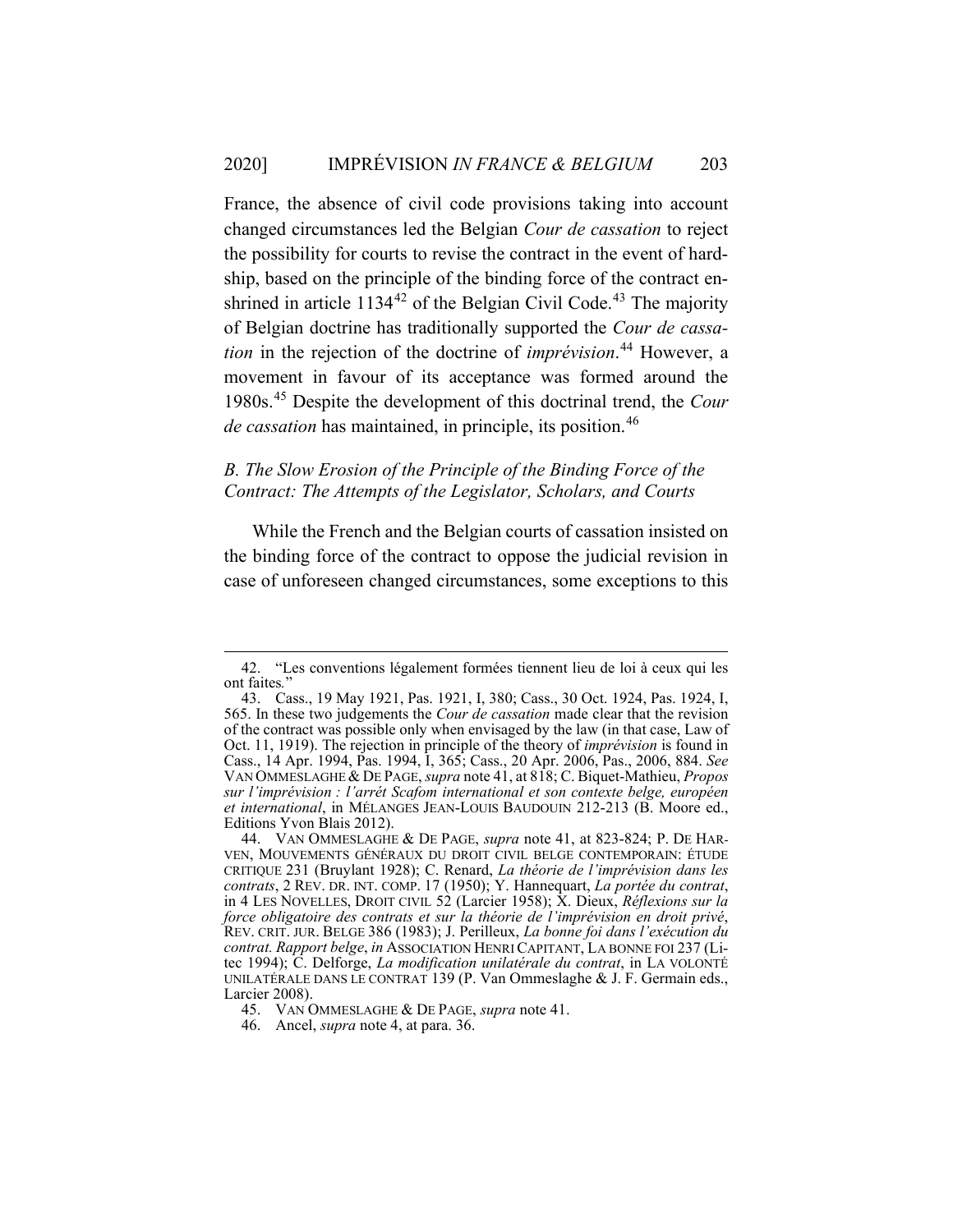principle were established first in special legislation, then in scholarly writings, and finally in court decisions.

The French and the Belgian legislators intervened with a series of temporary measures in order to cope with the economic upheavals caused primarily by the world wars. Courts could terminate specific contracts concluded before or during the war, provided that the performance had become too onerous for one of the parties.<sup>47</sup> In the same context, the legislators of both countries went so far as to grant courts the power to revise contracts in specific situations.<sup>48</sup> Together with these temporary measures, permanent legislation was enacted to allow for the judicial revision of contracts in various sectors, among others, lease contracts,<sup>49</sup> divorce,<sup>50</sup> copyright,<sup>51</sup> and public works.<sup>52</sup> These provisions demonstrate the lawmakers' will to create exceptions to the principle of the sanctity of contracts, in order to assist certain categories of contractors whose situation is seriously unbalanced as a result of major changes in society.<sup>53</sup>

<sup>47.</sup> For France, s*ee* Act of Jan. 21, 1918, *Loi Faillot*, (DP 1918.4.261). Similarly, after World War II, Act no. 49-547 of Apr. 22, 1949, D.1949.241, allowed for the termination of successive delivery contracts concluded before Sept. 2, 1939, the execution of which would have generated new expenses for the debtor, due to the war or the new economic circumstances, exceeding by far what could have been expected at the time of the conclusion of the contract. For Belgium, *see* Act of Oct. 11, 1919, Moniteur belge, Oct. 20, 1919.

<sup>48.</sup> Particularly, in France judges could delay payment terms (Law of June 29, 1935, DP 1935.4.313) or review the capital and interest terms of the purchaser's debt (Law of July 17, 1937, DP 1938.4.113). For the temporary measures taken, since the 1960s, in favour of repatriated French nationals, *see* Ancel, supra note 4, at para. 28. For Belgium, Act of Oct. 11, 1919, unlike the *Loi Faillot*, empowered courts not only to terminate, but also to revise contracts concluded before WWI.

<sup>49.</sup> For Belgium, *see* art. 7 of the Law of Feb. 16, 1991 on residential leases; art. 6 of the Law of Apr. 30, 1951 on commercial leases; arts. 17 *et seq.* of the Law of Nov. 4, 1969 on leases and leased property. For France *see* decree no. 53- 960 of Sept. 30, 1953 on commercial leases; art. 17 *et seq.* Act no. 89-462 of July 6, 1989 on residential leases.

<sup>50.</sup> For Belgium *see* art. 1288 Judicial Code; for France *see* art. 276 Civil Code.

<sup>51.</sup> For France *see* art. 37 of the Act of Mar. 11, 1957 on Copyright (L.131- 5 Code of Intellectual Property).

<sup>52.</sup> For Belgium *see* art. 16 Cahier général des charges des marchés publics de travaux.

<sup>53.</sup> Ancel, *supra* note 4, at para. 28; E. HONDIUS & C. GRIGOLEIT, *supra* note 24, at 146-147.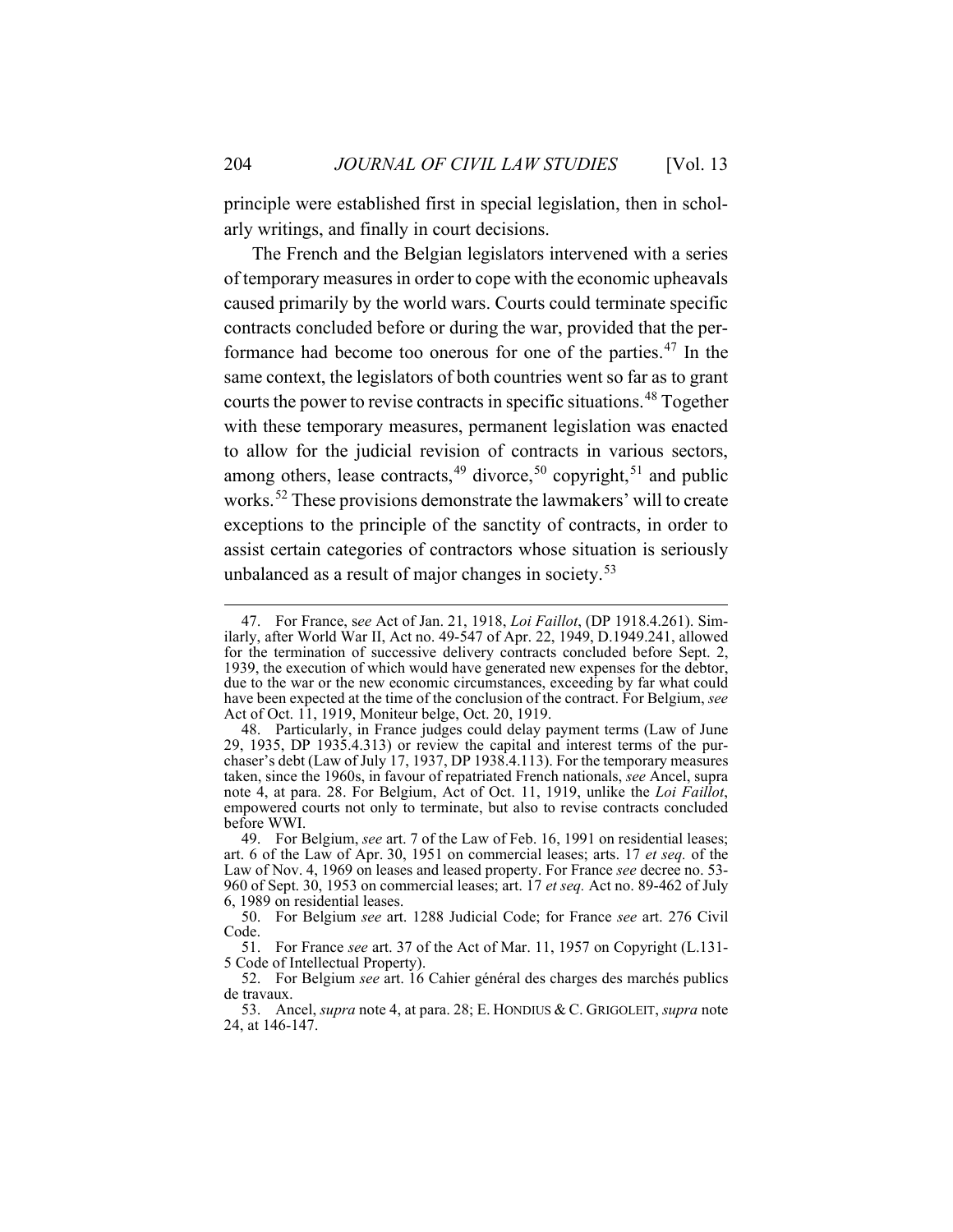The economic upheavals caused by World War I (shortage of raw materials, increased prices, and the scarcity of male labour) also had the effect of sparking the doctrinal debate among civilian scholars with regard to the question of *imprévision*. <sup>54</sup> They started questioning the destiny of those contracts whose performance had been made more difficult as a result of the events mentioned. In France, there was an initial trend<sup>55</sup> in favour of the contractual revision by courts and against the rigidity of the contract, based on different legal grounds.<sup>56</sup> Later, a doctrinal movement, in line with the solutions offered by the above-mentioned cases, strongly rejected the theory on grounds of inviolability of the principle *pacta sunt servanda.*<sup>57</sup> However, as of the late 1980s, there is a re-emergence of post-WWI ideas in the French civil doctrine. The reappraisal of the theory of *imprévision* is due to considerations of solidarity and contractual justice<sup>58</sup>: the key is the third paragraph of (the then) article 1134 of the French Civil Code, which imposes on the parties a duty to perform agreements in good faith and which would justify the judicial

<sup>54.</sup> Ancel, *supra* note 4, at para. 17.

<sup>55.</sup> A. LOUVEAU, THÉORIE DE L'IMPRÉVISION EN DROIT CIVIL ET EN DROIT AD-MINISTRATIF (Impr. de F. Simon 1920); L. FYOT, ESSAI D'UNE JUSTIFICATION NOUVELLE DE LA THÉORIE DE L'IMPRÉVISION À L'ÉGARD DES CONTRATS PORTANT SUR DES OBJETS AUTRES QU'UNE SOMME D'ARGENT (Impr. veuve Paul Berthier 1921); P. VOIRIN, DE L'IMPRÉVISION DANS LES RAPPORTS DE DROIT PRIVÉ (Ancienne impr. Vagner 1922); A. BRUZIN, ESSAI SUR LA NOTION D'IMPRÉVISION ET SUR SON RÔLE EN MATIÈRE CONTRACTUELLE (Impr. J. Prély 1922); J. E. GUEU-LETTE, DES EFFETS JURIDIQUES DE LA GUERRE SUR LES CONTRATS (Jouve 1918); J. RADOUANT, DU CAS FORTUIT ET DE LA FORCE MAJEURE (Rousseau 1920)*;* S. Serbesco, *Effets de la guerre sur l'exécution des contrats*, RTD CIV. 329 (1917); L. JOSSERAND, DE L'ESPRIT DES DROITS ET DE LEUR RELATIVITÉ (Dalloz 1927).

<sup>56.</sup> Fyot assimilates the situation in which a party cannot perform as a result of unforeseeable circumstances to the position of the non-performing debtor in good faith under art. 1150 Civ. Code, which can be ordered to compensate the creditor, only up to the limit of the foreseeable damages; Josserand refers instead to implicit will of the parties not to bear the negative consequences of changed circumstances.

<sup>57.</sup> Ancel, *supra* note 4, at para. 30. This trend begins in the 1930s.

<sup>58.</sup> C. Jamin, *Révision ou intangibilité du contrat ou la double philosophie de l'article 1134 du Code civil*, DR. ET PATR. 46 (1998); *See also* M. Cédras, *Le solidarisme contractuel en doctrine et devant la Cour de cassation*, *in* RAPPORT COUR DE CASSATION 2003 (La documentation française 2004), https://perma.cc /98TZ-95TV.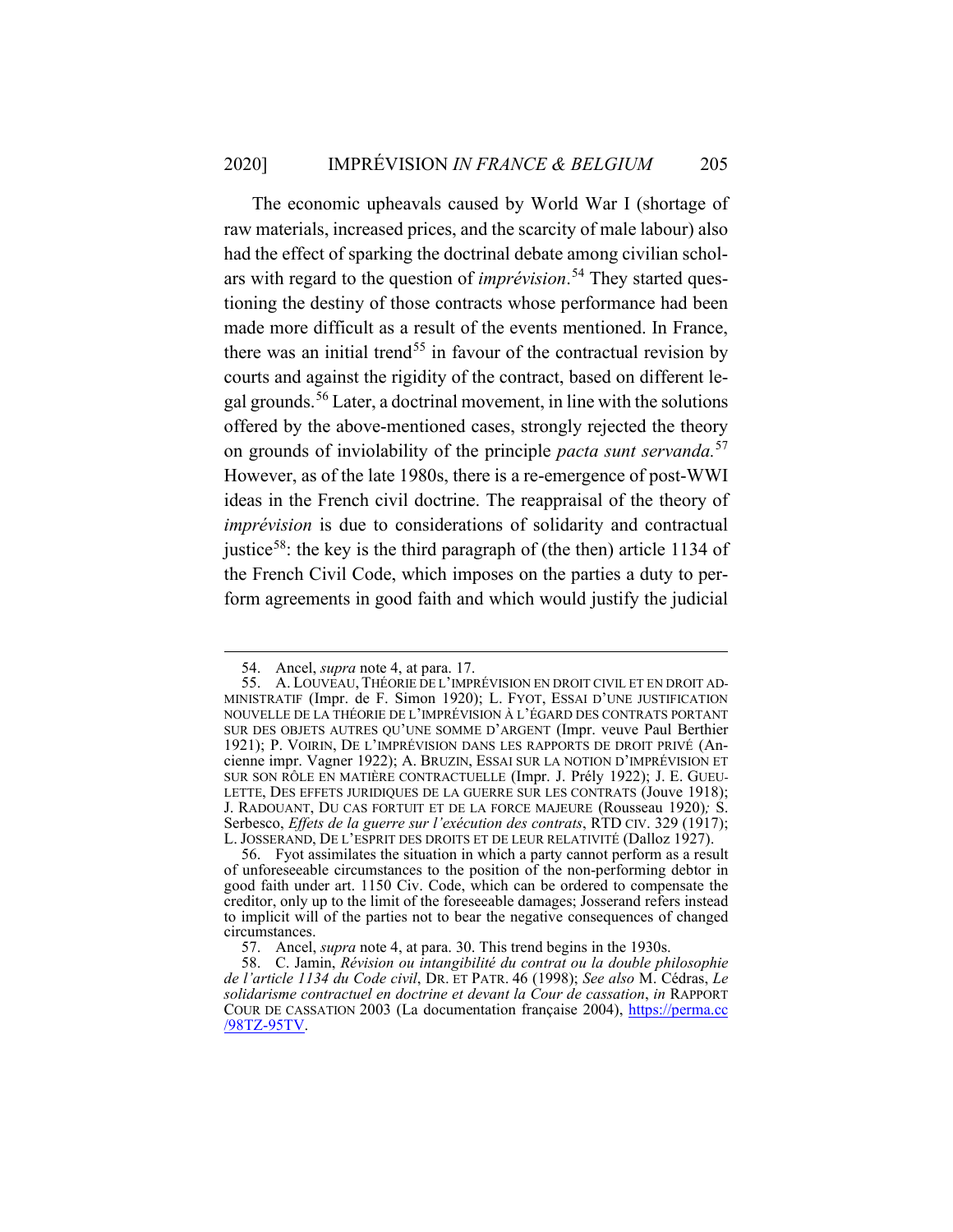revisions of contracts.<sup>59</sup> This solution is further encouraged by the fact that provisions allowing for the judicial revision of the contract were part of both the legislation of other European jurisdictions and the harmonisation projects of contract law at the European level. $60$ Like France, and despite its traditional resistance, the Belgian doctrine has taken, in the last decades, a favourable approach to *imprévision*, based on arguments of good faith, abuse of rights, and equity. $61$ 

Finally, a mitigation of the principle of the sanctity of contracts is visible in some relatively recent court decisions. While in France the traditional approach was attenuated through the concepts of good faith and cause,<sup>62</sup> in Belgium the theory of the abuse of right has been adopted. Moreover, the courts of both countries have recognised the theory of *imprévision* when faced with international

<sup>59.</sup> Jamin, *supra* note 58, at 49, 54-57. *See also* H. Bouthinon-Dumas, *Les contrats relationnels et la théorie de l'imprévision*, 15 REV. INT. DR. ÉCON. 361- <sup>362</sup> (2001).

<sup>60.</sup> B. Fauvarque-Cosson, *Le changement de circonstances*, 1 RDC 67 (2004); B. Fauvarque-Cosson, *La réforme du droit français des contrats, perspective comparative*, 1 RDC 147 (2006); V. Witz, *Force obligatoire et durée du contrat*, *in* LES CONCEPTS CONTRACTUELS FRANÇAIS À L'HEURE DES PRINCIPES DU DROIT EUROPÉEN DES CONTRATS 175 (P. Rémy-Corlay & D. Fenouillet eds., Dalloz 2003). However, among those in favour of the doctrine of changed circumstances, many oppose the judicial revision of the contract and prefer termination as a remedy: *see ex multis* P. Malaurie, *Petite note sur le projet de réforme du droit des contrats*, 1 JCP G 204 (2008); Y. Lequette, *Bilan des solidarismes contractuels*, *in* ÉTUDES DE DROIT PRIVÉ : MÉLANGES OFFERTS À PAUL DIDIER 273 (J. Azéma et al. eds., Economica 2008); E. Savaux, *L'introduction de la révision ou de la résiliation pour imprévision* - *Rapport français*, 1 RDC 1057 (2010).

<sup>61.</sup> VAN OMMESLAGHE & DE PAGE, *supra* note 41, at 823; D. PHILIPPE, CHANGEMENT DE CIRCONSTANCES ET BOULEVERSEMENT DE L'ÉCONOMIE CON-TRACTUELLE (Bruylant 1986); D. Philippe, *Le point sur… l'imprévision*, 126 JOURNAL DES TRIBUNAUX 738 (2007); M. Fontaine, *Portée et limites du principe de la convention-loi*, *in* LES OBLIGATIONS CONTRACTUELLES 190 (X. Dieux ed., Édition du jeune barreau 1984).

<sup>62.</sup> However, after the reform of the French Civil Code in 2016, the concept of cause is no longer mentioned among the essential conditions for the validity of a contract. As explained in the *Rapport au Président*, *supra* note 7, this decision followed the criticism by both scholars and practitioners, according to which the cause represented a factor of legal uncertainty due to the difficulty of giving it a precise definition.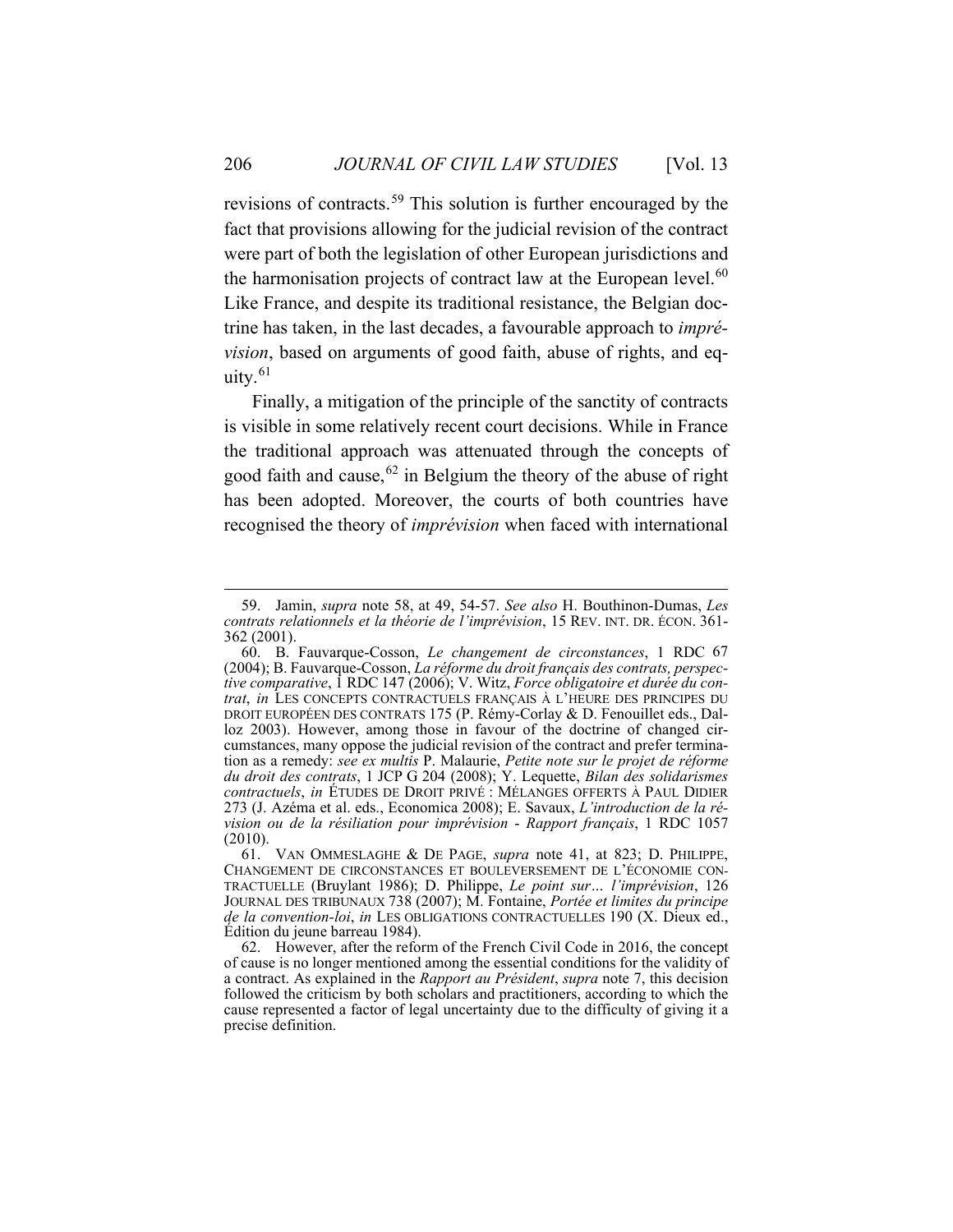sales contracts governed by the CISG. $63$  The notion of good faith has been employed by the commercial chamber of the French *Cour de cassation* in order to find an obligation for commercial parties to renegotiate the contract in case of hardship.<sup>64</sup> The refusal to renegotiate would constitute a breach of the duty to perform the contract in good faith, which can be sanctioned with a compensation payment to the other party.<sup>65</sup> Although the remedy granted is not the typical relief associated to the theory of *imprévision*, namely the revision of the contract,<sup>66</sup> these judgements show the efforts of the *Cour de cassation* to consider unforeseeable supervening events disrupting the contractual balance. However praiseworthy this approach may be, it did not create a general obligation to renegotiate the contract in those instances.<sup>67</sup> These decisions, according to some scholars, "can be explained by the particular circumstances of the two cases and do not testify to a larger change of paradigm."<sup>68</sup> Moreover, a later judgement denies the possibility of a shift in the *Cour de cassation*'s orientation, by refusing to acknowledge the existence of a duty to renegotiate in case of hardship, as the aggrieved party accepts the risk of the transaction.<sup>69</sup> In order to create an exception to the principle of the binding force of the contract, the French *Cour de cassation* also resorted to the concept

67. Ancel, *supra* note 4, at para. 25.

<sup>63.</sup> United Nations Convention on Contracts for the International Sale of Goods, Apr. 11, 1980.

<sup>64.</sup> Cass. Com., 3 Nov. 1992, *Huard*, pourvoi no. 90-18.547; Cass. Com., 24 Nov. 1998, pourvoi no. 96-18.357.

<sup>65.</sup> Lutzi, *supra* note 23, at 97; Ancel, *supra* note 4, at para. 25.

<sup>66.</sup> On this point, the Court of Appeal of Bordeaux clarified that even if an obligation to renegotiate the contract in the event of changed circumstances were to exist, the failure to renegotiate could not lead to imposing on a party the revision of the contract, "this principle of review for unforeseen circumstances being constantly rejected by the courts since Mar. 6, 1876"; *see* Bordeaux, 28 Oct. 2015, RG no. 14/00668, Gaz. Pal. 26 Apr. 2016, no. 16. Against the use of good faith to overturn the terms of a contract, *see* Cass. Civ., 9 Dec. 2009, no. 04-19.923, Bull. civ. III, no. 275; Cass. Com., 10 Jul. 2007, JCP 2007.II.10154.

<sup>68.</sup> Lutzi, *supra* note 23, at 97. Particularly, the fact the both decisions related to the distribution industry; *see* C. Pédamon, *The Paradoxes of the Theory of Imprévision in the New French Law of Contract: A Judicial Deterrent?*, 112 AMICUS CURIAE 12 (2019).

<sup>69.</sup> Cass. Civ., 10 Dec. 2003, no. 02-14.990, unreported.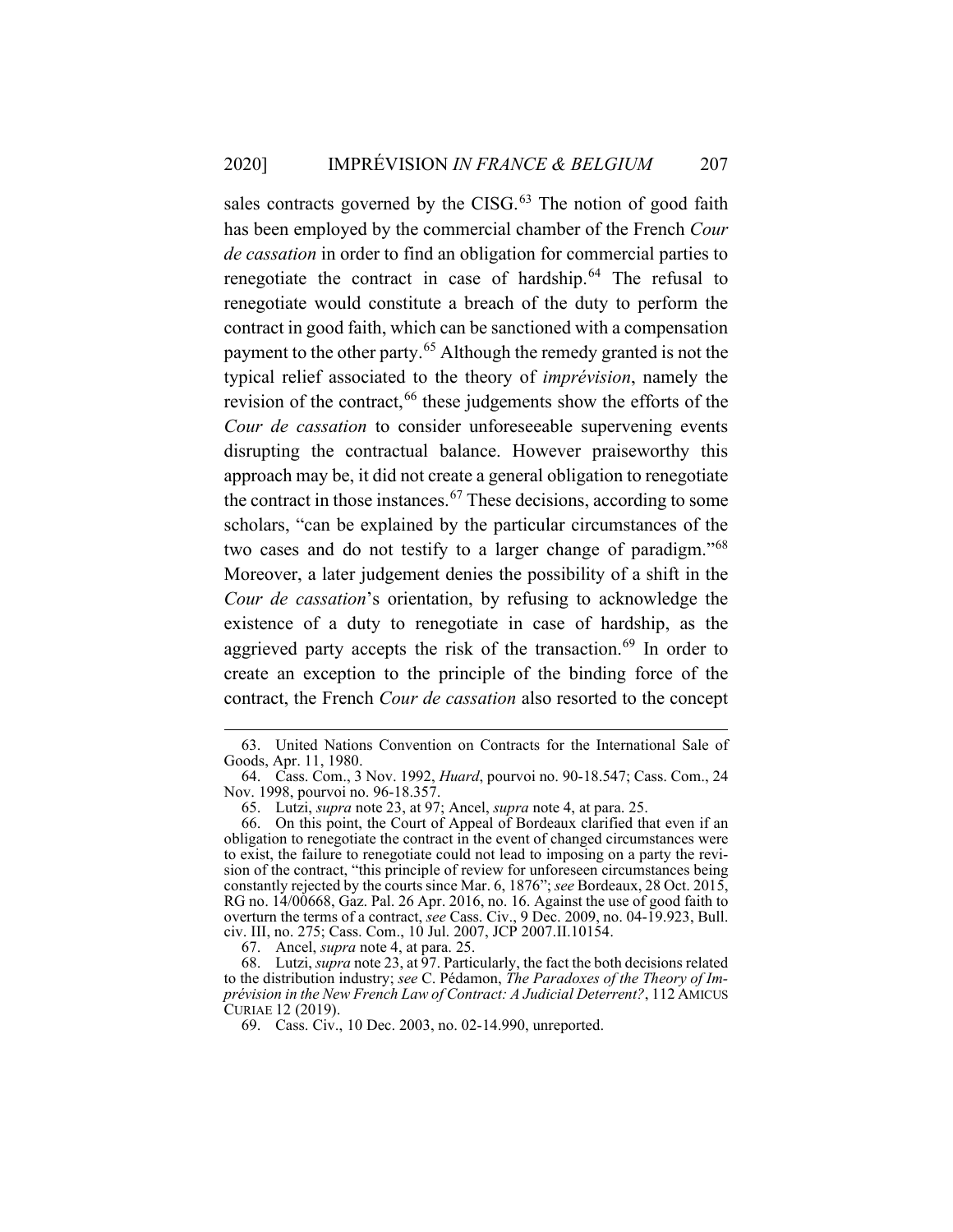of cause. It overturned a decision of the court of appeal to impose a penalty payment on the company Soffimat for not having performed its obligation, because the court of appeal had failed to investigate "whether the evolution of economic circumstances … did not have the effect … of disequilibrating the general economy of the contract … and of depriving the obligation [of the defendant] of every counterpart.  $\ldots$  ."<sup>70</sup> In doing so, the court admitted that the contractual imbalance brought by changed circumstances could eventually leave the contract without a valid cause.<sup>71</sup> Again, this ruling did not pave the way for a jurisprudential recognition of the theory of *imprévision*. Not only was the judgement not published in the official bulletin, but the solution proposed was also overturned by a later decision of the *Cour de cassation*. <sup>72</sup> Moreover, after the reform of 2016 the same solution could not be applied anyway because the concept of cause was removed as an essential element for the validity of the contract.<sup>73</sup> Turning to Belgium, while, on the one hand, the *Cour de cassation* rejected the use of good faith to overturn the terms of a contract,  $^{74}$  on the other hand, it employed the concept of abuse of right in order to interfere with a pre-divorce agreement, in spite of the *pacta sunt servanda* principle. The *Cour de cassation* considered that the wife had committed abuse of rights by continuing to demand the performance of the agreement, as it had become disproportionate to the evolved economic situation of the parties, and thus released the husband from the payment of alimony.<sup>75</sup> It is noteworthy that in abolishing the alimony, the *Cour* 

<sup>70.</sup> Lutzi, *supra* note 23, at 97; Cass. Com., 29 June 2010, *Soffimat*, pourvoi no. 09-67.369, D. 2010, 2481.

<sup>71.</sup> Lutzi, *supra* note 23; Ancel, *supra* note 4, at para. 26.

<sup>72.</sup> Ancel, *supra* note 4; Cass. Com., 18 Mar. 2014, no. 12-29.453, D. 2014, 1915, where the *Cour de cassation* held that the existence of the cause must be assessed at the moment of contract formation and therefore changing economic circumstances disrupting the balance of the contract do not make its cause disappear.

<sup>73</sup>*.* Lutzi, *supra* note 23, at 97; *Ordonnance no. 2016-131 du 10 février 2016*, art. 1128.

<sup>74.</sup> Cass., 20 Apr. 2006, Pas., 2006, 884.

<sup>75.</sup> Cass., 14 Oct. 2010, no. C.09.0608.F/1.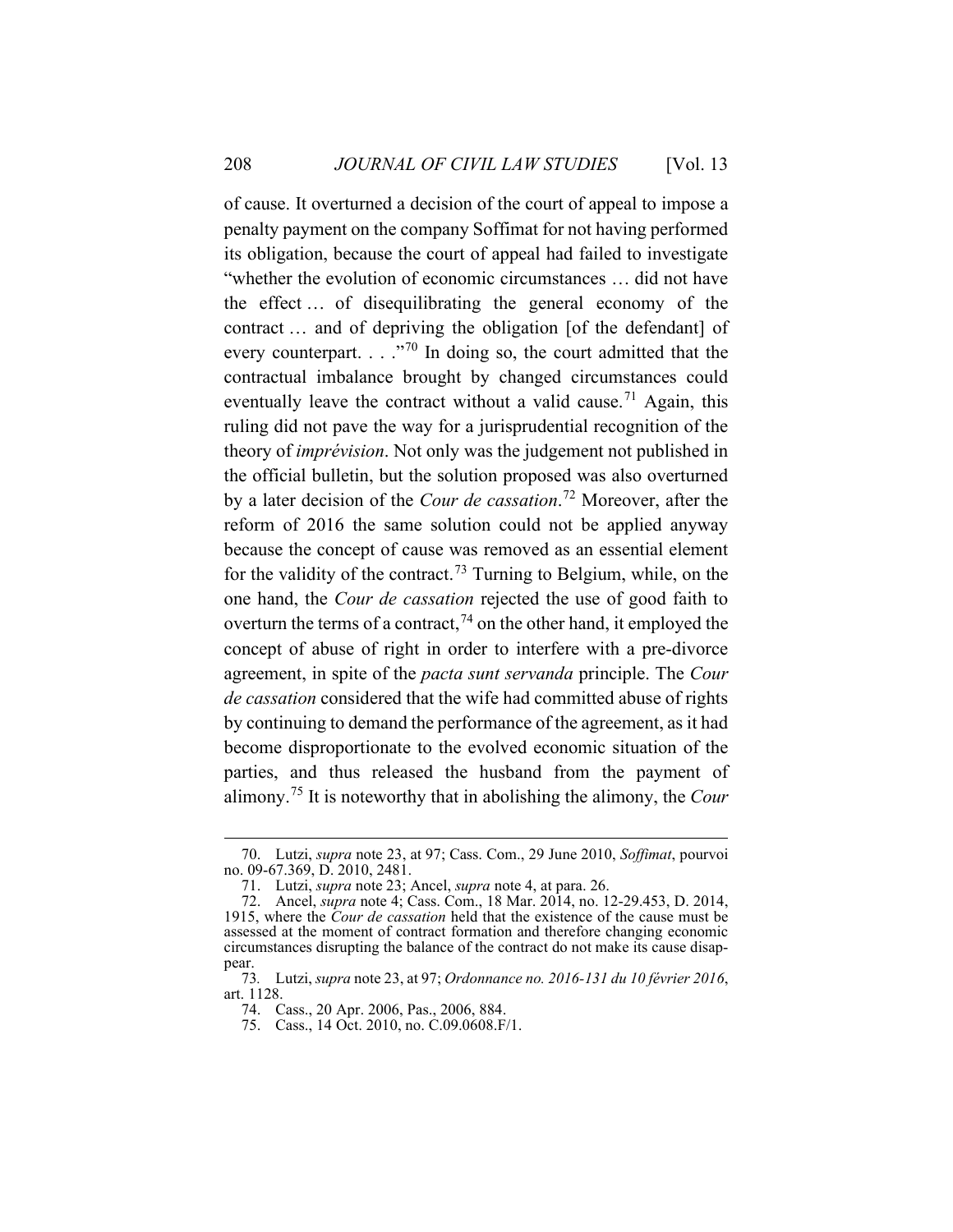*de cassation* contradicted its previous jurisprudence on abuse of rights,<sup>76</sup> where the remedy had been the reduction of the right, rather than its suppression.<sup>77</sup> While some<sup>78</sup> believe that the absence of judicial revision undermines the relevance of this judgement, as it sets an important distinction between the mechanisms of abuse of rights and *imprévision*, others<sup>79</sup> argue that this decision might have accepted some kind of modification of the contract as a sanction for the abuse of rights. Lastly, in addition to the developments regarding internal contracts, the French and Belgian courts of cassation were openly receptive of *imprévision* when faced with international sales contracts governed by the CISG. $80$  The CISG does not expressly regulate hardship, and it is debated whether a party affected by changed circumstances may find relief under the Convention.<sup>81</sup> It is even more debated whether the regulation of the remedies to be granted in case of hardship constitutes an internal gap in the Convention, which, under article 7.2 CISG, can be filled through the general principles on which the CISG is based.<sup>82</sup> Nevertheless, the courts did not hesitate to answer positively to both questions and to resort to the hardship provisions of the  $\text{PICC}^{83}$  in order to fill the alleged gap and find, at least, a duty to renegotiate in the event of changed circumstances.

<sup>76.</sup> Cass., 11 June 1992, Pas., 1992, I, 898.

<sup>77.</sup> Biquet-Mathieu, *supra* note 43, at 216.

<sup>78.</sup> Ancel, *supra* note 4, at para. 36.

<sup>79.</sup> Biquet-Mathieu, *supra* note 43, at 218. In this regard, the author highlights that the *Cour de cassation*, differently from its previous jurisprudence, does not mention the prohibition for the judge to amend the content of an agreement. *See also* Philippe, *supra* note 21.

<sup>80.</sup> For France, s*ee* Cass. Com., 17 Feb. 2015, *Dupiré Invicta v. Gabo*, nos. 12-29550, 13-18956, and 13-20230; for Belgium, *see* Cass, 19 June 2009, *Scafom International BV v. Lorraine Tubes SAS*, no. C.07.0289.N.

<sup>81.</sup> *See,* on this point, L. Di Matteo*, Contractual Excuse under CISG: Impediment, Hardship and the Excuse Doctrines*, 27 PACE INT. LAW REV. (2015)*.*

<sup>82.</sup> *See* Dewez et al., *The Duty to Renegotiate an International Sales Contract under CISG in Case of Hardship and the Use of the UNIDROIT Principles*, 19 EUR. REV. PRIV. LAW 101-154 (2001); S. Slater, *Overcome by Hardship: The Inapplicability of the Unidroit Principles' Hardship Provisions to CISG*, 12 FLA. J. INT'L L. 231 (1998).

<sup>83.</sup> Arts. 6.2.2, 6.2.3 PICC.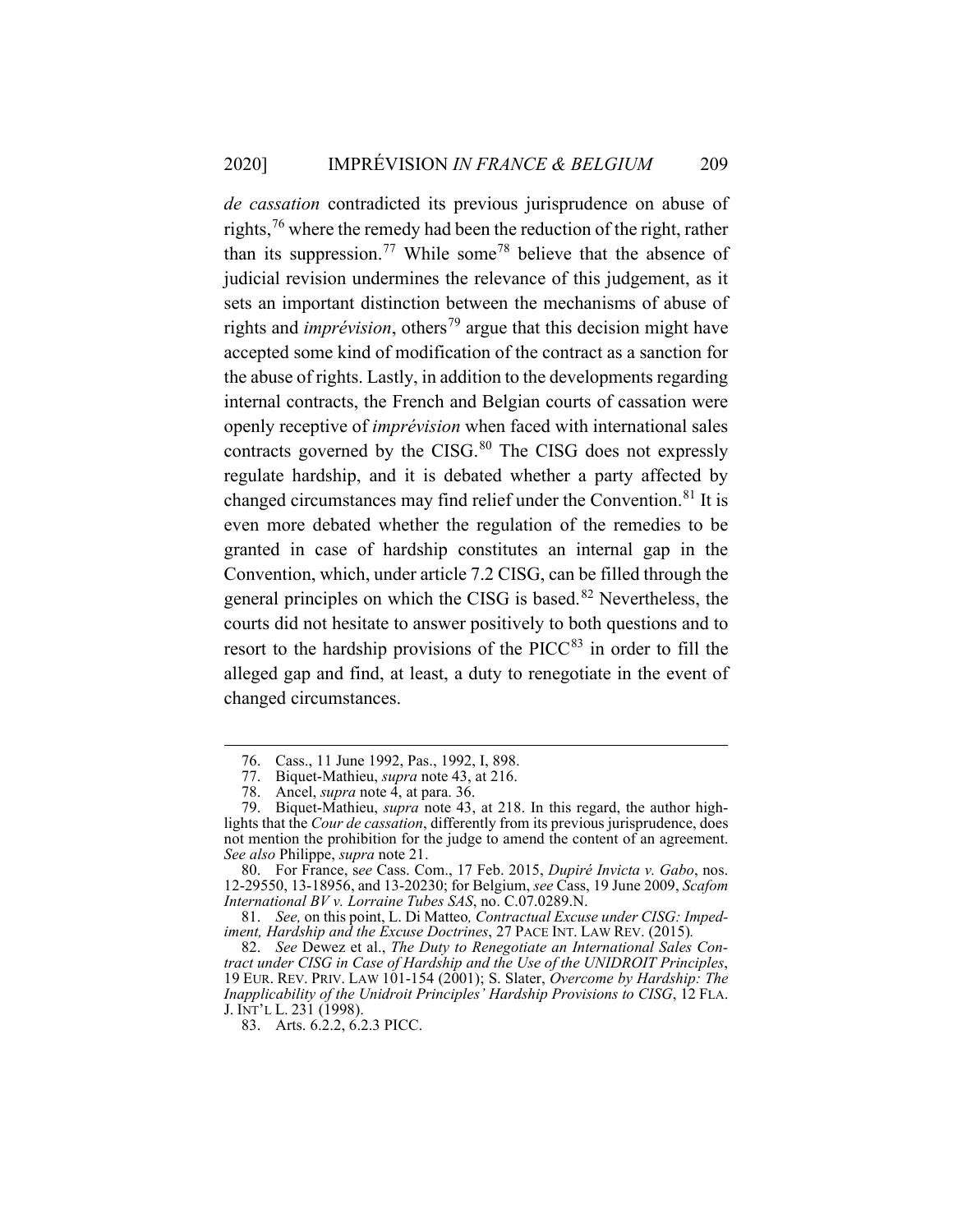*C. The Regulation of* Imprévision *Under the New Article 1195 and Draft Article 5.77* 

Eventually, the legislative openness towards *imprévision* resulted in the French Revision of  $2016$ ,  $84$  introducing the new article 1195 in the French Civil Code, and in the Belgian Draft of 2019, proposing to insert Book 5 "Obligations" in the Belgian Civil Code and in particular draft article 5.77. Both of these provisions allow contractual parties to request the judicial revision of the contract in case of changed circumstances, should the attempts to renegotiate the contractual terms fail.

Article 1195 of the French Civil Code $85$  reads as follows:

If a change of circumstances that was unforeseeable at the time of the conclusion of the contract renders performance excessively onerous for a party who had not accepted the risk of such a change, that party may ask the other contracting party to renegotiate the contract. The first party must continue to perform his obligations during renegotiation. In the case of refusal or the failure of renegotiations, the parties may agree to terminate the contract from the date and on the conditions which they determine, or by a common agreement ask the court to set about its adaptation. In the absence of an agreement within a reasonable time, the court may, on the request of a party, revise the contract or put an end to it, from a date and subject to such conditions as it shall

<sup>84.</sup> This revision was preceded by the *Avant-projet de réforme du droit des obligations*, 2005, (*Projet Catala*), the *Projet de réforme du droit des contrats*, 2008, Ministère de la Justice (*Avant-projet de la Chancellerie*) and by the *Projet Terré*, 2013. While the first two envisaged only the power of the aggrieved party to terminate the contract in the event of hardship, the latter provided for judicial revision.

<sup>85.</sup> Art. 1195 C. civ. :

Si un changement de circonstances imprévisible lors de la conclusion du contrat rend l'exécution excessivement onéreuse pour une partie qui n'avait pas accepté d'en assumer le risque, celle-ci peut demander une renégociation du contrat à son cocontractant. Elle continue à exécuter ses obligations durant la renégociation.

En cas de refus ou d'échec de la renégociation, les parties peuvent convenir de la résolution du contrat, à la date et aux conditions qu'elles déterminent, ou demander d'un commun accord au juge de procéder à son adaptation. A défaut d'accord dans un délai raisonnable, le juge peut, à la demande d'une partie, réviser le contrat ou y mettre fin, à la date et aux conditions qu'il fixe.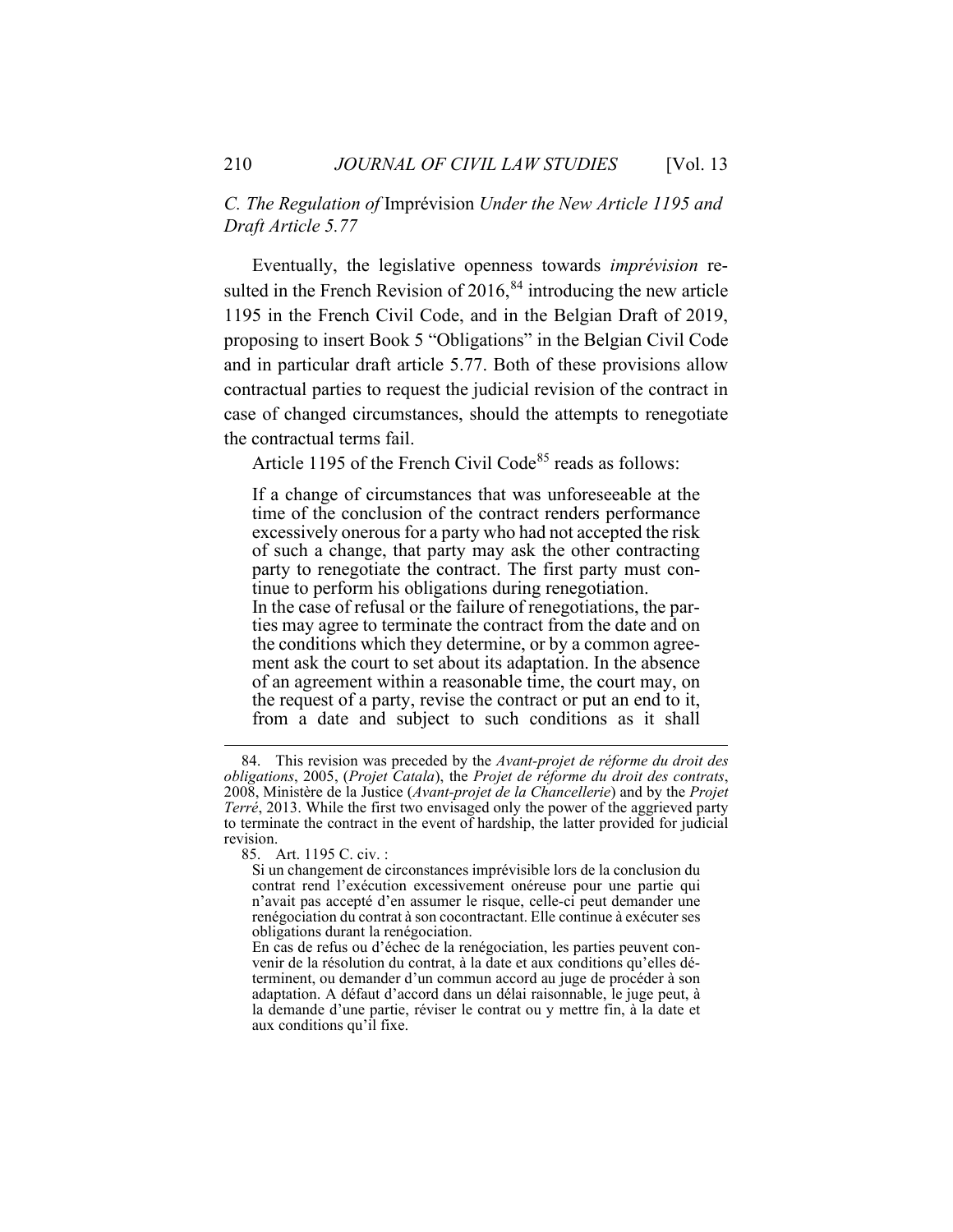determine.<sup>86</sup>

The French provision revolves around three conditions: (1) there must be a change of circumstances which was unforeseeable at the moment of the conclusion of the contract; (2) it must render the performance excessively onerous for one party; (3) this party must have not agreed to bear that risk. <sup>87</sup> As for the effects of *imprévision*, the new article 1195 confers upon the aggrieved party the right to request the renegotiation of the agreement. Judicial intervention is an option of last resort, which can be triggered only if the renegotiations fail or do not take place at all, and if the parties do not reach an agreement to terminate the contract. Under such circumstances, parties may either ask the court to adapt the contract by agreement or individually request the court to terminate or adapt the contract.

On the other hand, the Belgian provision on *imprévision*, which is allegedly based on French law, diverges from the latter in some aspects. Draft article  $5.77^{88}$  provides that:

<sup>86.</sup> J. Cartwright et al., *The New Provisions of the* Code civil *Created by Ordonnance no. 2016-131 of 10 February 2016, translated into English*, *available at* https://perma.cc/D3GN-26QZ; *see also* M. SÉJEAN, FRENCH CIVIL CODE, ENG-LISH - FRENCH - ARABIC (LexisNexis 2020).

<sup>87.</sup> C. Pédamon, *The New French Contract Law and Its Impact on Commercial Law: Good Faith, Unfair Contract Terms and Hardship*, *in* THE FUTURE OF THE COMMERCIAL CONTRACT IN SCHOLARSHIP AND LAW REFORM 120 (M. Heidemann & J. Lee eds., Springer 2018).

<sup>88.</sup> Belgian Draft of 2019, *supra* note 6, art. 5.77:

Chaque partie doit exécuter ses obligations quand bien même l'exécution en serait devenue plus onéreuse, soit que le coût de l'exécution ait augmenté, soit que la valeur de la contre-prestation ait diminué.

Toutefois, le débiteur peut demander au créancier de renégocier le contrat en vue de l'adapter ou d'y mettre fin lorsque les conditions suivantes sont réunies:

<sup>1°</sup> un changement de circonstances rend excessivement onéreuse l'exécution du contrat de sorte qu'on ne puisse raisonnablement l'exiger;

<sup>2°</sup> ce changement était imprévisible lors de la conclusion du contrat;

<sup>3°</sup> ce changement n'est pas imputable au débiteur;

<sup>4°</sup> le débiteur n'a pas assumé ce risque; et

<sup>5°</sup> la loi ou le contrat n'exclut pas cette possibilité.

Les parties continuent à exécuter leurs obligations pendant la durée des renégociations.

En cas de refus ou d'échec des renégociations dans un délai raisonnable, le juge peut, à la demande de l'une ou l'autre des parties, adapter le contrat afin de le mettre en conformité avec ce que les parties auraient raisonnablement convenu au moment de la conclusion du contrat si elles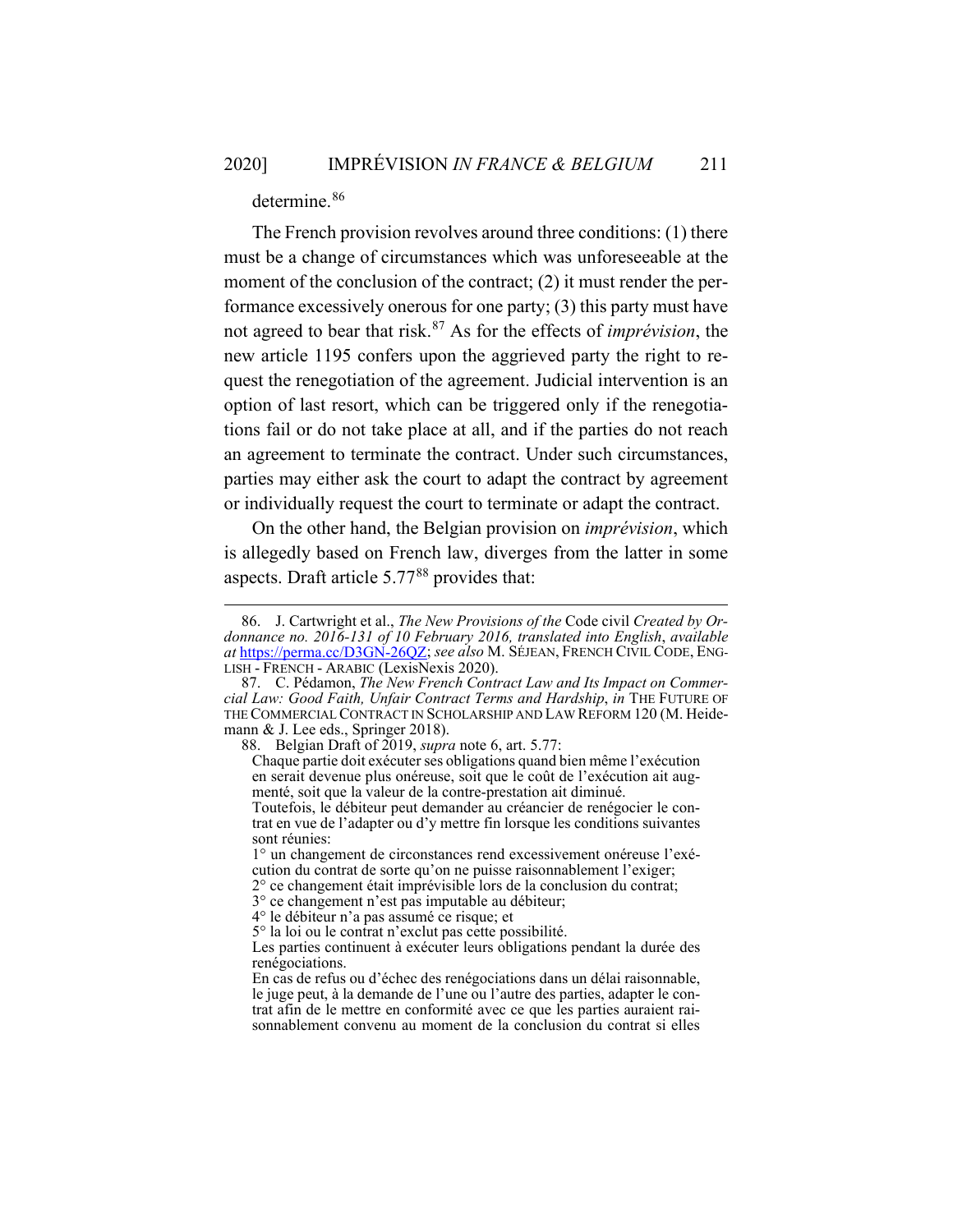Each party must fulfil his or her obligations even when the execution has become more onerous, either because the cost of the execution has increased, or because the value of the counter-performance has decreased.

However, the debtor may request the creditor to renegotiate the contract in order to adapt or terminate it when the following conditions are met:

(1) a change of circumstances makes the performance of the contract excessively onerous so that no one may reasonably demand it;

(2) the change was unforeseeable at the time of the conclusion of the contract;

(3) the change is not attributable to the debtor;

(4) the debtor has not assumed that risk; and

(5) the law or the contract does not exclude this possibility.

The parties continue to perform their obligations during the renegotiations. In the event of refusal or failure of the renegotiations after a reasonable time, the judge may, at the request of either party, adapt the contract in order to bring it in line with what the parties would have reasonably agreed at the time of conclusion of the contract if they had taken into account the change of circumstances, or terminate the contract in whole or in part from a date that cannot be prior to the change of circumstances and according to conditions fixed by the judge. The action is formed and instructed according to the forms of summary proceedings.<sup>89</sup>

As for the requirements to be met in order to trigger the Belgian provision, it is also required, unlike in article 1195, that the change of circumstances not be attributable to the aggrieved party. The commentary to draft article 5.77 explains that this requirement must be read together with draft article  $5.299$ ,  $90$  which defines attributability by linking it to the concept of fault.<sup>91</sup> Moreover, the condition that "the law or the contract does not exclude this possibility" introduced by draft article 5.77, although not expressly specified in

avaient tenu compte du changement de circonstances, ou mettre fin au contrat en tout en partie à une date qui ne peut être antérieure au changement de circonstances et selon des modalités fixées par le juge. L'action est formée et instruite selon les formes du référé.

<sup>89.</sup> Translated by the author.

<sup>90.</sup> Belgian Draft of 2019, *supra* note 6, Commentaire des articles, art. 5.77.

<sup>91.</sup> *Id.* at art. 5.299.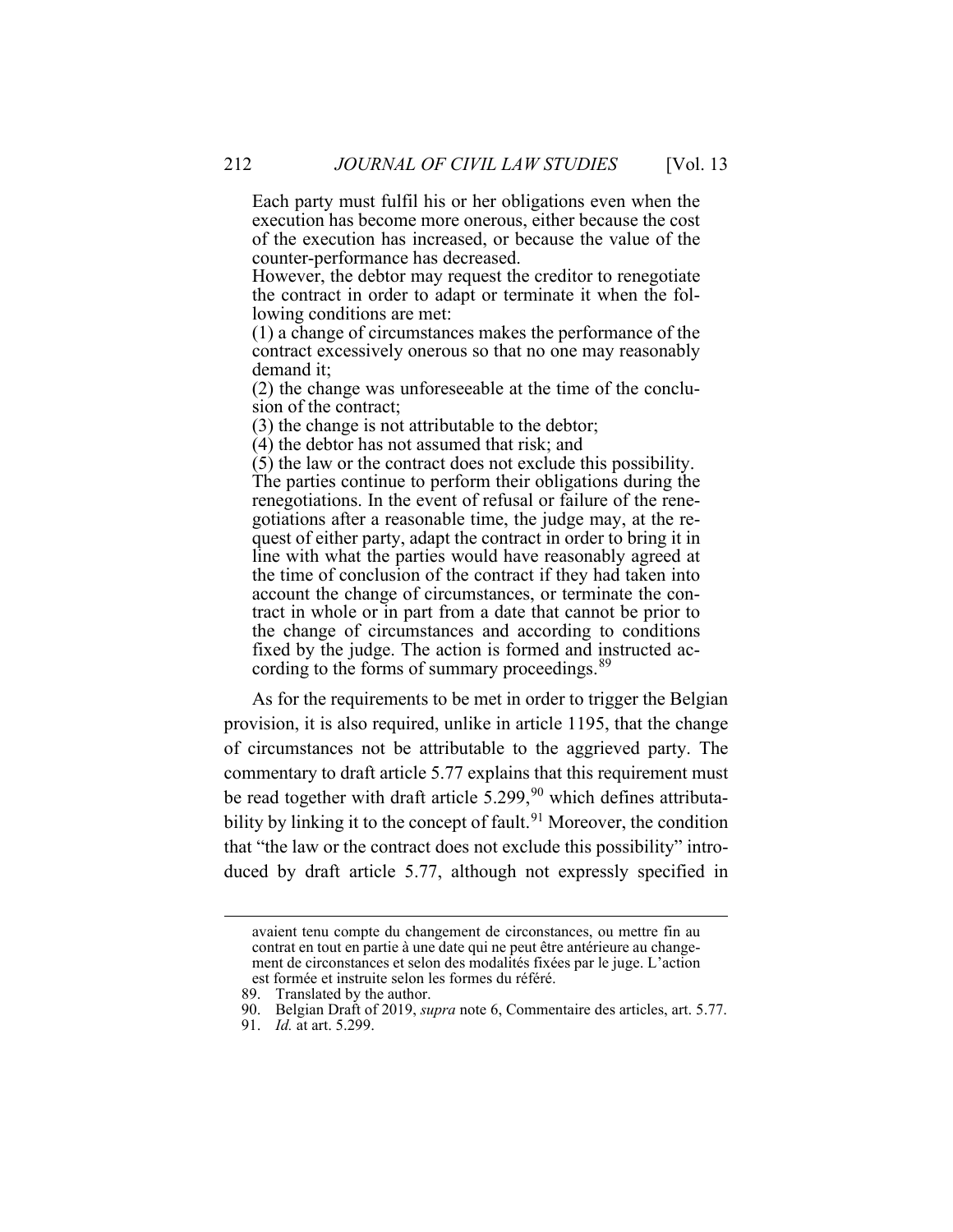article 1195, is also a feature of the latter provision. In particular, the reference to the "law" excluding the possibility to apply draft article 5.77 simply refers to those special legal provisions, such as article 1474/1 of the Belgian Civil Code on equitable judicial review, which shall prevail over it.<sup>92</sup> By the same token, article 1773 of the French Civil Code excludes in principle any revision of fixed-price contracts.<sup>93</sup> As for the possibility that "the contract" excludes the applicability of draft article 5.77, it refers to the non-mandatory nature of the provision on *imprévision*, which is also a feature of the new article 1195. In fact, the comment on article 1195 enshrined in the Report to the President of the Republic states that parties may derogate from it.

As to the effects of *imprévision*, similarly to article 1195, draft article 5.77 allows the aggrieved party to request renegotiations, and only as a last resort grants both parties the possibility to ask the judge either to adapt or terminate the contract.

## III. THE INTRODUCTION OF *IMPRÉVISION* IN LIGHT OF THE GOAL OF **MODERNISATION**

The reform projects of the French and Belgian Civil Codes feature a repeated imperative: to modernise. This expression is found several times both in the Report to the President of the Republic on the French Revision of 2016 and in the Belgian Draft of 2019. Modernisation is sometimes stated as an independent and overriding goal,<sup>94</sup> whereas in other passages of those instruments it is described as the means to achieve other objectives, in particular the protection

<sup>92.</sup> *Id*. at art. 5.77.

<sup>93.</sup> Ancel, *supra* note 4, at paras. 107-108.

<sup>94.</sup> *See Rapport au Président*, *supra* note 7: "La présente ordonnance est prise en application de l'article 8 de la loi no. 2015-177 du 16 février 2015 relative à la modernisation et à la simplification du droit et des procédures dans les domaines de la justice et des affaires intérieures." *See also* Belgian Draft of 2019, *supra* note 6, Resumé: "Cette proposition vise à moderniser le droit des obligations."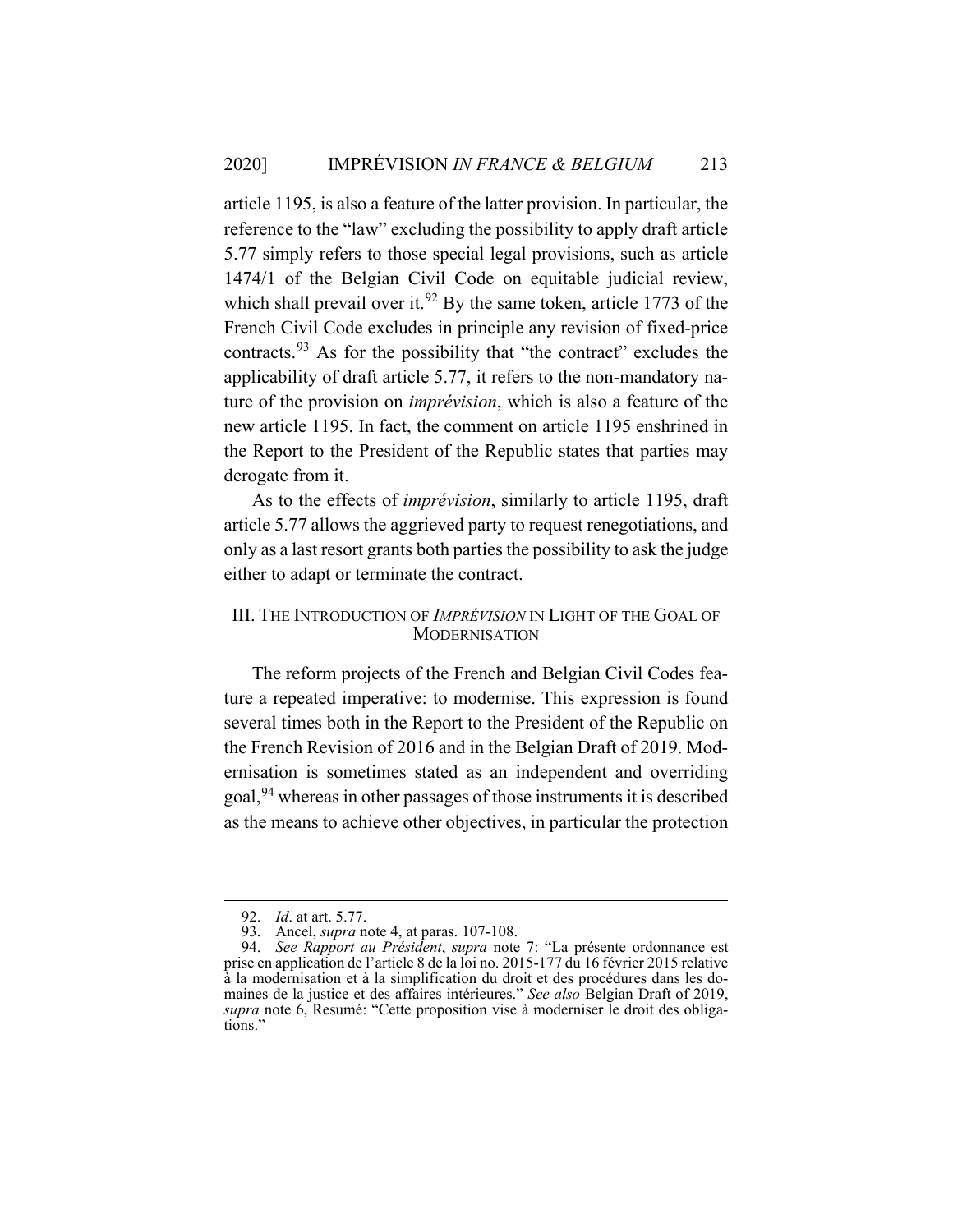of the weaker party.<sup>95</sup> However, this raises the question regarding the meaning of the modernization of the law of obligations. Both proposals emphasise the fact that large parts of the Civil Code have not been modified in more than two centuries and that this triggered the intervention of courts, which distanced themselves from the wording of the code in order to adapt it to the changing reality. Hence, there is the need to codify the solutions developed by the courts.<sup>96</sup> Consequently, it seems that modernisation, at least in part, has been perceived by the French and Belgian legislators as keeping up with the evolution of jurisprudence. This is visible in the incorporation of many jurisprudential rules regarding, for instance, framework contracts, lapse, unjustified enrichment (articles 1111, 1186, and 1303 of the French Civil Code, respectively),  $97$  partial

<sup>95.</sup> *See Rapport au Président*, *supra* note 7: "Il est donc apparu nécessaire … de le moderniser, pour faciliter son accessibilité et sa lisibilité, tout en conservant l'esprit du code civil, à la fois favorable à un consensualisme propice aux échanges économiques et protecteur des plus faibles." *See also* Belgian Draft of 2019, *supra* note 6, Resumé: "La proposition a pour objectif . . . de moderniser l'équilibre entre l'autonomie des parties et le rôle du juge en tant que gardien des intérêts de la partie faible et de l'intérêt général."

<sup>96.</sup> For France, *see Rapport au Président*, *supra* note 7:

Force est de constater que les textes actuels ne permettent pas d'appréhender le droit positif, tant la jurisprudence a dû les interpréter, par analogie, *a contrario*, voire *contra legem*. La compréhension de nombreuses dispositions passe ainsi nécessairement par la consultation des décisions rendues par les tribunaux, voire par l'interprétation qu'en fait la doctrine. Par ailleurs, la jurisprudence est par essence fluctuante, et ne permet pas d'assurer la sécurité juridique que seul peut offrir un droit écrit. C'est la raison pour laquelle l'ordonnance prévoit, pour sa majeure partie, une codification à droit constant de la jurisprudence, reprenant des solutions bien ancrées dans le paysage juridique français bien que non écrites.

For Belgium, *see* Belgian Draft of 2019, *supra* note 6, Introduction Générale: La jurisprudence a, bien entendu, pu assurer une certaine modernisation du droit des obligations. . . . L'influence de la jurisprudence est à ce point considérable que le droit belge des obligations s'apparente de plus en plus au système de Common law. . . . C'est pour ces mêmes raisons que le ministre de la Justice décida, conformément à l'Accord de gouvernement du 10 octobre 2014, de créer plusieurs Commissions chargées de réformer le droit civil.

<sup>97.</sup> B. MERCADAL, RÉFORME DU DROIT DES CONTRATS : ORDONNANCE DU 10 FÉVRIER 2016 26 (Éditions Francis Lefebvre 2016).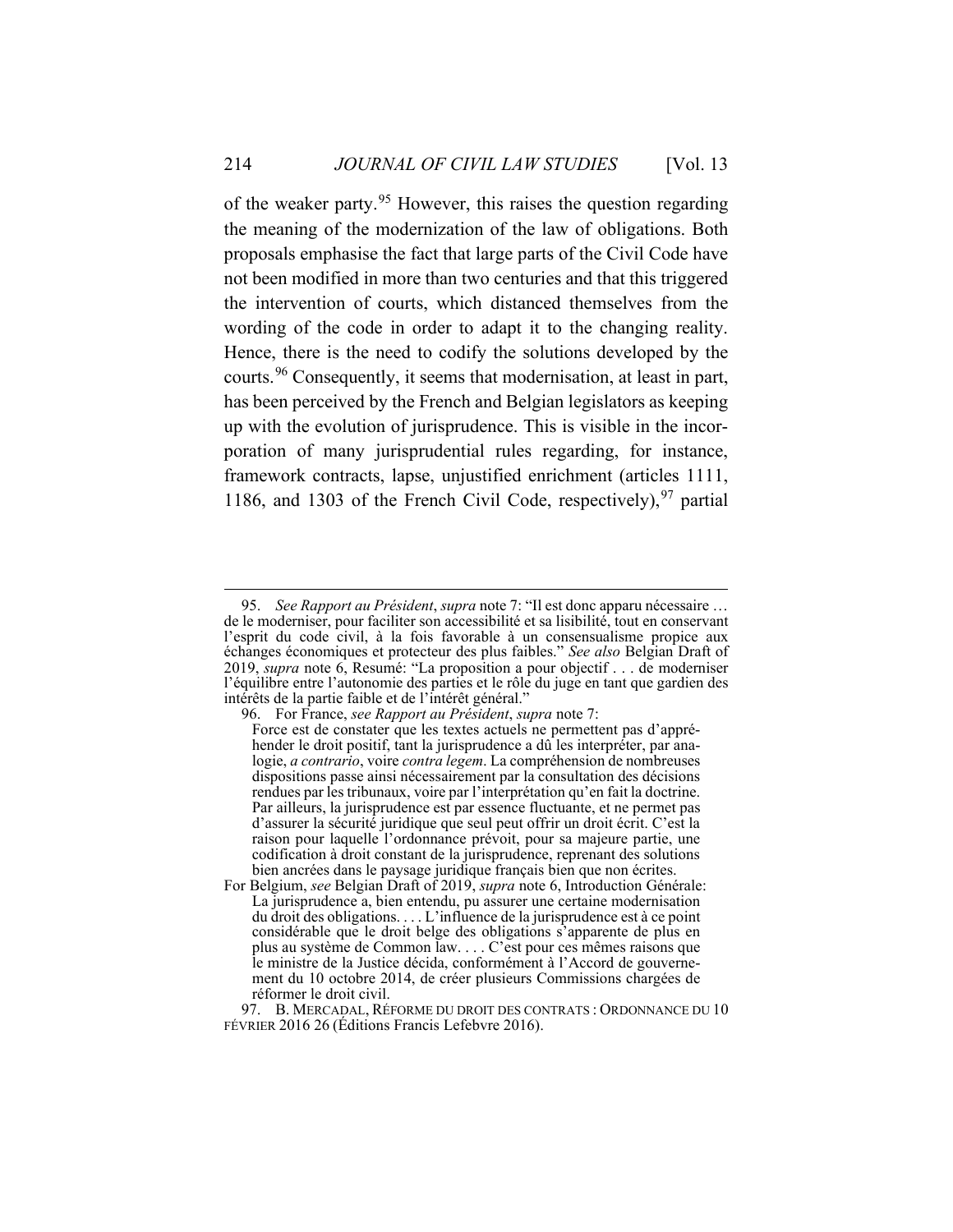invalidity, defence of non-performance (draft articles 5.66 and 5.313 of the Belgian draft of 2019, respectively).<sup>98</sup>

However, even assuming that the codification of the novelties brought by the jurisprudence fits a definition of "modernisation," the reforms at issue do not simply codify the solutions found in judicial decisions,  $99$  but go so far as to introduce legal concepts such as the doctrine of *imprévision,* which not only had never been codified but had also never been recognised by the jurisprudence of the *Cour de cassation*. Therefore, it is fair to wonder whether this innovation actually modernises the Civil Code. Does a revision of the rules governing the law of contracts necessarily account for a modernisation? Certainly, a new code is not *per se* a modern code.

Whether the new article 1195 of the French Civil Code and draft article 5.77 of the Belgian Draft of 2019 are in line with the overall goal of modernisation, again, depends on how one defines the latter. The reform projects stress the importance to align the French and Belgian Civil Codes with the law of foreign countries and with the European and international projects for the harmonisation of contract law.<sup>100</sup> Therefore, the introduction of rules governing changed circumstances could be deemed to modernise the Civil Code simply because it follows the footsteps of other domestic jurisdictions and transnational legal principles. The French Revision of 2016, on the other hand, also emphasises the need to strengthen the attractiveness of its law by adapting it to the developments in the globalised

<sup>98.</sup> Belgian Draft of 2019, *supra* note 6, Introduction Générale.

<sup>99.</sup> *See id.:* "Les textes proposés ne sont pas une simple codification de la jurisprudence...'

<sup>100.</sup> This is particularly remarked when commenting the introduction of *imprévision*. For Belgium, *see* Belgian Draft of 2019, *supra* note 6, Commentaire des articles, art. 5.77, "Le changement de circonstances est pris en compte par toutes les législations modernes (voy. p. ex. art. 89 CESL; art. 1196 C. civ. fr.; art. 313 BGB; art. 6:258 NBW; art. III.1:110 DCFR; art. 6.2 des PICC. . . .)." For France, *see Rapport au Président*, *supra* note 7:"La France est l'un des derniers pays d'Europe à ne pas reconnaître la théorie de l'imprévision comme cause modératrice de la force obligatoire du contrat. Cette consécration, inspirée du droit comparé comme des projets d'harmonisation européens...'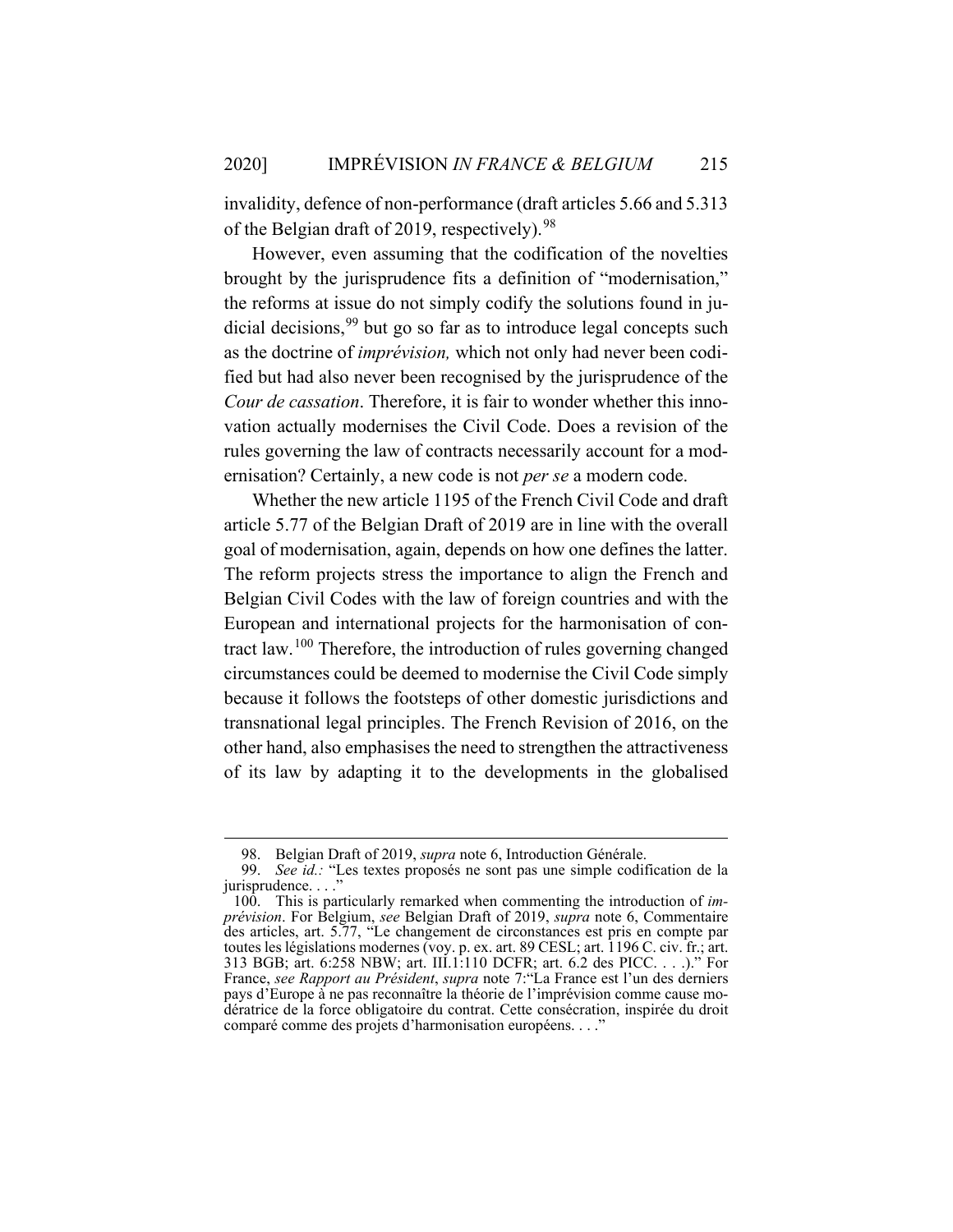economy.<sup>101</sup> Hence, although this is a general goal of the reform, which is not expressly stated in the comment to article 1195, one may wonder whether the introduction of *imprévision* modernises the Civil Code in the sense that it reflects the financial and societal needs of commercial parties. Ultimately, it is unclear if the new provisions on *imprévision* are meant to update French and Belgian law in light of national and transnational legal developments or if they constitute a concrete response to the commercial needs of businesses.<sup>102</sup> In the following paragraphs, the question of the modernisation of the French and Belgian Civil Codes through the introduction of the doctrine of *imprévision* will be analysed from both points of view.

### *A. Modernisation Through Harmonisation*

In the first sense in which modernisation can be understood, the French Report to the President of the Republic makes a vague reference to "comparative law" and to "European harmonisation projects" as the sources of inspiration of the new solution.<sup>103</sup> Along the same lines, the commentary to draft article 5.77 in the Belgian Draft of 2019, after having highlighted that all modern legislations take into account *imprévision*, lists by way of example several domestic jurisdictions (France, Germany, the Netherlands) as well as international and European harmonisation projects (Common European Sales Law,<sup>104</sup> DCFR, PICC). However, it is stated that the Belgian provision is based particularly on the CESL and French law.<sup>105</sup> If modernisation is intended to keep up with the legal developments of other jurisdictions, it is necessary to compare the French and Belgian solutions with those adopted by the national, international, and European instruments mentioned in the respective reform projects.

<sup>101.</sup> *See Rapport au Président*, *supra* note 7.

<sup>102.</sup> Pédamon, *supra* note 68, at 10.

<sup>103.</sup> *See Rapport au Président*, *supra* note 7; Ancel, *supra* note 4, at para. 41.

<sup>104.</sup> Proposal for a Regulation of the European Parliament and of the Council on a Common European Sales Law [hereinafter, CESL].

<sup>105.</sup> Belgian Draft of 2019, *supra* note 6, Commentaire des articles, art. 5.77.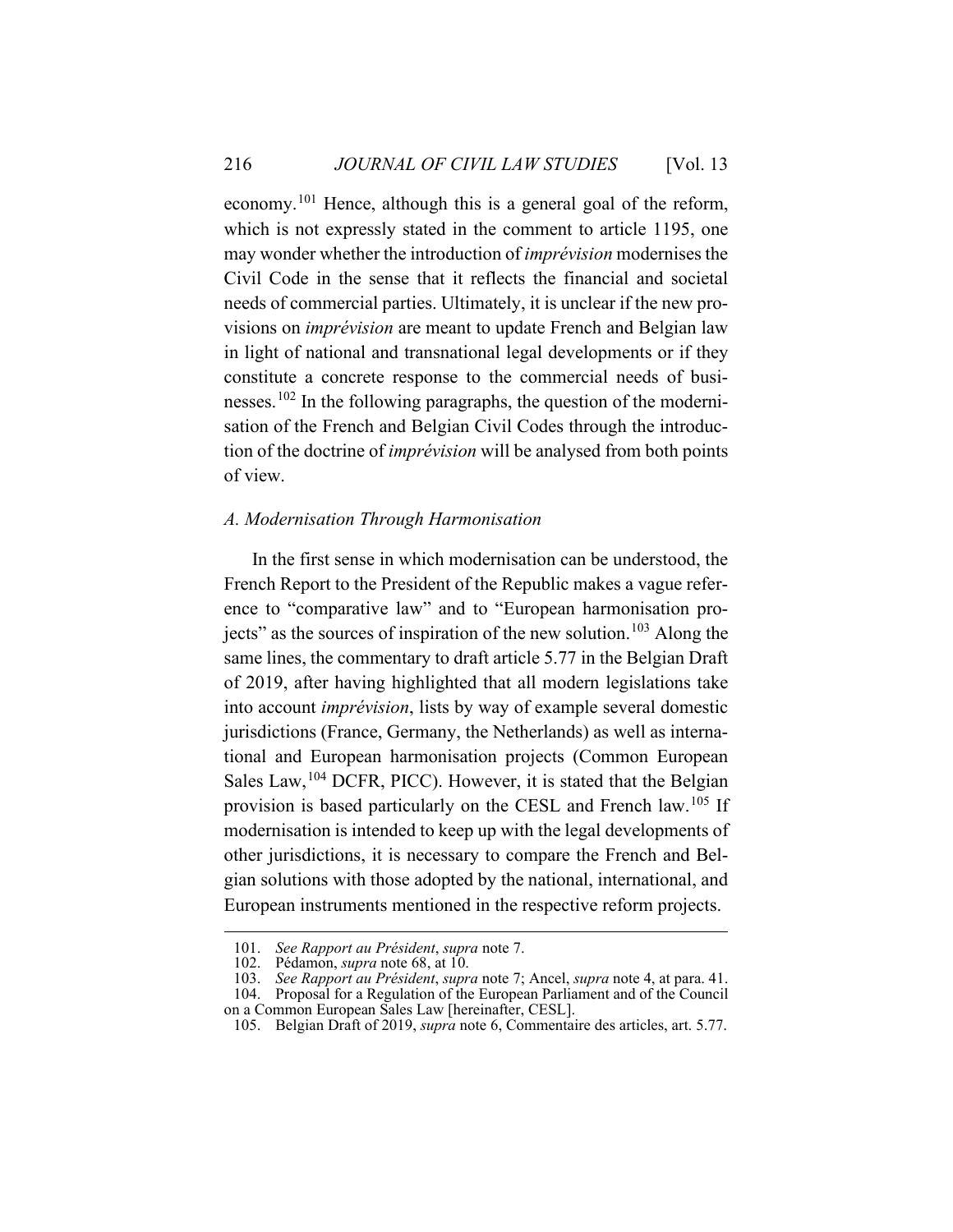Overall, the idea of judicial intervention to correct a contractual imbalance, caused by unforeseeable changed circumstances, by means of revision or termination of the contract reflects a common trend both in domestic jurisdictions<sup>106</sup> and in international and European instruments.<sup>107</sup> France was, and Belgium still is, one of the last countries to refuse to apply the theory of *imprévision*, together with a number of other legal systems based on the *Code Napoléon* (such as Luxemburg and Quebec) and common law jurisdictions.<sup>108</sup> Moreover, when it comes to renegotiation, France and Belgium proved to be one step ahead of other domestic jurisdictions, such as Germany, Italy, and The Netherlands (among others), that do not contain such a requirement.<sup>109</sup> Although they are not imposed upon the parties (as in the CESL, DCFR, and PECL), the French and Belgian provisions attach great importance to renegotiations, as they are a necessary condition to then be able to request judicial intervention. For what specifically concerns the conditions for *imprévision*, if we exclude the requirement that the change not be attributable to the aggrieved party (draft article 5.77),  $110$  the other conditions shared by the French and Belgian provisions (excessive onerousness of the

<sup>106.</sup> *See* these civil codes: The Netherlands (art. 6:258), Germany (§313), Greece (art. 388), Egypt (art. 147), Turkey (art. 138), Portugal (art. 437), Argentina (old Civil Code) (art. 1198(2)), Bolivia (art. 581−583), Brazil (art. 478−480), Paraguay (art. 672), Peru (art. 1440−1444), Colombia (art. 868), El Salvador (art. 994), and Guatemala (art. 688). Art. 1467 of the Italian Civil Code deserves a particular mention: although the provision only allows the aggrieved party to request judicial termination, the other party may avoid termination by offering an equitable modification of the contractual terms. However, the Italian Supreme Court has interpreted this provision as to allow "the judge's intervention in the adaptation process by stating that if the offer is inadequate, the judge may determine an equitable revision of the contract," *see* M. Kovac & C. Poncibò, *Towards a Theory of Imprévision in the EU?*, 14 EUR. REV. CONTRACT L. 357 (2018).

<sup>107</sup>*. See* art. 6:111 PECL; art. 6.2.3 PICC; art. III.-1:110 DCFR; art. 89 CESL; art. 157 European Contract Code (Code Gandolfi); art. 7:101 Principes contractuels communs de l'Association Capitant (PCC).

<sup>108.</sup> Ancel, *supra* note 4, at para. 34.

<sup>109.</sup> Lutzi, *supra* note 23, at 112; Pédamon, *supra* note 87, at 122.

<sup>110.</sup> It is noteworthy that this requirement is absent not only in the CESL and in the French Civil Code, which are described as a direct source of inspiration of the Belgian provision, but also in any of the provisions listed in the commentary to the Belgian Draft of 2019, *supra* note 6, art. 5.77.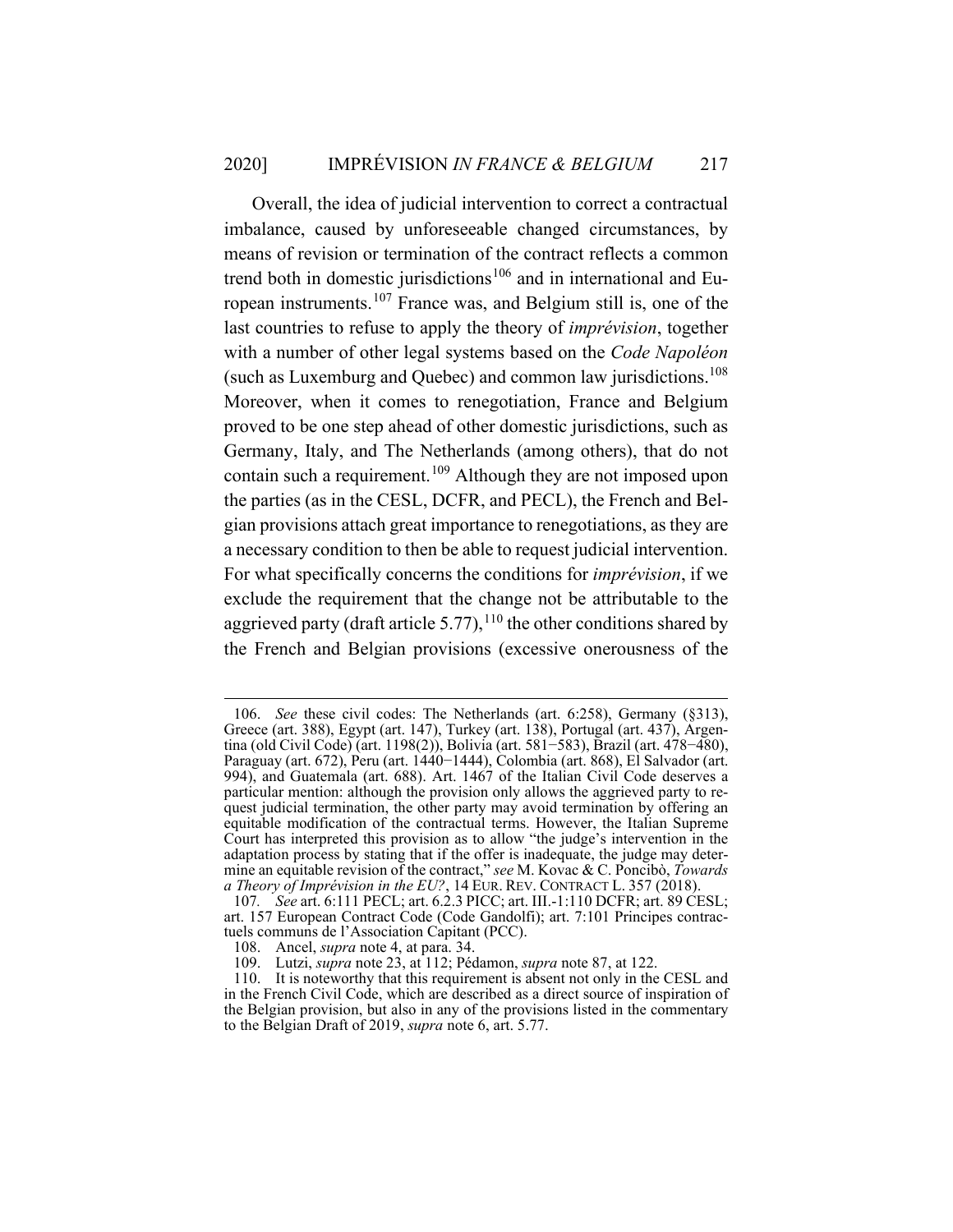performance, unforeseeability of the event, and non-acceptance of the risk) are in line with those found in many of the above-mentioned instruments.<sup>111</sup> Therefore, in this sense, the introduction of *imprévision* can be deemed as an element of modernisation of French and Belgian law.

## *B. Modernisation as the Reflection of the Interests of Commercial Parties*

Alternatively, the modernisation of the law can be conceived as the operation aimed at accommodating new economic and social needs. The logic behind the modernisation of the French Civil Code, as stated in the Report to the President of the Republic, was to increase the attractiveness of French law to international business. In order to do this, the new provisions need to constitute a concrete response to the commercial needs of international companies. In light of the strong criticism that has followed the introduction of *imprévision*, <sup>112</sup> one may wonder whether the new provisions pay heed to the actual needs of companies and investors. Not only scholars, but also practitioners warned about the impact of such a reform. The working group set up by DLA Piper France on the reform of the Civil Code gathered many practitioners who discussed the proposed innovations. The doctrine of *imprévision*, in particular, was criticised for allowing courts to rewrite contracts, as this clashes with the normal tasks envisioned for a civil law judge and threatens legal

<sup>111.</sup> This is the structure followed by art. 1467 Italian Civil Code, art. 6:111 PECL; art. III.-1:110 DCFR; art. 89 CESL. Art. 6.2.2 PICC and art. 313 BGB feature the requirements on foreseeability and risk-taking, however they diverge when it comes to the impact of changed circumstances on the situation of the parties. Art. 6.2.2 PICC refers to a fundamental alteration of the contractual equilibrium as a result of the event, while art. 313 BGB mentions a performance which cannot reasonably be expected to be upheld without alteration, rather than a performance rendered excessively onerous.

<sup>112.</sup> Kovac & Poncibò, *supra* note 106, at 353; P. Stoffel-Munck, *Les clauses abusives: on attendait Grouchy*, 240 DROIT ET PATRIMOINE 56 (2014); Y. M. Laithier, *Les règles relatives à l'inexécution des obligations contractuelles*, 21 JCP G SUPPL 52 (2015).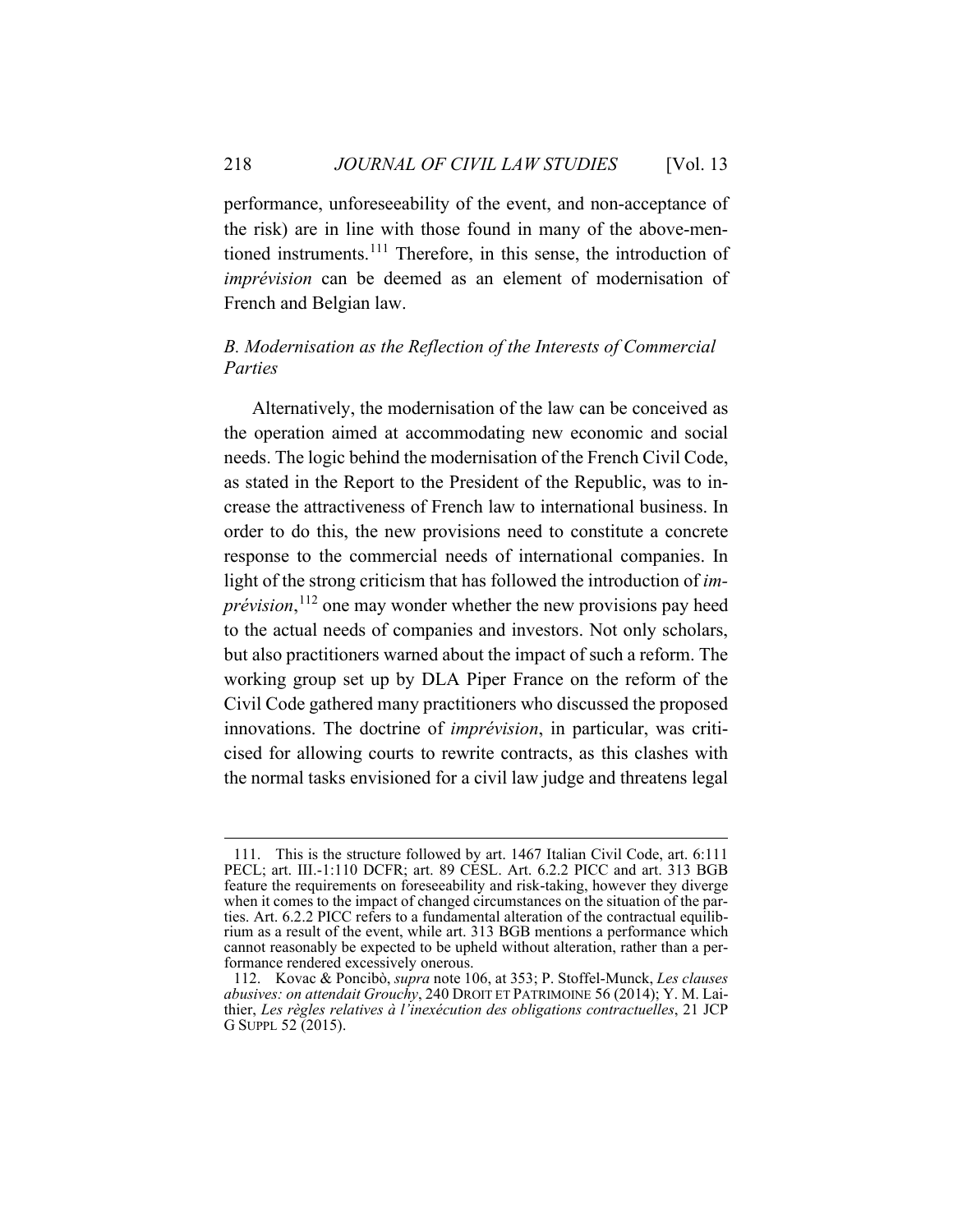certainty.<sup>113</sup> Other risks brought by the doctrine of *imprévision* would be the "possible exploitation by dishonest contracting parties, attempting evasion from unfavourable contracts, the subsequent contamination effect of the termination or revision of contracts, and the destabilisation of contracting parties' anticipations."<sup>114</sup> The fear of businesses towards the uncertainty brought by the doctrine of *imprévision* makes the assumption that this innovation answers the commercial needs of companies less plausible. However, some additional considerations are necessary. The desire of the French legislator to increase the attractiveness of French law was aimed at facilitating its application in international law contracts.<sup>115</sup> Thus, it seems that the target of the reform is primarily companies operating cross-border, which are aware of the risk of unforeseen changes of circumstances in international trade.<sup>116</sup> Especially in long-term contractual relationships, international commercial parties prefer to safeguard their lasting and productive relationship, in order to preserve their mutual interests.<sup>117</sup> Therefore, the commercial need to remedy a contractual imbalance (and have the contract revised) is perceived at the international level. That being said, it is also true that large companies operating internationally have a preference for regulating themselves the consequences of unforeseen circumstances by including the so-called hardship clauses within their

117. *Id*.

<sup>113.</sup> DLA Piper & Cercle Montesquieu, *Groupe de travail sur le projet d'or*donnance et la réforme du Code civil, *Travaux depuis février 2015*, 204 (2016).

<sup>114.</sup> A. Pietrancosta, *Introduction of the Hardship Doctrine ("théorie de l'imprévision") into French Contract Law: A Mere Revolution on the Books?*, 3  $RTDF 1 (2016).$ 

<sup>115.</sup> *See Rapport au Président*, *supra* note 7. 116. E. Zaccaria, *The Effects of Changed Circumstances in International Commercial Trade*, 9 INT'L TRADE & BUS. L. REV. 136 (2005):

The risk of hardship is virtually inevitable in the field of international trade, as the economic and political context is subject to continual flux and rapid change. A great number of factors may intervene, such as an alteration in the political situation of a nation, an unexpected price rise in raw materials or a sudden depreciation of currency. Naturally, the longer the contract lasts, the greater the risk that circumstances may change. As international contracts generally last a long time this risk is ever present.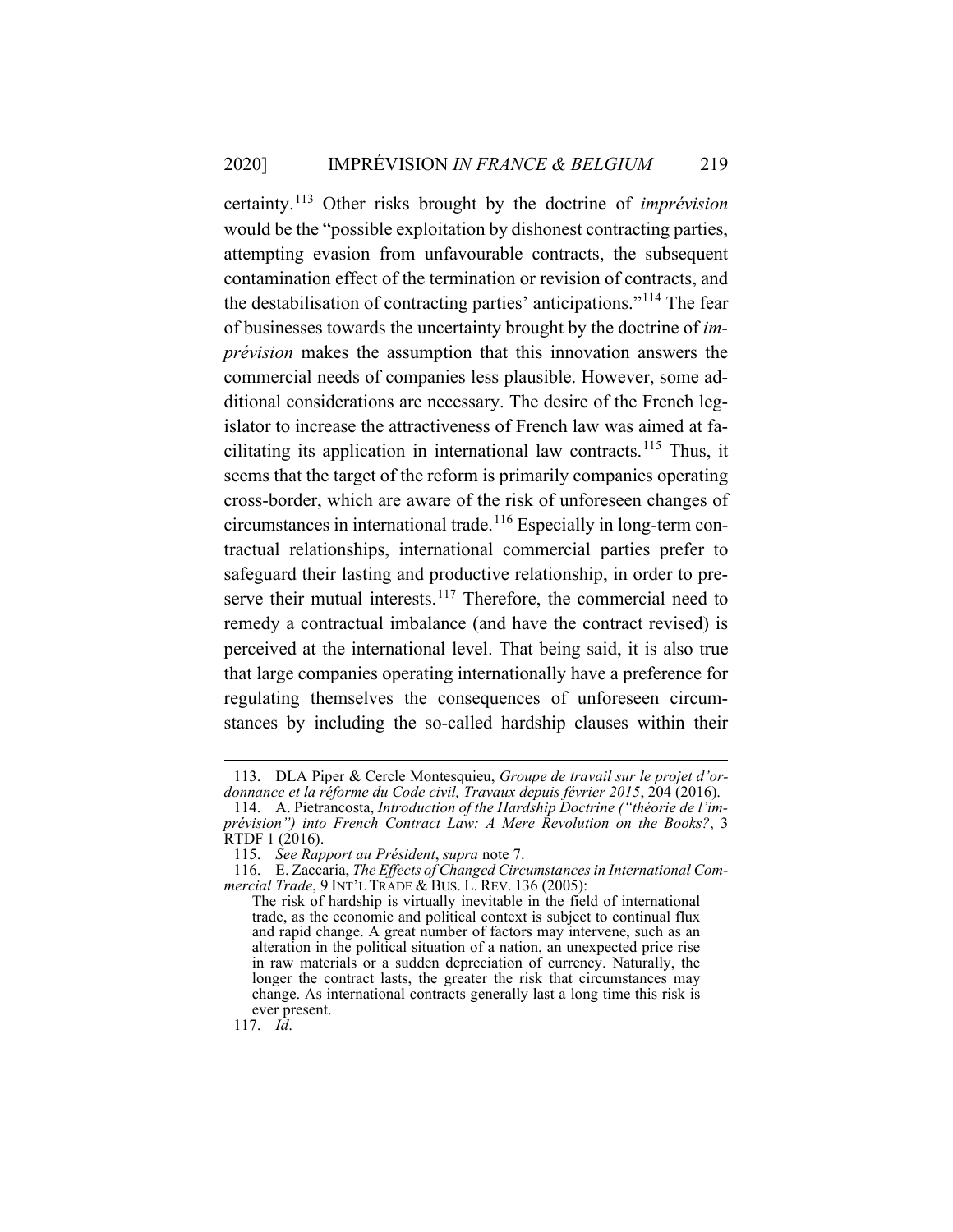agreements, in order to avoid any judicial interference.<sup>118</sup> However, small and medium-sized enterprises usually lack the know-how to address in detail hardship situations through sophisticated contractual clauses. Consequently, it is fair to say that new article 1195 is a response to the interests of the latter enterprises, which in the absence of a default provision on unforeseen circumstances would bear the financial consequences of the contractual imbalance.<sup>119</sup> At the same time, as highlighted during the parliamentary debate,  $120$  the non-mandatory nature of new article 1195 does not affect the commercial needs of large corporations, which may continue to regulate *imprévision* in the contract, therefore ruling out the application of the provision. At least in theory, the introduction of *imprévision*  pays heed to the needs of small corporations, without impairing those of large companies, and therefore, in this limited sense, modernises the Civil Code. However, in practice much will depend on the bargaining power of small and medium-sized enterprises. Indeed, when they trade with large corporations, the latter may impose their contractual power to opt-out from the rules on *imprévision*. Hence, to cope with possible contractual abuse, the legislators could have followed the example of article 7:102 of the "Common Contractual Principles" by the Henri Capitant Association, according to which "[a] clause which would apportion to one of the parties the essential risks of a change of circumstances is valid only if it does not entail unreasonable consequences for that party."<sup>121</sup>

<sup>118.</sup> Pédamon, *supra* note 68, at 11, 13, 17.

<sup>119.</sup> *Id*. at 11.

<sup>120.</sup> As remarked by the member of the Senate François Pillet, judicial intervention will be limited due to the fact that commercial parties who benefit from legal advice will systematically exclude the provision from the contract.

<sup>121.</sup> *See* PROJET DE CADRE COUMMUN DE RÉFÉRENCE : PRINCIPES CONTRAC-TUAL COMMUN (SLC 2008); *see also* B. Fauvarque-Cosson, *Does Review on the Ground of Imprévision Breach the Principle of the Binding Force of Contracts?*, *in* THE CODE NAPOLÉON REWRITTEN: FRENCH CONTRACT LAW AFTER THE 2016 REFORMS 200 (J. Cartwright & S. Whittaker eds., Hart Publ'g 2017). The author notes that in France, art. 1171 of the Civil Code on unfair terms applies exclusively to standard-form contracts, only the control on contract terms prescribed by art. L 442-6 I 2 of the Commercial Code might be able to exclude these optout clauses.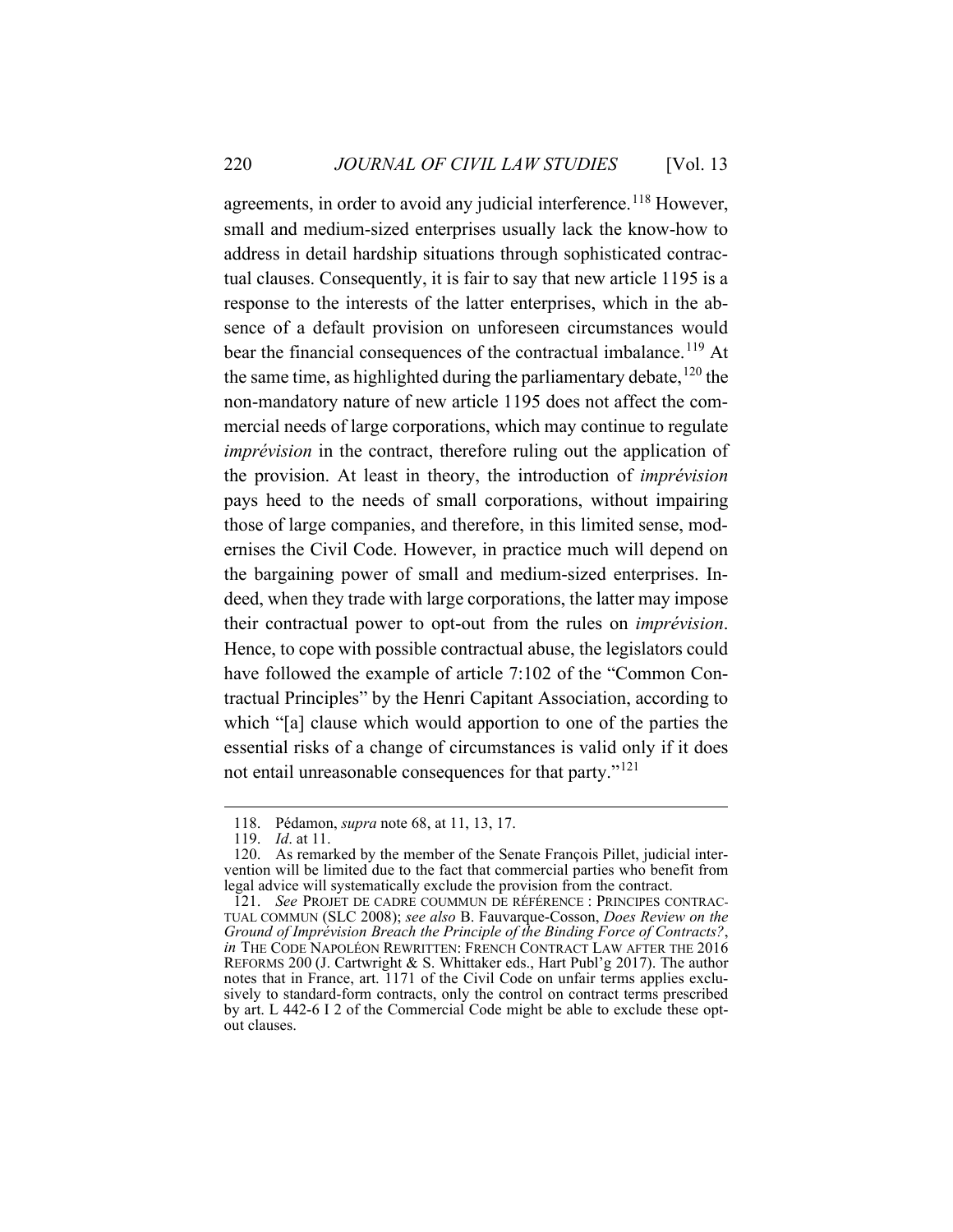#### IV. THE INTRODUCTION OF *IMPRÉVISION* IN LIGHT OF THE GOAL OF LEGAL CERTAINTY

The second goal of the French and Belgian reforms of contract law was to attain more legal certainty (*sécurité juridique*). This term can assume different connotations depending on the various legal systems.

### *A. The Disputed Meaning of "Legal Certainty"*

European countries tend to believe that there is legal certainty when the law is codified, as opposed to English contract law, where ensuring legal certainty means giving effect to the contract and to honest parties' reasonable expectations.<sup>122</sup>

The European approach to legal certainty is visible within the French Revision of 2016 and the Belgian Draft of 2019: both stressed that the main threat to legal certainty is the development of rules by courts, interpreting or even contradicting the wording of their civil codes.<sup>123</sup> Therefore, codifying the judicial innovations and enacting clear rules was considered the solution to prevent the judicial creation of law and to ensure legal certainty.

The commentary to draft article 5.77 in the Belgian draft of 2019 states that the inclusion of *imprévision* also contributes to legal certainty, as it is in line with the jurisprudence of the *Cour de cassation* which tends to accept it gradually. However, as it has been shown,<sup>124</sup> the Belgian *Cour de cassation* has never accepted in principle the theory of *imprévision*, but simply mitigated the principle of the binding force of contracts on grounds of abuse of rights. Moreover, the commentary to draft article 5.77 makes reference to two judgements rendered by the *Cour de cassation*, where the law applicable was the CISG and it was supplemented by the PICC's provisions on

<sup>122.</sup> H. G. BEALE ET AL., CASES, MATERIALS AND TEXT ON CONTRACT

LAW 8-11 (Hart Publ'g 2019).

<sup>123.</sup> *See supra* Introduction, at p.5.

<sup>124.</sup> *See supra* Section II(B).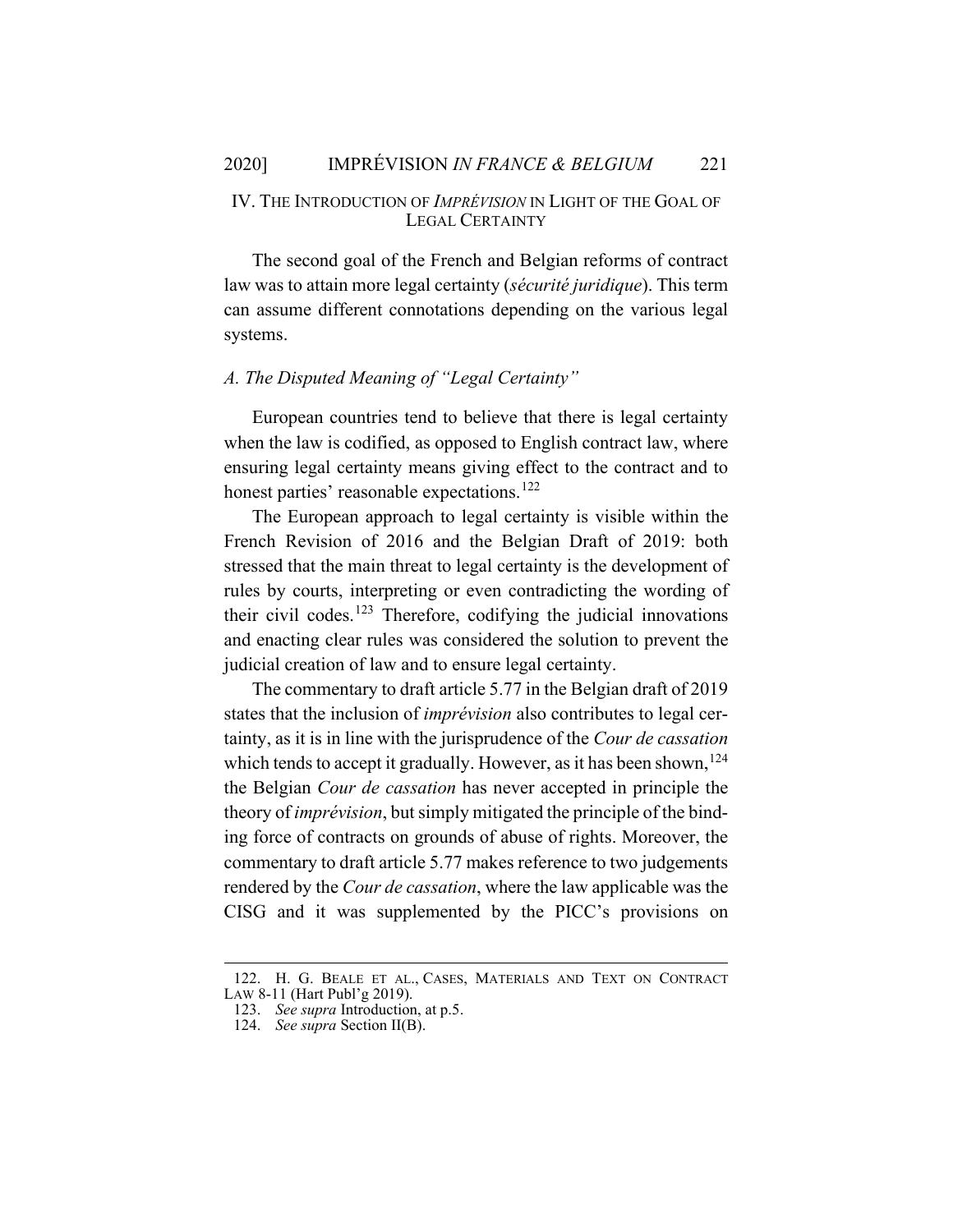hardship.<sup>125</sup> While, on the one hand, these judgements show a modern approach by Belgian judges towards *imprévision* and the transnational instruments on international contracts, on the other hand, they do not prove an internal openness on the same issue. The same applies to France, where the *Cour de cassation* occasionally employed various legal arguments to loosen the principle of *pacta sunt servanda*. Therefore, the introduction of *imprévision* cannot be considered a codification of jurisprudence. Nevertheless, its codification might promote legal certainty, according to the European connotation, as it eliminates the uncertainty of commercial parties, also in light of the fluctuating and uncertain jurisprudence, related to the possibility to obtain relief in the event of hardship.

By contrast, following the approach of English contract law, the French and Belgian provisions might well be a threat to legal certainty, both for the possibility of the judge to adapt the contract and for the broad and vague drafting of the provisions. According to English contract law, the interplay between the principles of freedom of contract and *pacta sunt servanda* favours the parties' decision-making over the judicial one.<sup>126</sup> It is precisely the power of the courts to interfere with the contractual relationship that mostly worries businesses, since it represents a significant source of uncertainty as opposed to holding parties to the agreed terms.<sup>127</sup> Moreover, the common law also links legal certainty to the precise and detailed regulation of the situations in which a law can be applied.<sup>128</sup> For an English lawyer, the French and Belgian provisions might pose problems of legal certainty with regard to the conditions necessary to trigger their application. The broad way in which the legal propositions have been drafted raises concerns in relation to the possible

<sup>125.</sup> Cass, 19 June 2009, Scafom International BV v Lorraine Tubes SAS, no. C.07.0289.N*.*; Cass., 12 Apr. 2013, *Pas.,* 2013, 863.

<sup>126.</sup> S. Whittaker, *Contracts, Contract Law and Contractual Principle*, *in* THE CODE NAPOLÉON REWRITTEN: FRENCH CONTRACT LAW AFTER THE 2016 RE-FORMS, *supra* note 121, at 31.

<sup>127.</sup> Rowan, *supra* note 19, at 809.

<sup>128.</sup> Whittaker, *supra* note 126, at 32.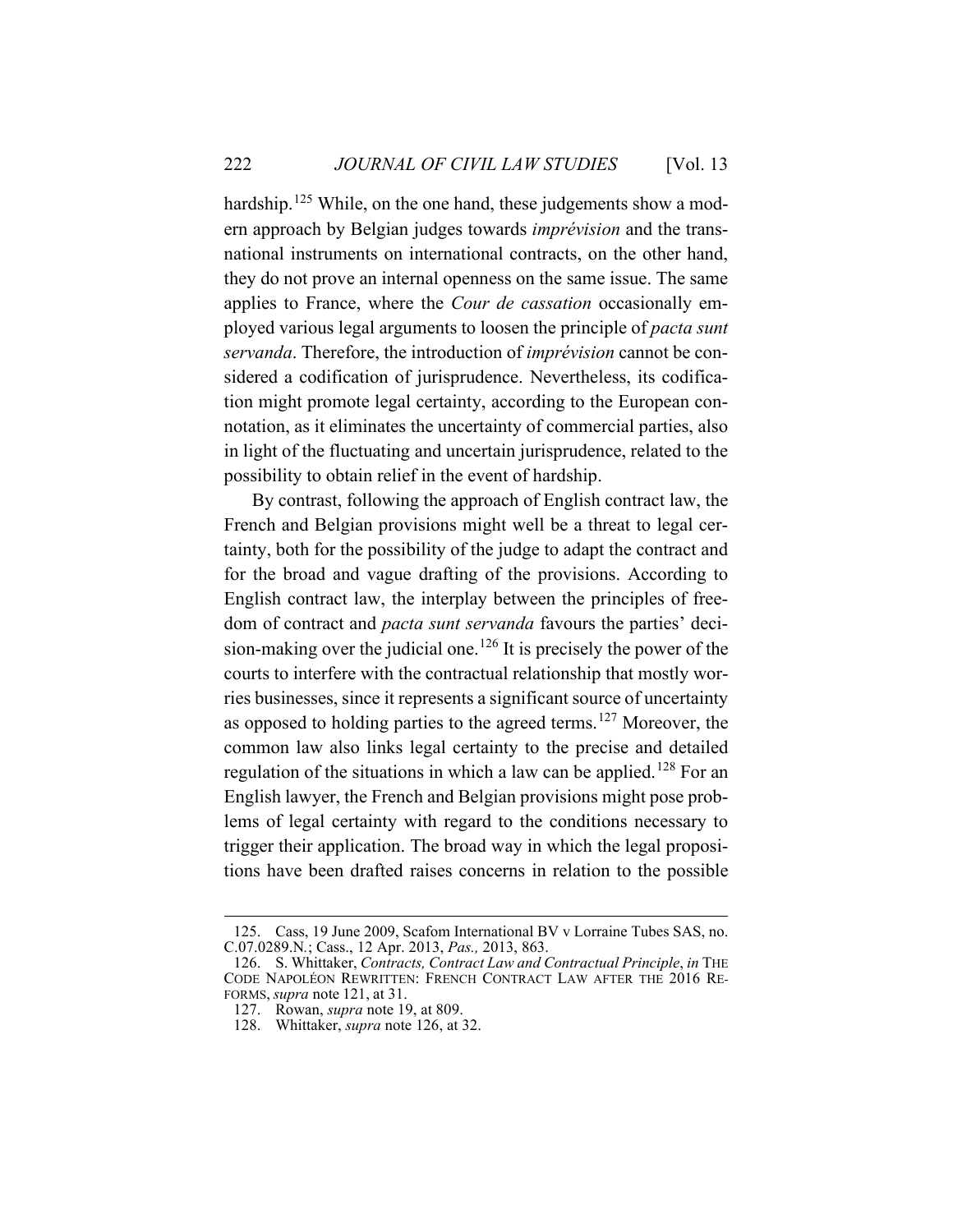interpretation by French and Belgian courts, in the absence of a wellestablished line of cases on the issue.<sup>129</sup>

Since studies have shown that the judicial revision of contracts does not impact legal certainty, $130$  the focus of this section will be on the possible uncertainties related to the requirements for *imprévision* under new article 1195 and draft article 5.77.

### *B. Time of the Change of Circumstances*

The first doubt concerns the fact that, unlike provisions which clarify that the event causing hardship must occur after the conclusion of the contract,<sup>131</sup> the French and Belgian ones are silent on the issue. Sometimes, an event may occur before the contract is concluded but the parties are not aware of its existence when they sign the agreement. The absence of this requirement would, *prima facie*, lead to the conclusion that article 1195 and draft article 5.77 cover these situations. Such interpretation would be confirmed by the 2003 ICC-Hardship Clause, which does not feature the above-mentioned requirement and explains that:

[T]his Clause is not limited to situations where the events rendering performance excessively onerous occurred after the time the contract was concluded . . . on the ground that a party might wish to invoke the Clause in circumstances where it simply did not know – and could not have known – of the existence of the event at the time of the conclusion of the contract. 132

Therefore, the French and Belgian legislators could have perhaps been more precise. In order to rule out the existing doubts, they could have either stated that the event must occur after the conclusion of the contract, or, following the example of the PICC, specified

<sup>129.</sup> Lutzi, *supra* note 23, at 109.

<sup>130.</sup> M. Mekki, *Hardship and Modification (or 'Revision') of the Contract*, *in* Towards A EUROPEAN CIVIL CODE 7 (A. S. Hartkamp ed., Kluwer 2011). 131. *See* art. 6:111 PECL; art. III.-1:110 DCFR; art. 89 CESL; art. 313 BGB.

<sup>132.</sup> *See* International Chamber of Commerce, *ICC Force Majeure Clause 2003/ICC Hardship Clause 2003* 11, 17, *available at* https://perma.cc/UU6G- 76N4.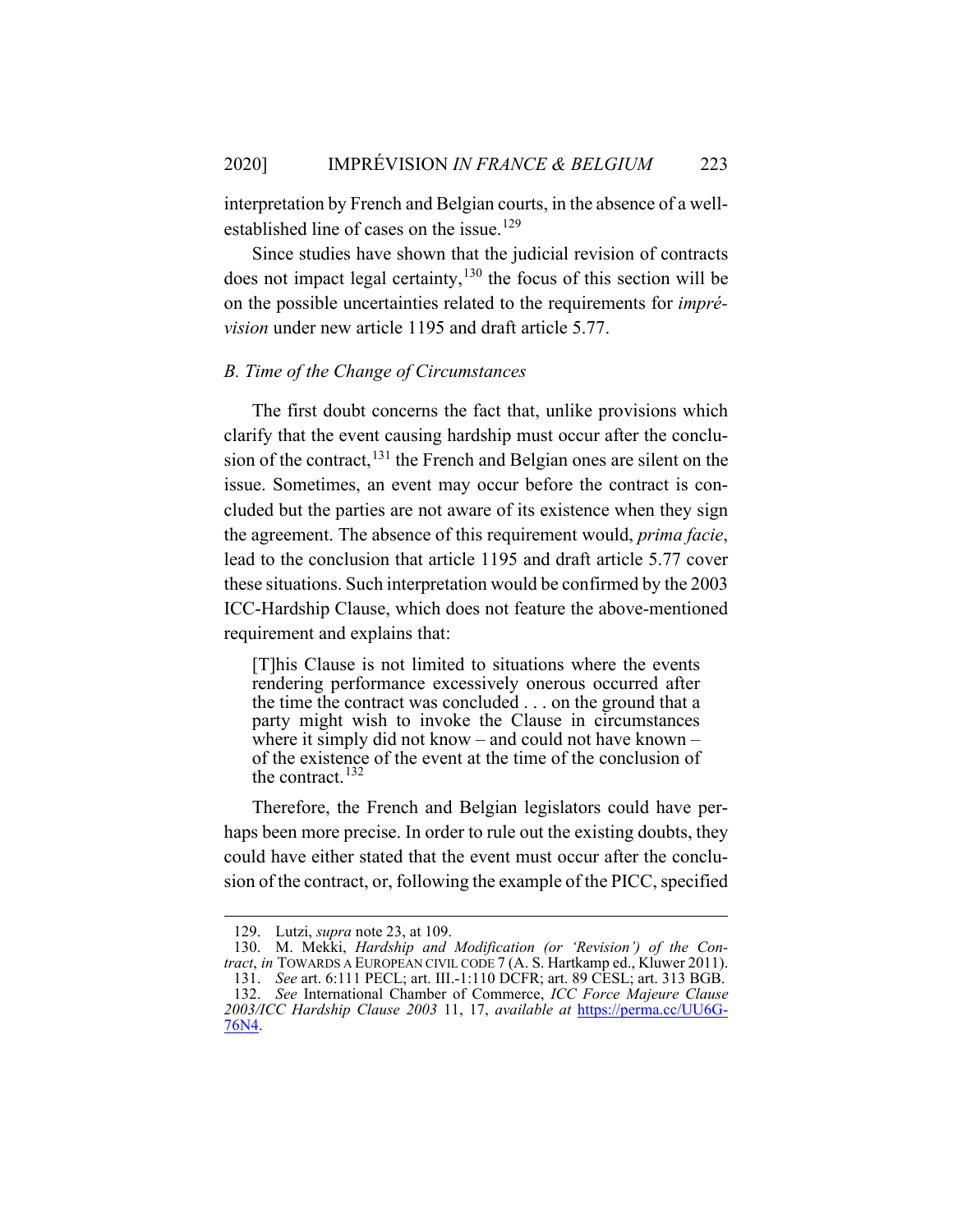that there is hardship when "the events occur or become known to the disadvantaged party after the conclusion of the contract."<sup>133</sup>

#### *C. Manifestations of* Imprévision

The second dilemma concerns the situations which in principle can amount to *imprévision.*<sup>134</sup> While draft article 5.77 makes clear that performance can become excessively onerous due to either an increase in the cost of performance or a decrease in the value of the counter-performance, article 1195 merely refers to events rendering performance excessively onerous for a party. On the surface, it seems that article 1195 takes into account solely events making performance more costly, excluding the second set of events. It has been suggested that onerousness should be deemed as a benefit-cost ratio which negatively affects one party, and therefore should be viewed in terms of the difference between the value of the performance rendered and the value of the counter-performance.<sup>135</sup> In doing so, article 1195 would also cover situations where, even though the cost of executing the contract is unaltered for one party, this cost can no longer be absorbed to the same extent due to the drop in the value of the compensation received.<sup>136</sup> Moreover, the international and European instruments from which the French legislator has drawn inspiration,  $137$  make clear that both situations fall within their scope. It is ultimately unclear whether the French legislator intended to reduce the ambit of new article 1195 or whether it considered the clarification unnecessary. However, according to the maxim of interpretation *ubi lex non distinguit, nec nos distinguere debemus* (i.e., "where the law does not distinguish, nor the interpreter must

<sup>133.</sup> Art. 6.2.2 PICC.

<sup>134.</sup> For a discussion on the possibility for art. 1195 to cover situations of loss of interest in the contract, *see* Ancel, *supra* note 4, at para. 77.

<sup>135.</sup> P. Stoffel-Munck, *L'imprévision et la réforme des effets du contrat*, RDC 30 (2016).

<sup>136.</sup> O. DESHAYES ET AL., RÉFORME DU DROIT DES CONTRATS, DU RÉGIME GÉ-NÉRAL ET DE LA PREUVE DES OBLIGATIONS 396 (LexisNexis 2016).

<sup>137</sup>*. See* art. 6:111 PECL; art. III.-1:110 DCFR; art. 89 CESL; art. 6.2.2 PICC.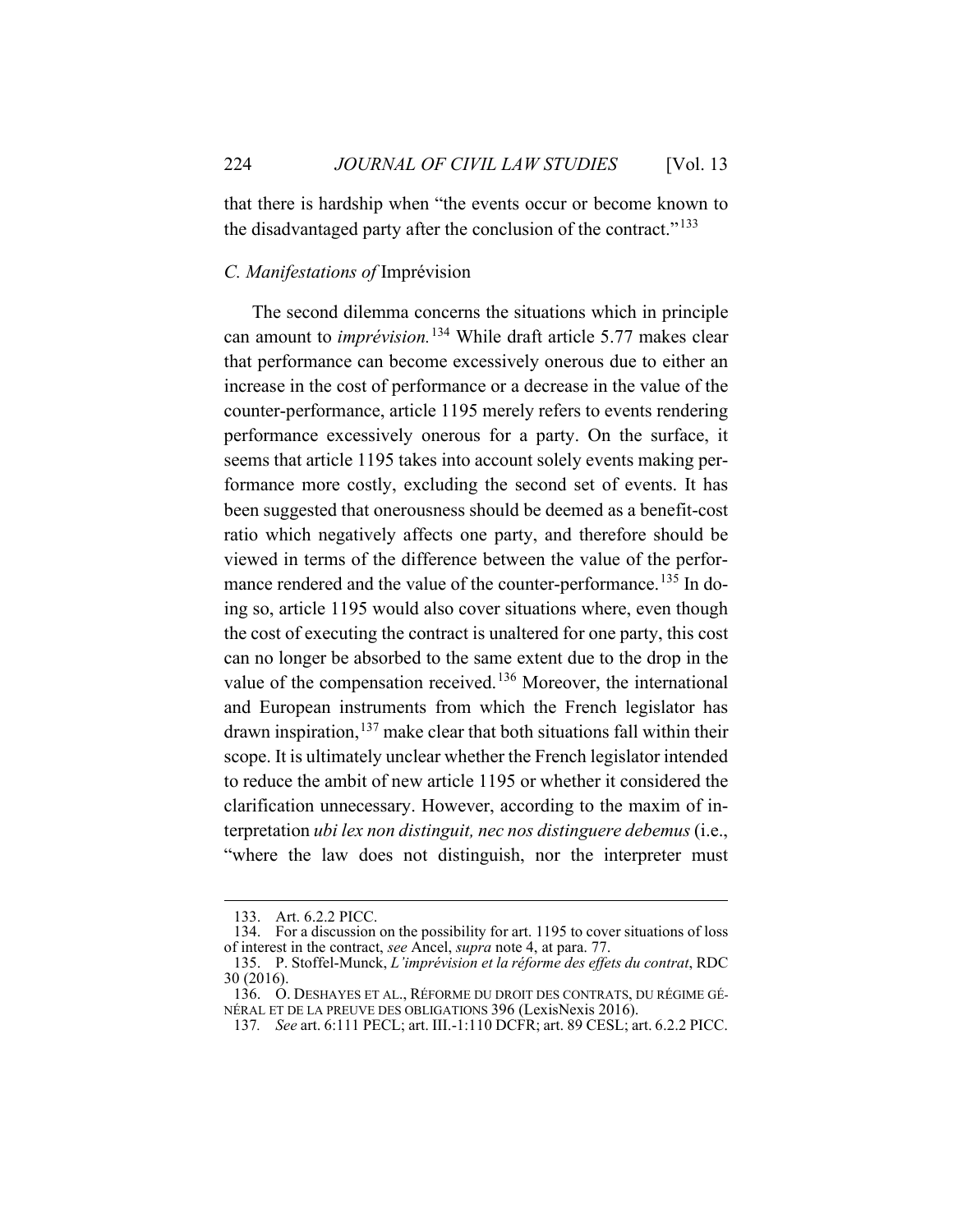distinguish"), the general formulation of a legal text leads to its general application. Therefore, it seems fair to conclude that the French formula, vast as it is, includes the two Belgian hypotheses.

#### *D. Excessive Onerousness of the Performance*

Another problem in the interpretation of new article 1195 and draft article 5.77 concerns the meaning of "excessively" onerous. The wording adopted shows that not any difficulty in performing the contract will trigger the application of the provisions on *imprévision*. The Belgian provision, emulating international and European harmonisation projects, $138$  is more precise than the French one in this respect, as it prescribes that "[e]ach party must fulfil its obligations even when the execution has become more onerous."<sup>139</sup> Even if Article 1195 does not contain such clarification, it is evident from its wording that it will cover only exceptional situations, as *imprévision* is conceived as an exception to the binding force of the contract.<sup>140</sup> Nevertheless, neither article 1195 nor draft article 5.77 contain any indication as to how to determine the excess. Surely, there must be a significant gap between the benefit received and the cost incurred. However, the excessive onerousness might be defined in different ways. One option could be to distinguish mere onerousness from excessive onerousness in the following manner: a performance would be merely more onerous when "the costs of performance exceed the contract price but not yet the value of performance to the promisee"<sup>141</sup>; excessively onerous would be when the "costs of performance increase to a level where those costs exceed the initial net value of performance."<sup>142</sup> Alternatively, the excessiveness might be

<sup>138.</sup> *Id.*

Translated by the author.

<sup>140.</sup> *See Rapport au Président, supra* note 7, this is clear from the report, where *imprévision* is defined as a moderating cause of the binding force of the contract.

<sup>141.</sup> M. Kovac, *Frustration of Purpose and the French Contract Law Reform: The Challenge to the International Commercial Attractiveness of English Law?*, 25 MAASTRICHT J. EUR. & COMP. L. 301 (2018).

<sup>142.</sup> *Id.* at 300.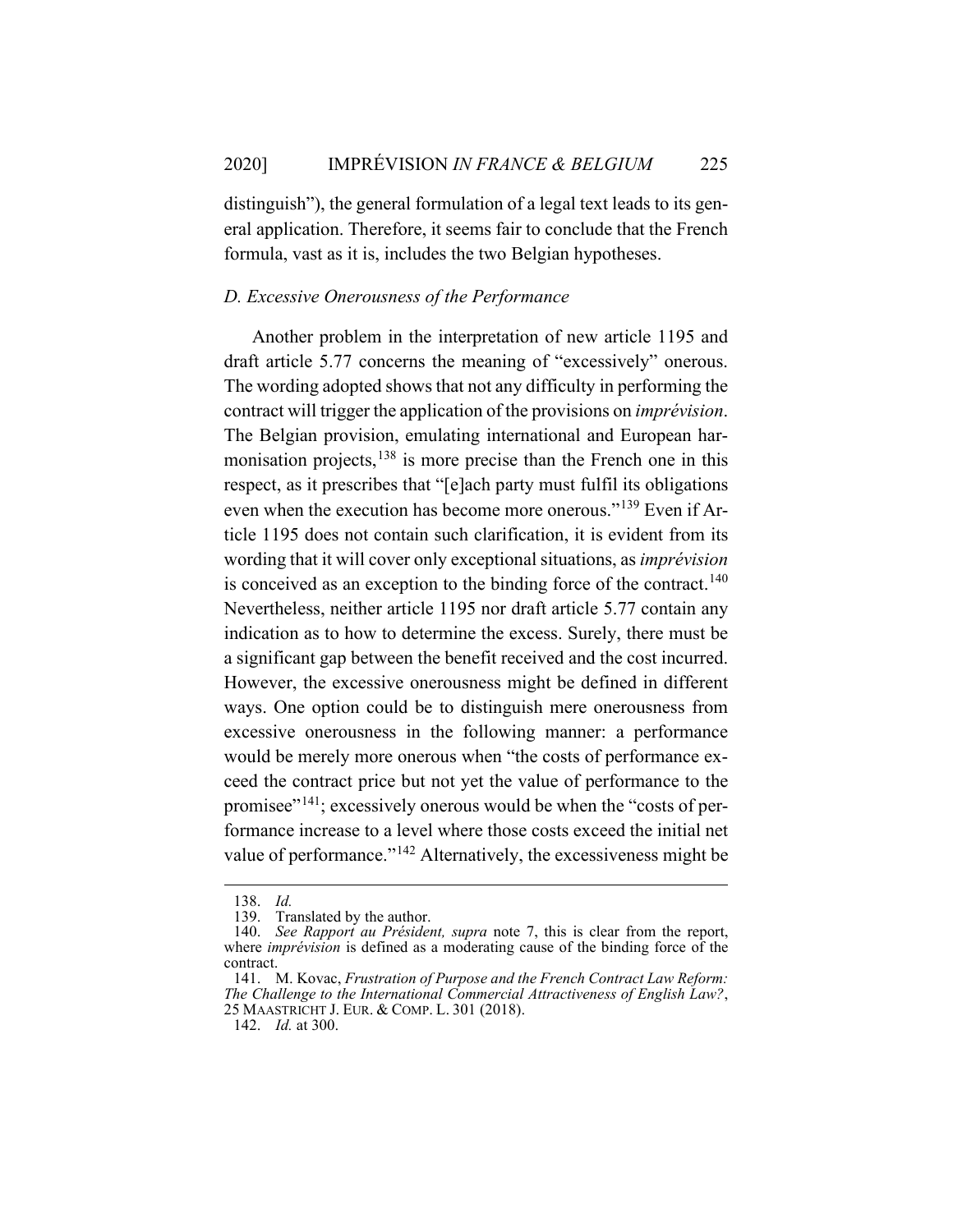defined by indicating a threshold percentage that must be met. This concept is not new either to the French and Belgian legislators<sup>143</sup> or to the French administrative jurisprudence.<sup>144</sup> A threshold for hardship featured also the PICC, from which France and Belgium drew inspiration: the Official Comment on the 1994 edition of the PICC stated that "an alteration amounting to 50% or more of the cost or the value of the performance is likely to amount to a 'fundamental' alteration."<sup>145</sup> However, as of the PICC's 2004 edition, the 50% minimum threshold was removed because, as shown in the preparatory works, it was criticized in scholarly writings as being too low and arbitrary.<sup>146</sup> The absence of any directive or threshold to determine the excessive onerousness leads towards a factual evaluation by the judge on a case-by-case basis.<sup>147</sup> This raises the question whether the excessive onerousness will be measured, objectively, against the counter-performance or, subjectively, against the parties' conditions. In the first case, courts will assess the balance between

<sup>143.</sup> For France, s*ee* art. L. 411-13, French Rural Code:

Le preneur ou le bailleur qui, lors de la conclusion du bail, a contracté à un prix supérieur ou inférieur d'au moins un dixième à la valeur locative de la catégorie du bien particulier donné à bail, peut, au cours de la troisième année de jouissance, et une seule fois pour chaque bail, saisir le tribunal paritaire qui fixe, pour la période du bail restant à courir à partir de la demande, le prix normal du fermage selon les modalités ci-dessus.

For Belgium, s*ee* art. 6, Law of Apr. 30, 1951 on Commercial Leases: A l'expiration de chaque triennat, les parties ont le droit de demander au juge de paix la révision du loyer, à charge d'établir que, par le fait de circonstances nouvelles, la valeur locative normale de l'immeuble loué est supérieure ou inférieure d'au moins 15 p.c. au loyer stipulé dans le bail ou fixé lors de la dernière révision.

<sup>144.</sup> *See* Direction des Affaires Économiques et Internationales du Ministère de l'équipement (France), note du 18 mai 2004 de la DAEI relative à la hausse du cours de l'acier, 3, *available at* https://perma.cc/RS8N-23C8. The note stated that judgements rendered since 1974 accept a disruption of the general economy of the contract when there is a 10% increase of the initial amount of the contract.

<sup>145.</sup> UNIDROIT Principles of International Commercial Contracts with Official Commentary, 1994, art. 6.2.2 [hereinafter, PICC Official Commentary].

<sup>146.</sup> International Institute for the Unification of Private Law, Working Group for the Preparation of Principles of International Commercial Contracts, *Consolidated Edition of Part I and Part II of the Principles of International Commercial Contracts: Decided Amendments & Open Questions Memorandum* (Rome, Apr. 2013), *available at* https://perma.cc/K7AS-SA9G.

<sup>147.</sup> P. Stoffel-Munck, *La révision du contrat par l'arbitre à la lumière de l'article 1195 du Code civil*, 1 REV. ARB. 58 (2017).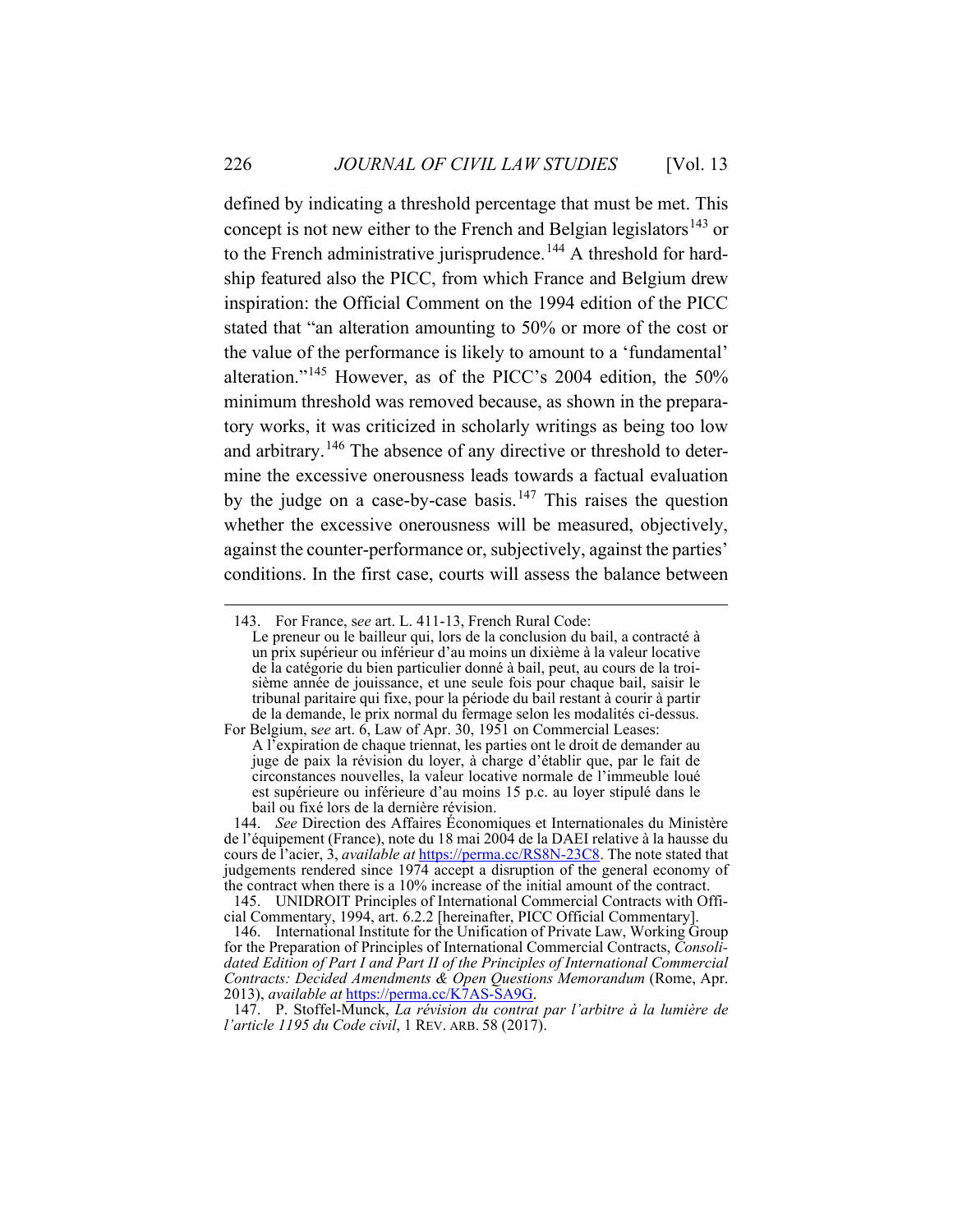2020] IMPRÉVISION *IN FRANCE & BELGIUM* 227

the performances or the obligations arising from the contract, while in the second case courts will consider the impact of the changed circumstances on the financial situation of the party, even though there is no disproportion with the counter-performance received.<sup>148</sup> While the French provision is completely silent on the issue, draft article 5.77 suggests that the aggrieved party's personal situation might be taken into account. Indeed, the Belgian provision refers to a change of circumstances which makes the execution of the contract excessively onerous in a way that "no one may reasonably demand it." This wording recalls the subjective approach taken by article 313 BGB and article 6:258 of the Dutch Civil Code. The German provision refers to a change of circumstances so burdensome that "one of the parties cannot reasonably be expected to uphold the contract without alteration," while the Dutch one speaks of "unforeseen circumstances of such a nature that the opposite party, according to standards of reasonableness and fairness, may not expect an unchanged continuation of the agreement." As it has been noted,  $^{149}$ these broader formulations go beyond the mere imbalance between the performances and could allow courts to take into consideration whether maintaining the contract would lead to the financial ruin of the party.

#### *E. Unforeseeability of the Event*

Moreover, the French and Belgian provisions raise further concerns regarding the condition of unforeseeability. Both article 1195 and draft article 5.77 require that the change of circumstances was "unforeseeable at the time of the conclusion of the contract." On the other hand, many of the above-mentioned harmonisation projects link the unforeseeability to a standard of reasonableness, by requiring that the event could not have been reasonably foreseeable at the

<sup>148.</sup> Ancel, *supra* note 4, at para. 76.

<sup>149.</sup> *See id.* at para. 78.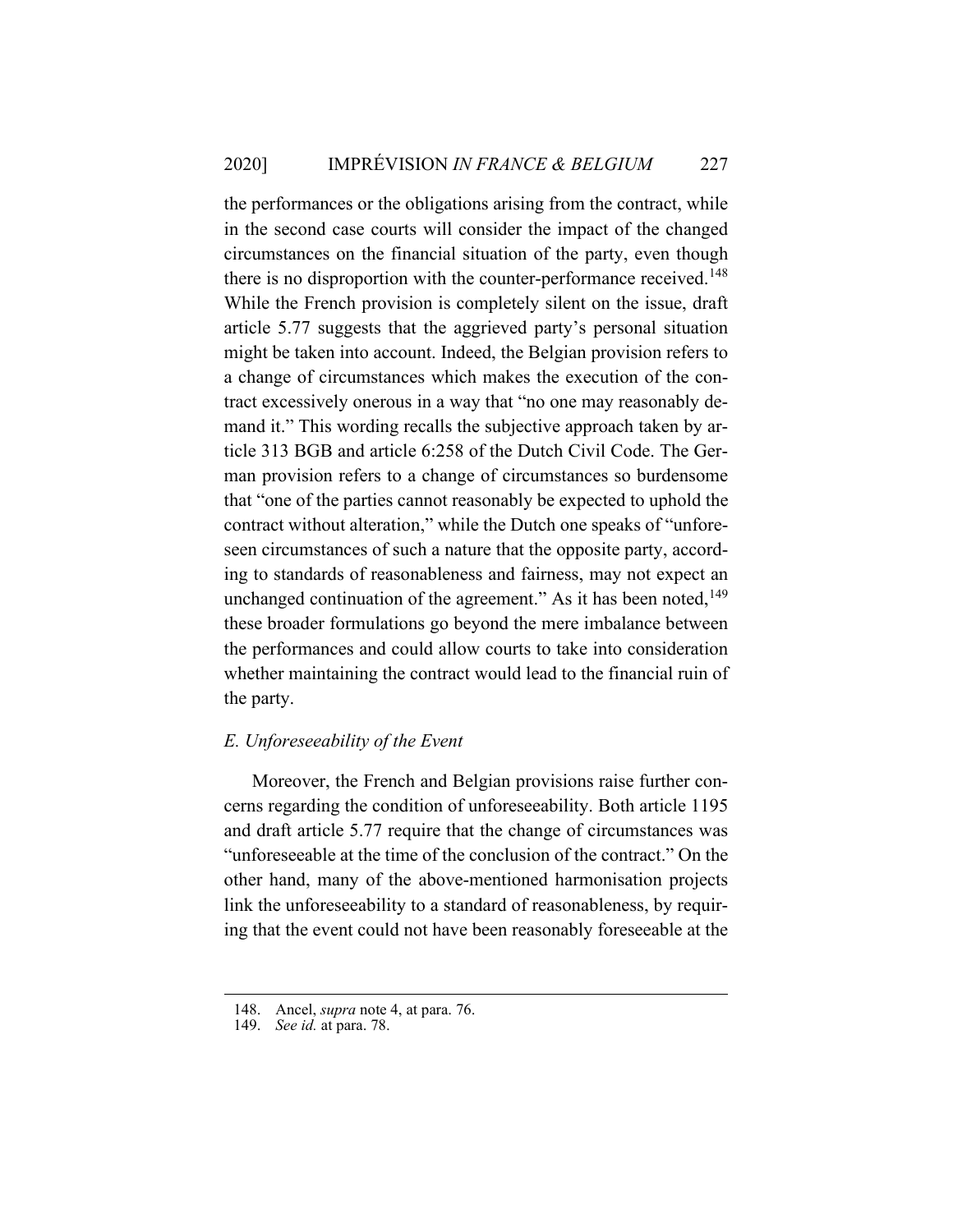moment the contract was concluded.<sup>150</sup> This departure from the standard of reasonableness is even more remarkable with respect to new article 1195. Indeed, the new article 1218 of the French Civil Code on force majeure defines an unforeseeable event as one which "could not reasonably be foreseen." This difference in the drafting of the provisions poses problems of interpretation both with regard to the object of foreseeability and the modality of its assessment.<sup>151</sup> The first problem concerns what has to be unforeseeable: whether the nature of the event only or also its extent. If the wording of the French and Belgian provisions was to be interpreted in the first sense, it could lead to an assessment of the object of foreseeability in absolute terms, reducing the scope of application of the rules.<sup>152</sup> Indeed, since everything can be foreseeable *in abstracto*, the rise in the costs of performance can in principle always be anticipated by the parties.<sup>153</sup> A different question is whether, *in concreto*, costs increases of a certain magnitude can reasonably be anticipated at the moment of conclusion of the contract. A relativization is necessary because even if an event is in principle foreseeable (e.g., the rise in the cost of raw materials) its extent can well be reasonably unforeseeable (e.g., an extraordinary and unprecedent rise in those costs).<sup>154</sup> Otherwise, as it has been noted,<sup>155</sup> parties would have to bear the consequences of an event which could in principle have been foreseen, even if the worst-case scenario was considered.

<sup>150.</sup> *See* art. 6:111 PECL; art. III.-1:110 DCFR; art. 6.2.2 PICC.

<sup>151.</sup> Ancel, *supra* note 4, at para. 81.

<sup>152.</sup> *Id*.

<sup>153.</sup> J. Perillo, *Force Majeure and Hardship Under the UNIDROIT Principles*, 5 TUL. J. INT'L. & COMP. L. 16-17 (1997):

Anyone who has read a bit of history or who has lived for three or more decades of the twentieth century can foresee, in a general way, the possibility of war, revolution, embargo, plague, terrorism, hyper-inflation and economic depression, among the other horrors that have afflicted the human race. If one reads science fiction, one learns of the possibility of new terrors that have not yet afflicted us, but involve possibilities that are not pure fantasy.

<sup>154.</sup> G. CHANTEPIE & M. LATINA, LE NOUVEAU DROIT DES OBLIGATIONS, COMMENTAIRE THÉORIQUE ET PRATIQUE DANS L'ORDRE DU CODE CIVIL 473 (Dalloz 2018).

<sup>155.</sup> *Id*. at 474.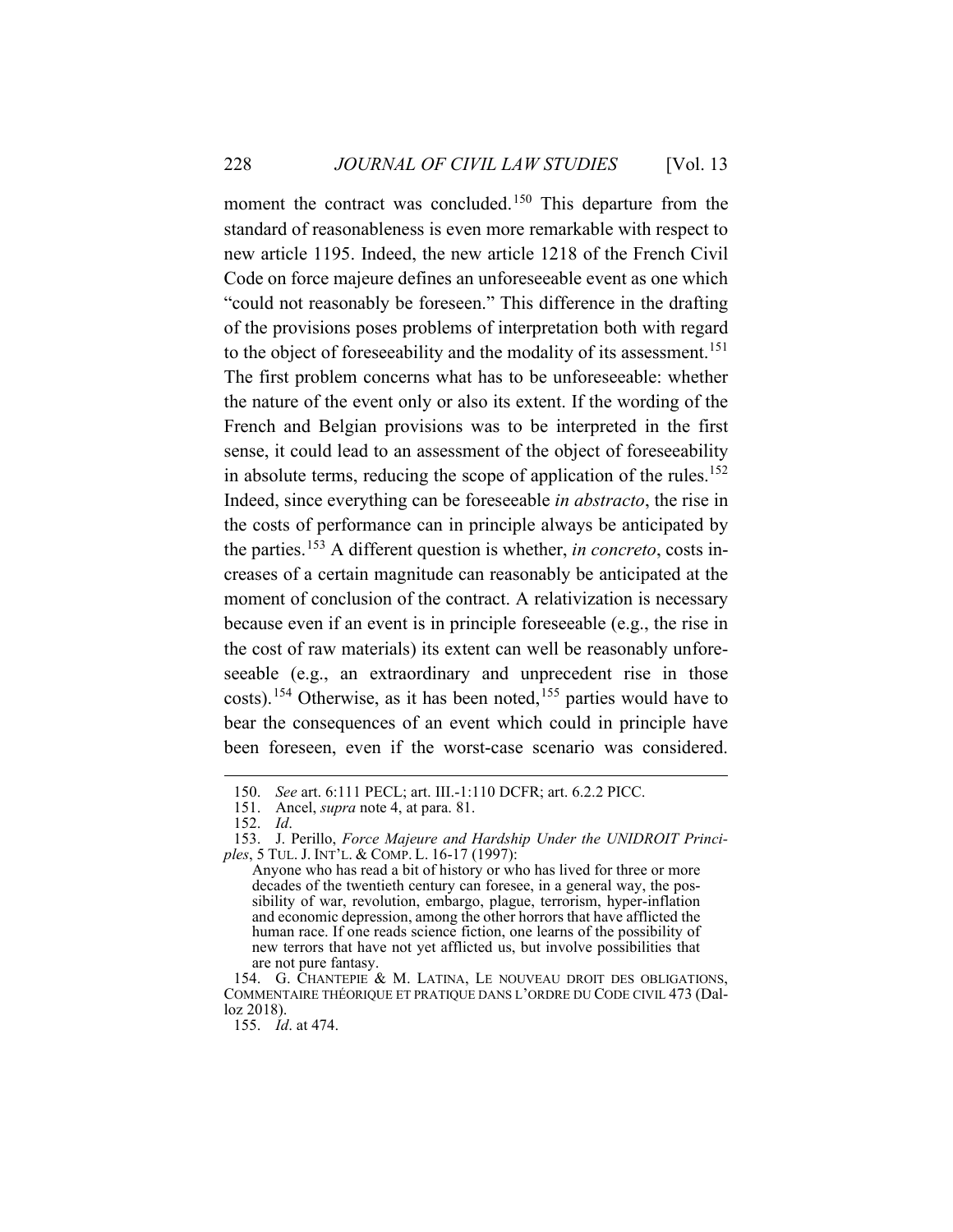Secondly, this requirement raises the question of how to conduct the assessment of unforeseeability, whether objectively or subjectively. In other words, whether the change of circumstances should be objectively unforeseeable for any reasonable person under the same conditions or whether it is enough that the parties did not consider the occurrence of the event.<sup>156</sup> A definition of unforeseeability along with the standard of reasonableness would surely point towards an objective assessment,<sup>157</sup> but the present formulation might have courts consider to what extent the parties actually foresaw the occurrence of the changed circumstances.<sup>158</sup> In any case, the absence of the adverb "reasonably" does not automatically entail a subjective assessment of unforeseeability, as ample discretion is left to courts in conducting this test.<sup>159</sup>

On a more general note, it is not surprising that the new article 1195, even more than draft article 5.77, does not provide definitions or a detailed regulation of its conditions of application. The French legislator usually leaves this task to courts and scholars, as its primary concern is to adopt clear and general legal propositions, devoid of any technicality, which are comprehensible to ordinary citizens.<sup>160</sup> This is where the contrast between France and common law jurisdictions in respect to legal certainty becomes more evident: while a French lawyer would deem such clear and accessible rules to promote *sécurité juridique*, an English lawyer would consider them to be against it because of their uncertain content which gives courts wide margins of appreciation.<sup>161</sup>

<sup>156.</sup> *Id*.

<sup>157.</sup> Stoffel-Munck, *supra* note 147, at 60-61; Ancel, *supra* note 4, at para. 81; CHANTEPIE & LATINA, *supra* note 154, at 474.

<sup>158.</sup> Pédamon, *supra* note 87, at 120.

<sup>159.</sup> Fauvarque-Cosson, *supra* note 121, at 197.

<sup>160.</sup> BEALE ET AL., *supra* note 122, at 10.

<sup>161.</sup> *Id*.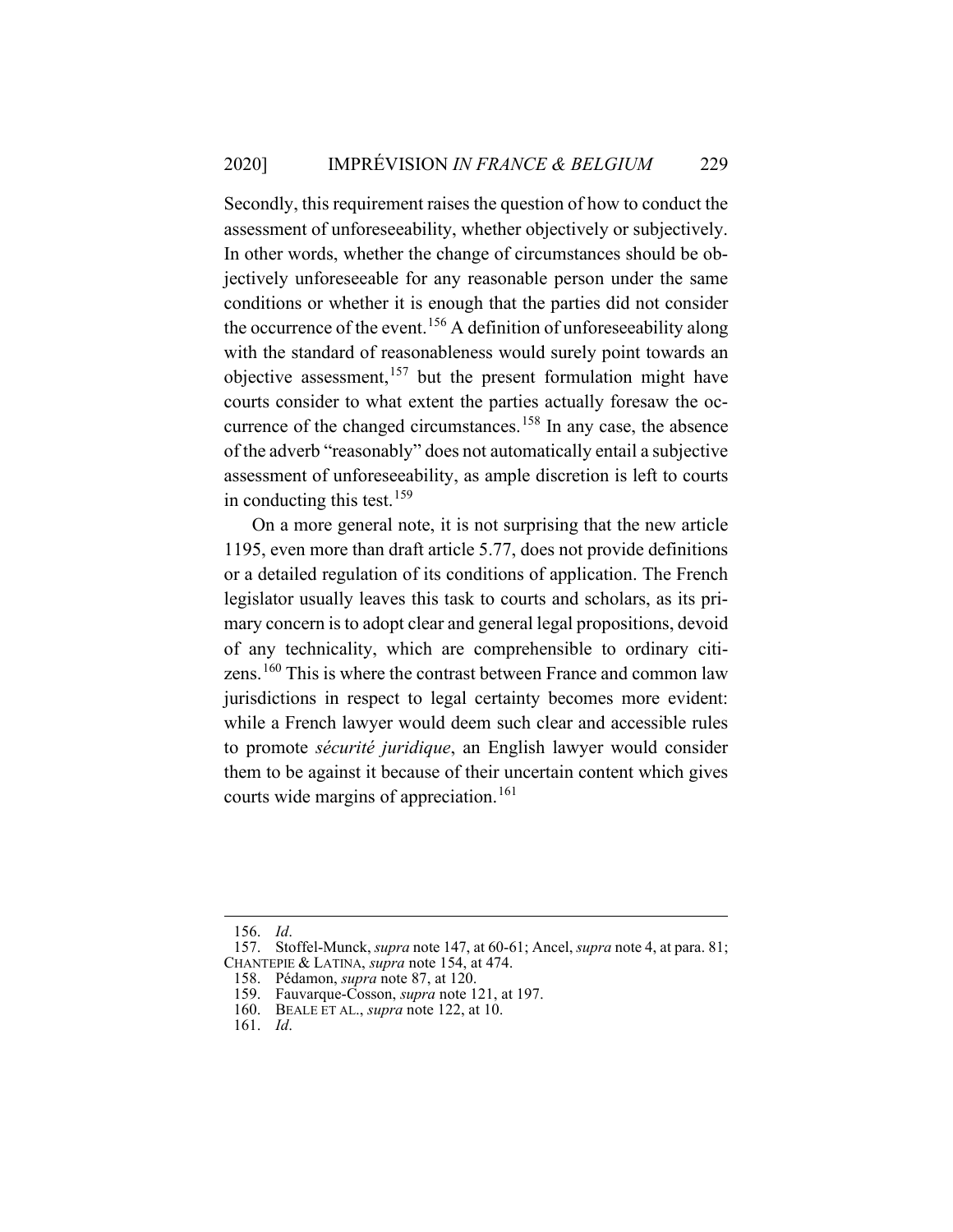#### V. THE INTRODUCTION OF *IMPRÉVISION* IN LIGHT OF THE GOAL OF CONTRACTUAL JUSTICE

The above-mentioned objectives of the French and Belgian reforms coexist with the goal of contractual justice, which needs to be affirmed.

#### *A. The Meaning of Contractual Justice*

In France, the idea of contractual justice has been developed by way of two grand legal theories: autonomy of the will and contractual solidarity.<sup>162</sup> The school of autonomy of the will believes that since parties freely determine the content of the contract, there can be no exceptions to its binding force. The doctrine of contractual solidarity, which was a response to the first, holds that the idea of autonomy as a general principle is curtailed by a set of exceptions based on contractual solidarity, among which is the doctrine of *imprévision.*<sup>163</sup> Through the lenses of solidarity, contractual relationships are not perceived anymore as bargains to make as much profit as possible, but rather as "a kind of microcosm, a small society where everyone must work towards a common goal."<sup>164</sup> Hence, a duty of cooperation is imposed upon the parties in order to achieve said common goal.<sup>165</sup> Moreover, unlike the school of autonomy of the will, which believes that only the contractual parties can judge the content of the contract, the person responsible for ensuring solidarity against the letter of the contract, in the silence of the legislator, is the judge, who in the event of hardship may step in to correct the contractual imbalance by terminating or adapting the agreement. 166

<sup>162.</sup> Cédras, *supra* note 58.

<sup>163.</sup> *Id*.

<sup>164.</sup> R. DEMOGUE, 6 TRAITÉ DES OBLIGATIONS EN GÉNÉRAL 9 (Rousseau 1931).

<sup>165.</sup> Y. BUFFELAN-LANORE ET AL., DROIT CIVIL : LES OBLIGATIONS 290 (Sirey 2018).

<sup>166.</sup> Cédras, *supra* note 58.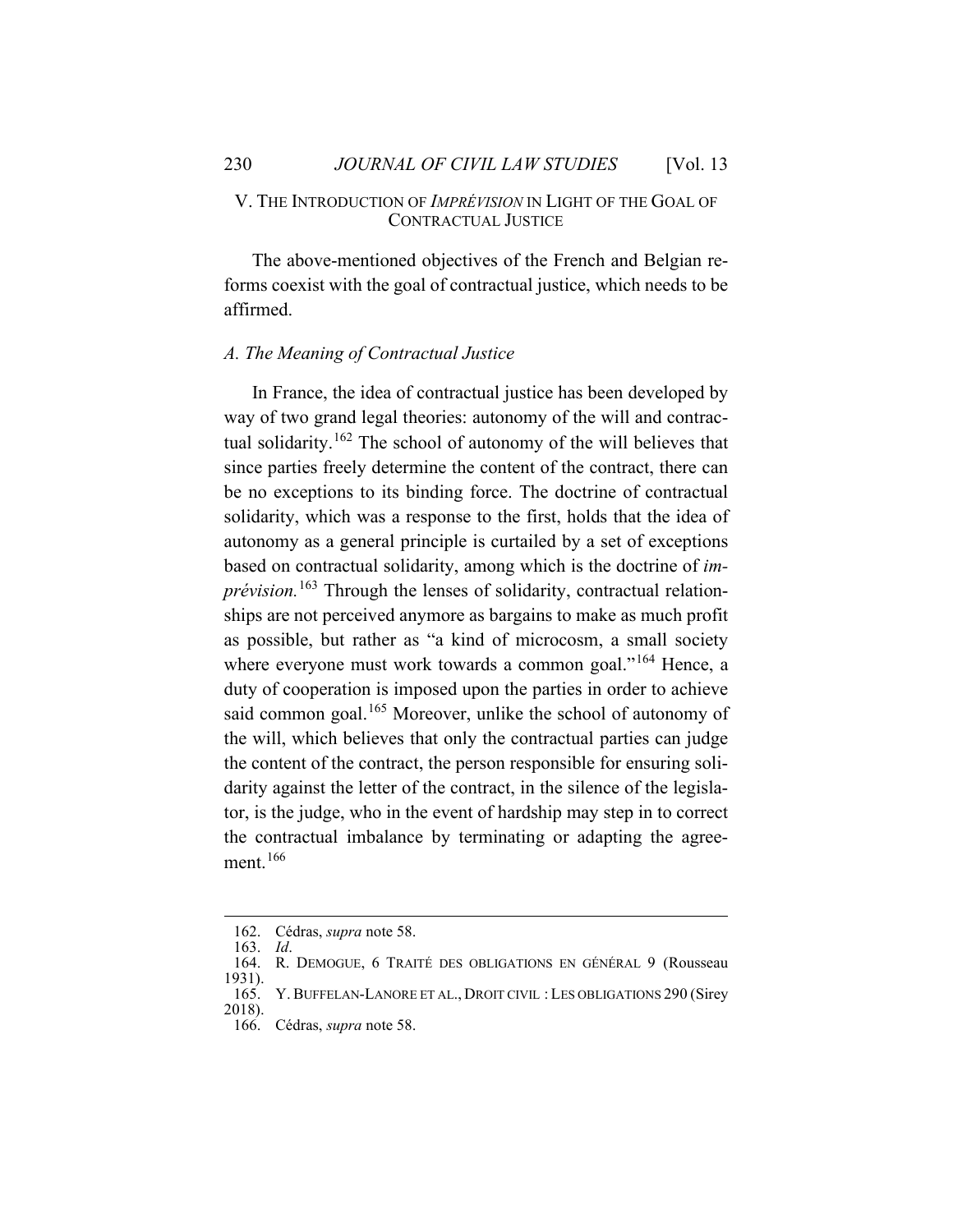It is believed that considerations of contractual justice might clash with the goal of legal certainty pursued by the reforms.<sup>167</sup> Legal certainty, at least for common law lawyers, aims not only at the precise and detailed regulation of the situations in which the law can be applied, but also at allowing parties to clearly establish their duties and performances.<sup>168</sup> Consequently, the judicial interference with contractual terms, based on grounds of contractual justice, is deemed to sacrifice pragmatism and transactional certainty.<sup>169</sup> However, the French and Belgian legislators consider the two goals compatible. In France, this is visible in the new chapter of the Civil Code entitled "Introductory Provisions," where freedom of contract (article 1102), binding force of the contract (article 1103) and good faith (article 1104) are stated as three fundamental principles. As explained by the Report to the President of the Republic, this choice expresses one of the essential objectives pursued by the French Revision of 2016: to find a balance between contractual justice and autonomy of the will.<sup>170</sup> The Belgian Draft of 2019 also aims at finding a harmony between these principles, as one paramount objective of the proposal is to "modernize the balance between the autonomy of the parties and the role of the judge as guardian of the interests of the weaker party."<sup>171</sup>

The idea behind contractual justice is to maintain the contractual equilibrium within the transaction, by allowing the judge to balance or rebalance the contract.<sup>172</sup> In addition to the provisions on

<sup>167.</sup> F. CHÉNEDÉ, LE NOUVEAU DROIT DES OBLIGATIONS ET DES CONTRATS : CONSOLIDATIONS, INNOVATIONS, PERSPECTIVES 9 (Dalloz 2018).

<sup>168.</sup> Whittaker, *supra* note 126, at 32.

<sup>169.</sup> Rowan, *supra* note 19, at 809. These considerations of contractual justice to the detriment of legal certainty are traditionally indicated as one of the main reasons why French law is less attractive to foreign companies and investors as compared to common law systems.

<sup>170.</sup> *See Rapport au Président, supra* note 7.

<sup>171.</sup> Belgian Draft of 2019, *supra* note 6, Resumé.

<sup>172.</sup> BUFFELAN-LANORE ET AL., *supra* note 165, at 414; P. Stoffel-Munck, *Les enjeux majeurs de la réforme "Attractivité, Sécurité, Justice"*, *in* RÉFORME DU DROIT DES CONTRATS ET PRATIQUE DES AFFAIRES 22 (P. Stoffel-Munck ed., Dalloz 2015); Whittaker, *supra* note 126, at 50.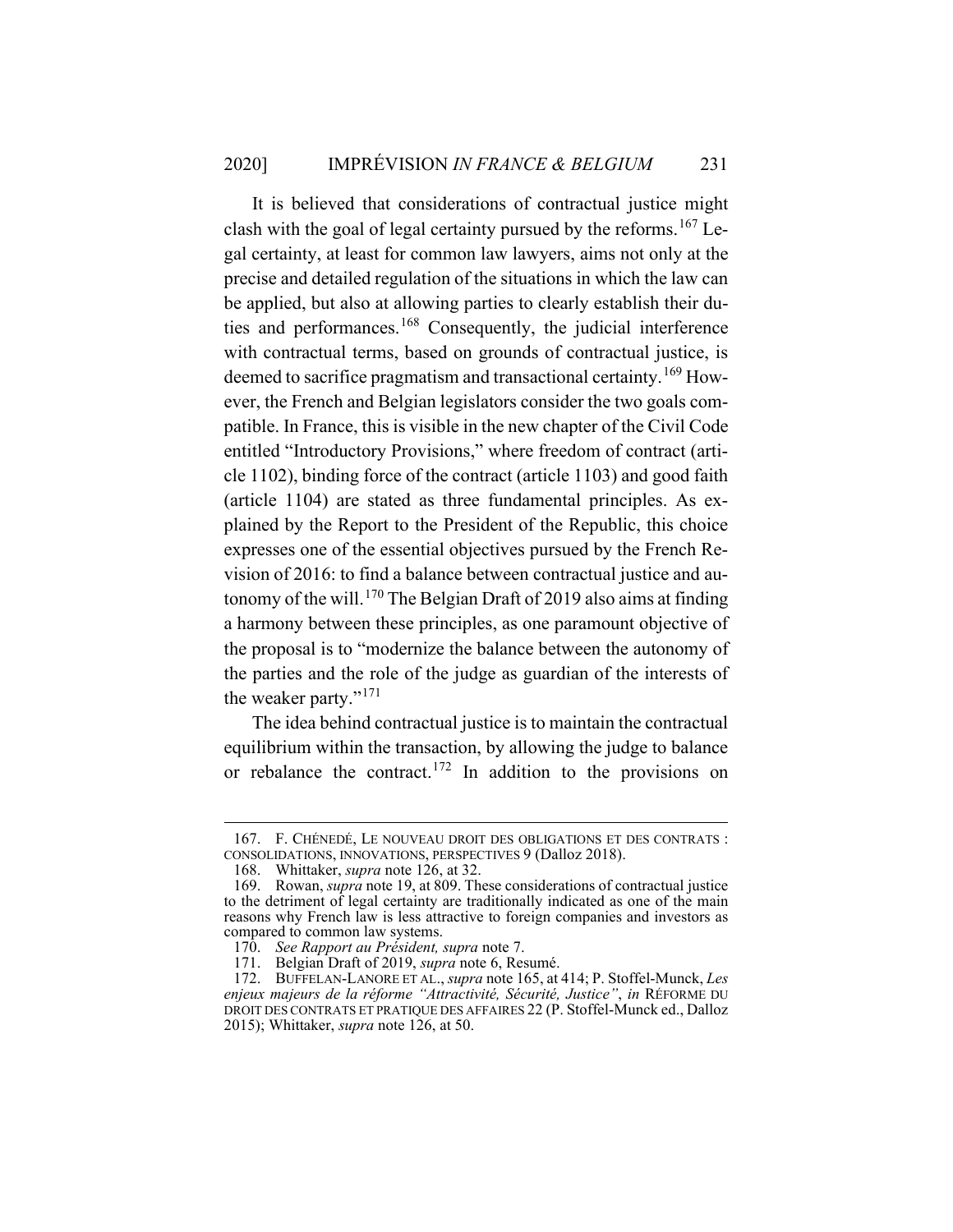*imprévision*, the Belgian proposal also achieves this result by regulating abuse of circumstances (draft article 5.41),  $173$  while in France, after the 2016 reform, contractual justice is pursued, among others, through the articles on violence in the case of the abuse of a state of dependence (article 1143) and unfair terms in standard contracts (article 1171).<sup>174</sup>

For what specifically concerns the French and Belgian provisions on *imprévision*, the relation with the goal of contractual justice can be found in the *ratio juris* of the former. Namely, that "to insist on the binding force of contract in such extreme situations, which may cause several difficulties on the disadvantaged party is judged as obviously unfair."<sup>175</sup> Therefore, when a supervening change of circumstances making performance excessively onerous for one party occurs, courts step in to correct the serious contractual imbalance that arises during the execution of the contract. However, as analysed above, the broad wording adopted by the French and Belgian legislators when drafting the requirements for *imprévision* may trigger different judicial interpretations. Therefore, these requirements will be analysed in the following sections with a view to finding the interpretation that better suits the goal of contractual justice.

<sup>173.</sup> Belgian Draft of 2019, *supra* note 6, Introduction Générale : [L]e juge se verra investi de pouvoirs lui permettant de corriger des situations de déséquilibre contractuel (par exemple, lorsque l'économie du contrat est bouleversée à la suite de circonstances nouvelles imprévisibles – la théorie de l'imprévision – ou lorsque les prestations sont, dès le départ, affectées d'un déséquilibre manifeste par suite d'un abus par une partie de la position de faiblesse de l'autre partie – l'abus de circonstances).

<sup>174.</sup> For an analysis of the provisions of the French Civil Code pursuing contractual justice, *see* Whittaker, *supra* note 126, at 50-54.

<sup>175.</sup> B. BAŞOĞLU, THE EFFECTS OF FINANCIAL CRISES ON THE BINDING FORCE OF CONTRACTS - RENEGOTIATION, RESCISSION OR REVISION 9 (Springer 2016). Although the author is referring to financial crisis, the *ratio juris* can be extended to all the events causing hardship.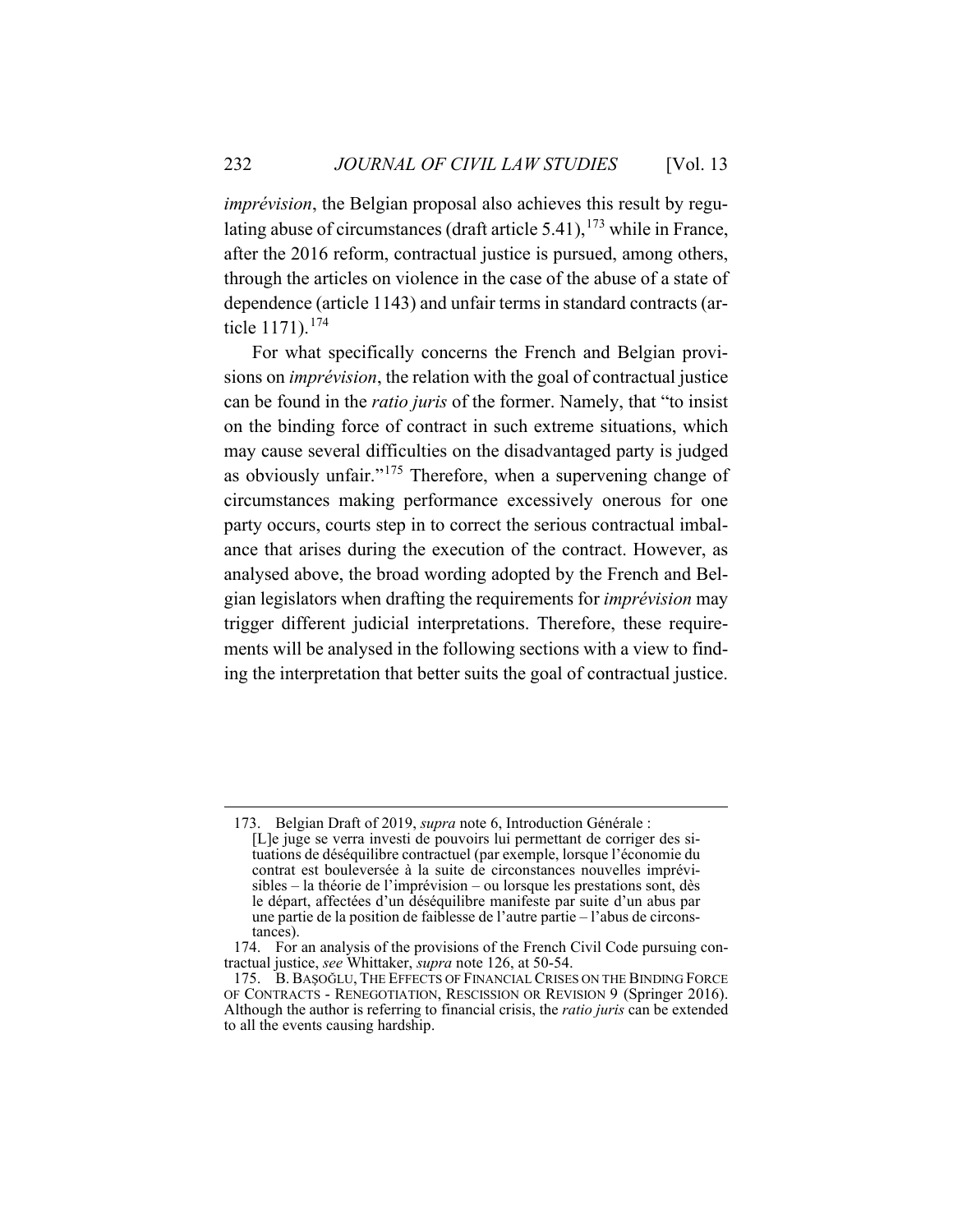## *B. The Contrast Between a Narrow Interpretation of the Requirements and the Goal of Contractual Justice*

To begin with, an interpretation of the requirements for *imprévision* under the new article 1195 and draft article 5.77 that conforms to the goal of contractual justice is one which avoids that situations of contractual imbalance evade the scope of the rules at issue. In other words, interpretations which excessively narrow down the scope of the provisions on *imprévision*, to the detriment of the party affected by the supervening event, run counter to the realisation of contractual fairness.

## *1. Time of the Change of Circumstances: The Relationship Between the Doctrine of* Imprévision *and the Doctrine of Mistake*

As it has been pointed out above, the first uncertainty concerns the possibility for the French and Belgian provisions to cover not only events which occur after the conclusion of the contract, but also those occurring before the contract is concluded when the parties are not aware of their existence as they sign the agreement. If the absence of an express requirement in the first sense points towards the inclusion of the latter situations within article 1195 and draft article 5.77, the same conclusion must be reached on grounds of contractual fairness. These provisions require a change of circumstances that was unforeseeable at the time of contract conclusion. This change does not necessarily need to be factual but can also concern the intellectual considerations of the parties.<sup>176</sup> Therefore, when the parties could not know of the existence of the event causing hardship at the moment of contract conclusion, and learn about it only later in time, there is a change of circumstances under article 1195 and draft article 5.77. Since such changes create a contractual imbalance just like any other hardship situation occurring after the conclusion of

<sup>176.</sup> DESHAYES ET AL., *supra* note 136, at 391.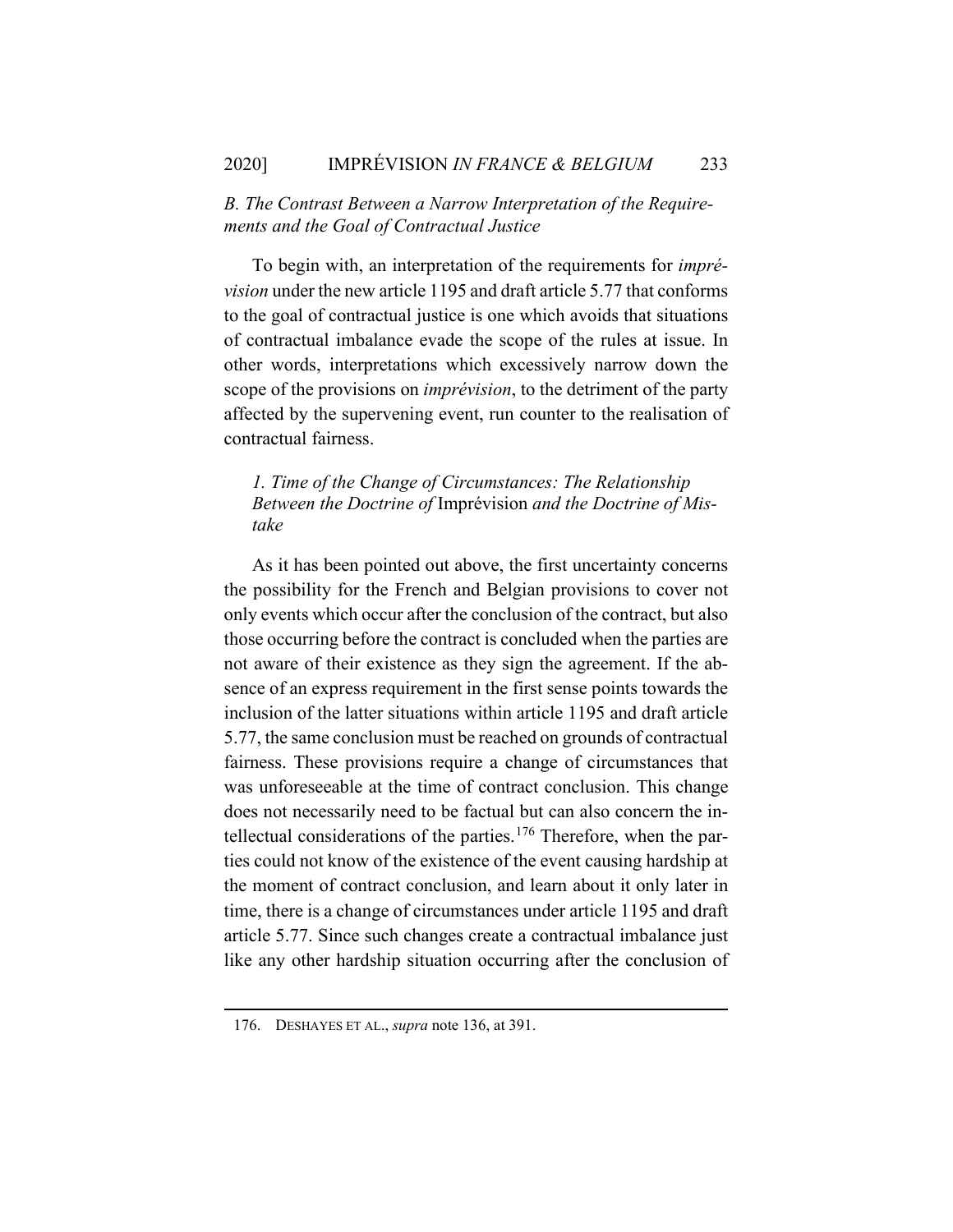the contract, it would be against contractual justice to exclude them from the scope of the provisions. However, such solution might clash with the fact that the unawareness of existing circumstances at the time of contract conclusion has traditionally been dealt with under the doctrine of "mistake" or "error" (a more civilian term) as a vice of consent.<sup>177</sup> This doctrine, which is enshrined in article 1130 and following articles of the French Civil Code<sup>178</sup> and article 1110 of the Belgian Civil Code,<sup>179</sup> refers to situations where a party has given its consent due to misrepresentation of either the obligations arising out of the contract or of the identity of the other contracting party.<sup>180</sup> The mistaken party is entitled to obtain the relative nullity of the contract provided that the misrepresentation was decisive for its consent.<sup>181</sup> Consequently, when a party signs an agreement just because that party ignores the real circumstances, the doctrine of

179. Art. 1110, Belgian Civil Code:

L'erreur n'est une cause de nullité de la convention que lorsqu'elle tombe sur la substance même de la chose qui en est l'objet. Elle n'est point une cause de nullité, lorsqu'elle ne tombe que sur la per-

sonne avec laquelle on a intention de contracter, à moins que la considération de cette personne ne soit la cause principale de la convention.

<sup>177.</sup> Ancel, *supra* note 4, at para. 69. The author argues that art. 1195 should be interpreted as not covering events already existing at the moment of the conclusion of the contract but ignored by the party, as these situations are covered by the doctrine of "mistake."

<sup>178.</sup> In particular, *see* Cartwright et al., *supra* note 86, which provides the following translation of art. 1132: "Mistake of law or of fact, as long as it is not inexcusable, is a ground of nullity of the contract where it bears on the essential qualities of the act of performance owed or of the other contracting party."

<sup>180.</sup> F. TERRÉ ET AL., DROIT CIVIL, LES OBLIGATIONS 309 (Dalloz 2018); Y. BUFFELAN-LANORE ET AL., *supra* note 165, at 299; C. Goux, *L'erreur, le dol et la lésion qualifiée : analyse et comparaisons*, *in* LA THÉORIE GÉNÉRALE DES OBLI-GATIONS 24-25 (P. Wery ed., Formation permanente CUP 1998).

<sup>181.</sup> For France, *see* J. Cartwright et al., *supra* note 86, which provides the following translation of art. 1130: "Mistake, fraud and duress vitiate consent where they are of such a nature that, without them, one of the parties would not have contracted or would have contracted on substantially different terms." For Belgium, *see* P. Van Ommeslaghe, *Examen de jurisprudence (1974 à 1982) - Les obligations*, 6 R.C.J.B. 33 (1986), where the author explains that this is the interpretation of art. 1110 provided by the Belgian *Cour de cassation*. *See also* Belgian Draft of 2019, *supra* note 6, art. 5.38, which codifies the latter interpretation by providing that: "L'erreur n'est une cause de nullité que lorsqu'une partie a, de manière excusable, une représentation erronée d'un élément qui l'a déterminée à conclure le contrat, alors que l'autre partie connaissait ou devait connaître ce caractère déterminant."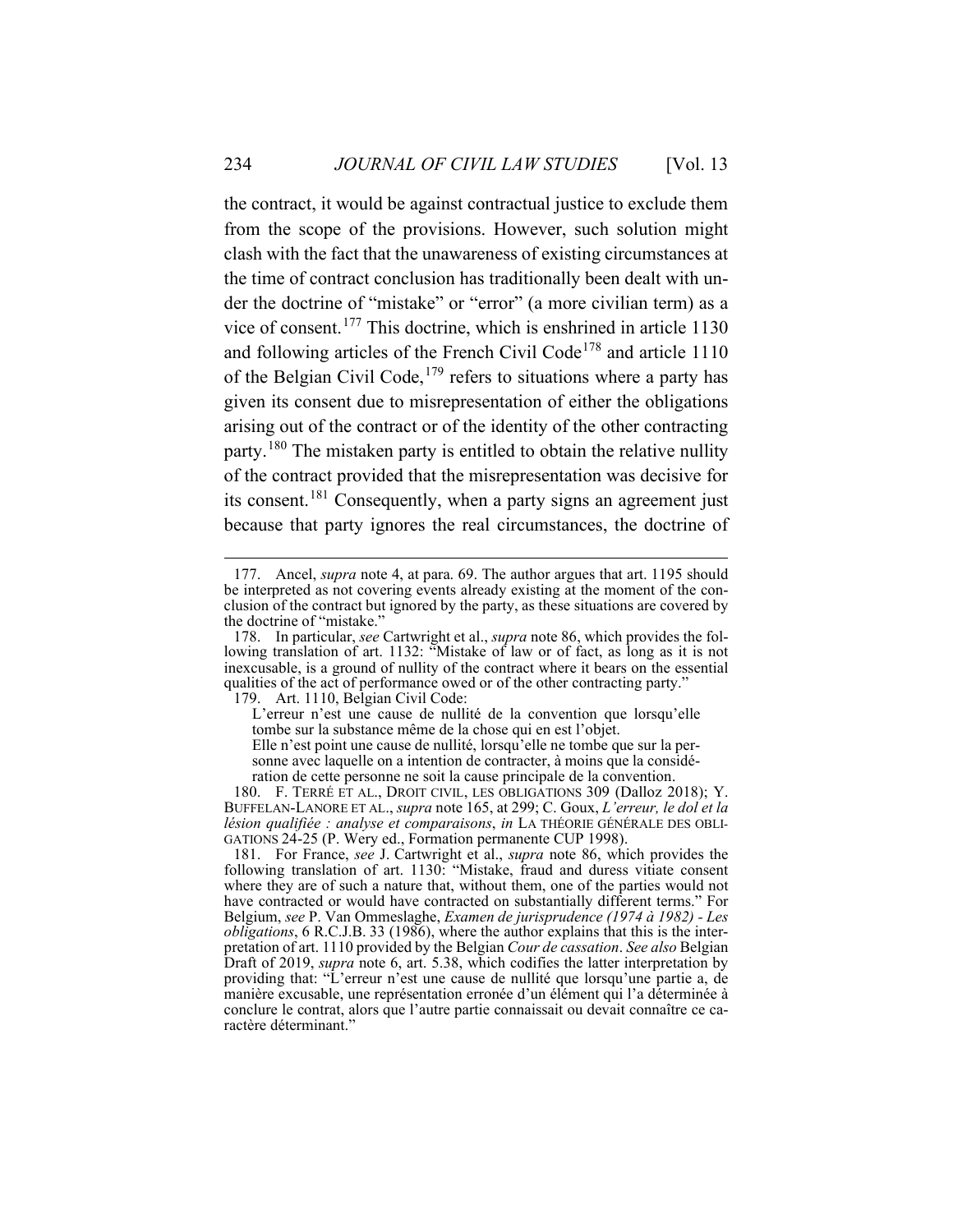mistake appears more appropriate than the doctrine of *imprévision*, as it allows the mistaken party to deprive its contractual commitment of legal effect. However, a better understanding of the relationship between the doctrine of mistake and that of *imprévision* requires further considerations. Firstly, there are situations in which the doctrine of mistake cannot be applied to the unawareness of hardship situations already existing when the contract was concluded, and therefore no conflict with the doctrine of *imprévision* arises. Indeed, in order to preserve commercial transactions, not every mistake, even if decisive, can make the contract null.<sup>182</sup> In particular, a mistake as to the mere value of performance is irrelevant, unless it bears on the "essential qualities of the act of performance"<sup>183</sup> (article 1136, French Civil Code) or on "a decisive characteristic of the subject matter of the contract<sup>"184</sup> (draft article 5.38, Belgian draft of 2019). A mistake as to the value is based on the incorrect monetary valuation of the performance, in the sense that the purchase price was either too high or too low compared to the value of the service offered.<sup>185</sup> An example of such mistake can be found in a manufacturing contract where the manufacturer sets the price without knowing that the cost of raw materials has recently increased.<sup>186</sup> Had the manufacturer known about the increased cost, the final price would have been commensurate with the economic value of its performance.

<sup>182.</sup> TERRÉ ET AL., *supra* note 180, at 310.

<sup>183.</sup> Cartwright et al., *supra* note 86, art. 1136.

<sup>184.</sup> Belgian Draft of 2019, *supra* note 6, art. 5.38: "N'est pas davantage une cause de nullité l'erreur qui concerne exclusivement la valeur d'une chose ou d'une prestation ou le prix, à moins qu'elle résulte d'une erreur concernant une caractéristique déterminante de l'objet du contrat."

<sup>185.</sup> *See* TERRÉ ET AL., *supra* note 180, at 324: "Par suite d'une appréciation économique erronée, le vendeur a vendu trop bon marché ou l'acheteur a acheté trop cher." *See also* B. MERCADAL, *supra* note 97, at para. 338: "L'erreur sur la valeur . . . repose sur la mauvaise évaluation monétaire de la prestation de la chose qui a conduit à lui donner une valeur minorée ou excessive.<sup>5</sup>

<sup>186.</sup> This example is adopted by the commentary on art. 89 CESL to argue that these situations cannot constitute a change of circumstances under the provision. However, such interpretation is in line with the wording of art.  $89(3)$  CESL which requires the change of circumstances to occur after the conclusion of the contract, unlike art. 1195 and Belgian Draft of 2019, *supra* note 6, art. 5.77 which are silent on the issue.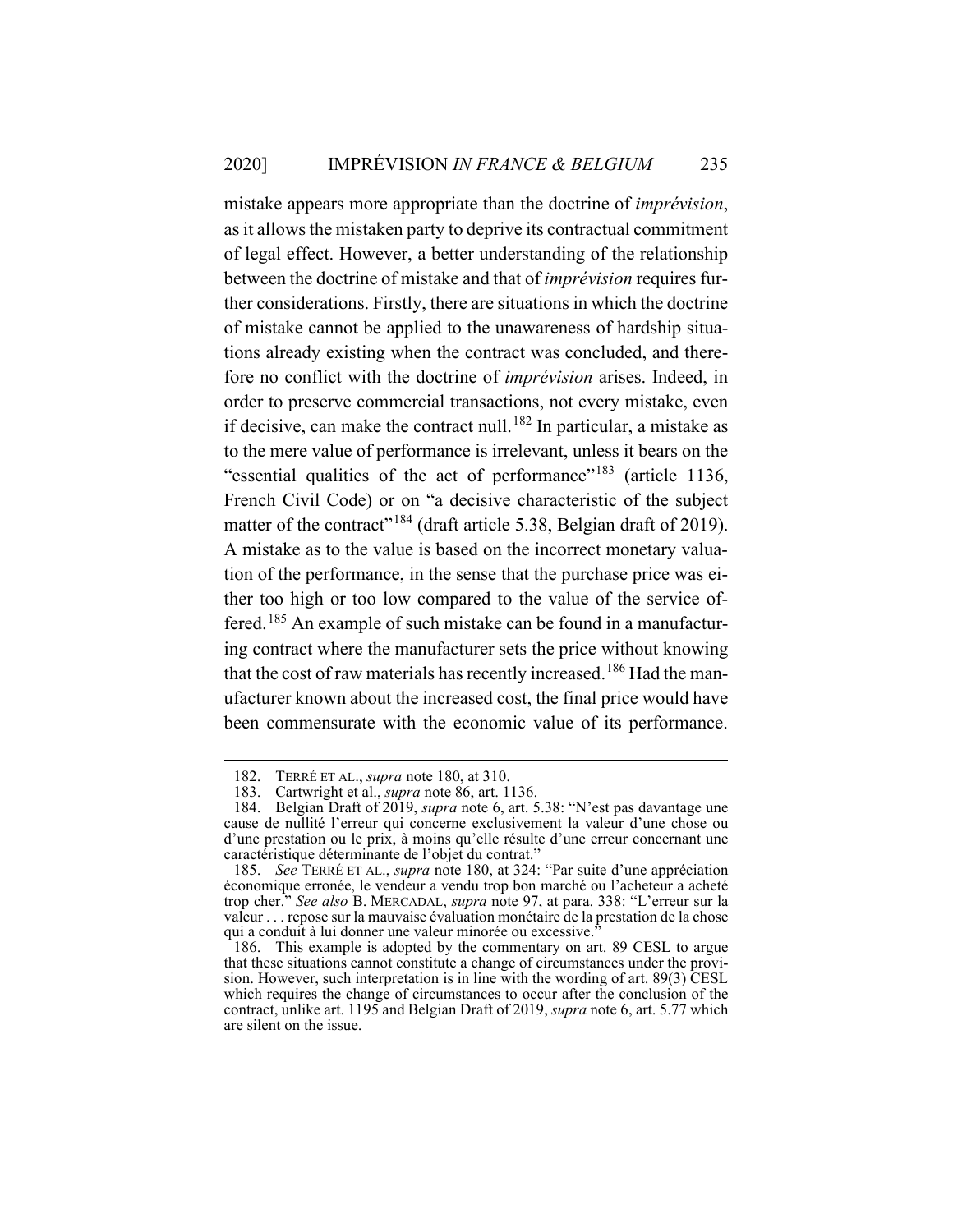However, this mistake bears on circumstances (the increased cost of raw materials) which are external to the act of performance of the contract and is therefore irrelevant.<sup>187</sup> Nevertheless, the example shows a typical hardship situation determined by the increase in the cost of the manufacturer's performance. As shown above, situations where the party could not know about the hardship event at the moment of contract conclusion may well constitute a change of circumstances under article 1195 and draft article 5.77. Therefore, considering that in this scenario the doctrine of mistake cannot operate, nothing prevents the manufacturer from claiming the application of the doctrine of *imprévision*, provided that the other requirements envisaged by article 1195 and draft article 5.77 are met. Secondly, the doctrine of mistake and that of *imprévision* may overlap in some cases. This possibility may arise when a mistake which is legally relevant pursuant to article 1136 or draft article 5.38, is triggered by the ignorance of an event which may also constitute hardship, and consequently falls on the value of performance. This situation occurs, for instance, when a buyer believes to have acquired building land while it is not legally possible to build on it. In this case, the mistake as to value of the land assumes relevance as it stems from a different mistake on the "essential qualities" (article  $1136$ )<sup>188</sup> or "decisive characteristic" (draft article  $5.38$ )<sup>189</sup> of performance, namely the possibility to build on it. Moreover, the impossibility to build on the acquired land is not only the source of a mistake but also that of a hardship situation, as it decreases the value of the counter-performance received by the buyer. Considering that the supervening knowledge of this impossibility may constitute a change of circumstances under article 1195 and draft article 5.77, the case at issue may be dealt with under both the doctrine of mistake and that of *imprévision*. It is no doubt true that, as pointed out above, the

<sup>187.</sup> Ancel, *supra* note 4, at para. 69.

<sup>188.</sup> TERRÉ ET AL., *supra* note 180, at 321.

<sup>189.</sup> Belgian Draft of 2019, *supra* note 6, Commentaire des articles, art. 5.38. Belgian courts had already taken this position when interpreting art. 1110, *see* Cour d'appel de Liège, 11 Dec. 1989, Act. dr., 1991, 210.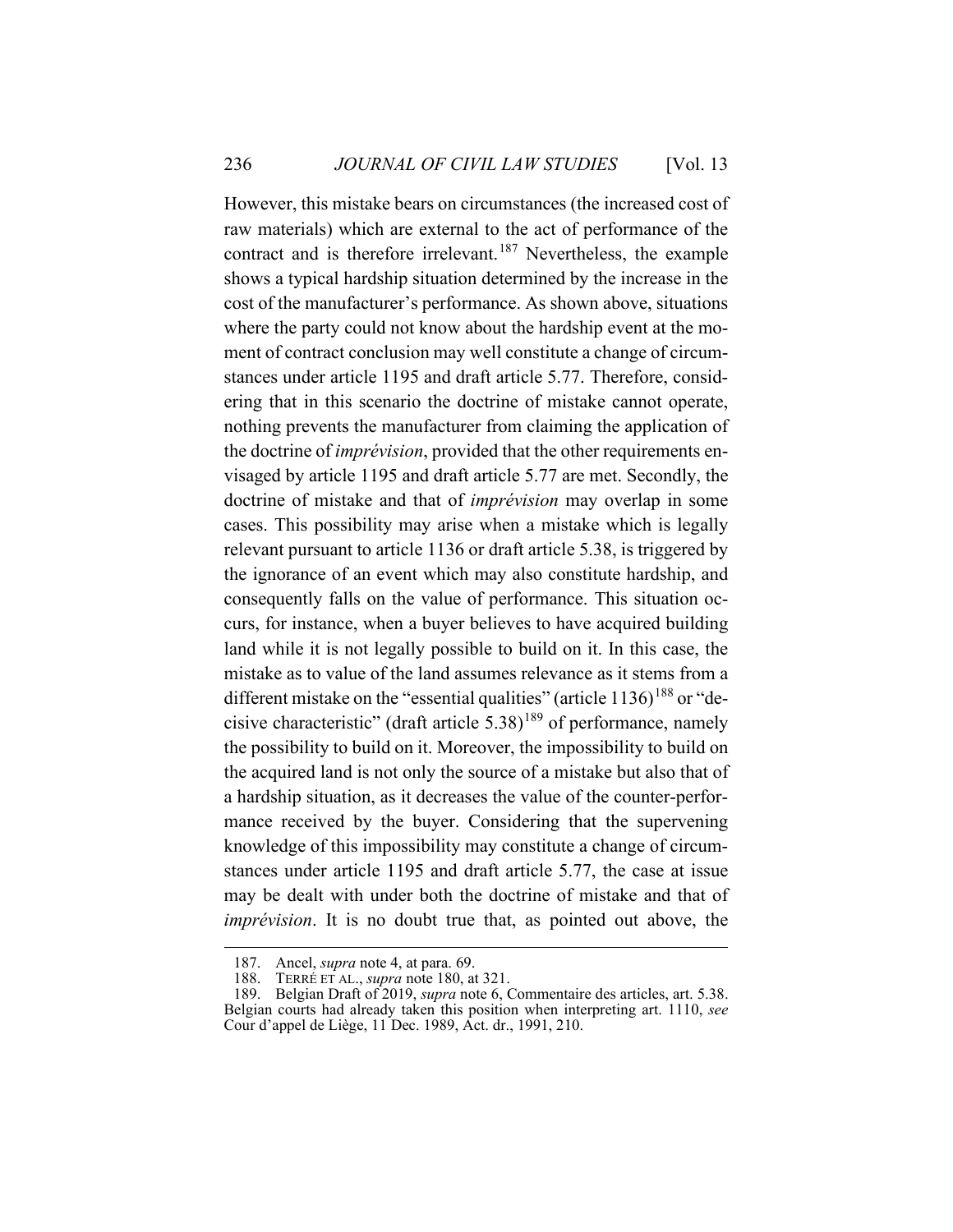doctrine of mistake is more adequate when dealing with such situations, as the mistaken party presumably prefers to render the contract null. Nevertheless, considering that a mistake produces a relative nullity<sup>190</sup> (which can only be invoked by the mistaken party), the party is probably in the best position to decide which remedy suits its interests best. Therefore, in the example provided, it is conceivable that if the party decides to keep the land despite the impossibility to build on it, it will claim an adaptation of the price rather than bringing an action for nullity.

## *2. Manifestations of* Imprévision

The risk of a restrictive interpretation concerns, in the second place, the events which may constitute hardship under these provisions. As shown in Section IV, while draft article 5.77 refers to events making performance excessively onerous due to either an increase in the cost of performance or a decrease in the value of the counter-performance, the new article 1195 merely refers to events rendering performance excessively onerous for a party. The plain wording of the French provision might lead courts to consider only the first set of events, namely those rendering performance more costly for one party. However, the ratio of new article 1195 is, in line with the goal of contractual justice, to protect the victim of an unforeseen circumstance from contractual imbalances.<sup>191</sup> Therefore, as the decrease in the value of the counter-performance received also determines a contractual imbalance, ruling out these situations from the ambit of the French provision would be against the goal of contractual justice, which the new article 1195 purports to achieve.

<sup>190.</sup> Art. 1131, French Civil Code: "Les vices du consentement sont une cause de nullité relative du contrat."

<sup>191.</sup> *Rapport au Président*, *supra* note 7. The section of the report commenting the introduction of *imprévision* provides the following: "Cette consécration, inspirée du droit comparé comme des projets d'harmonisation européens, permet de lutter contre les déséquilibres contractuels majeurs qui surviennent en cours d'exécution, conformément à l'objectif de justice contractuelle poursuivi par l'ordonnance."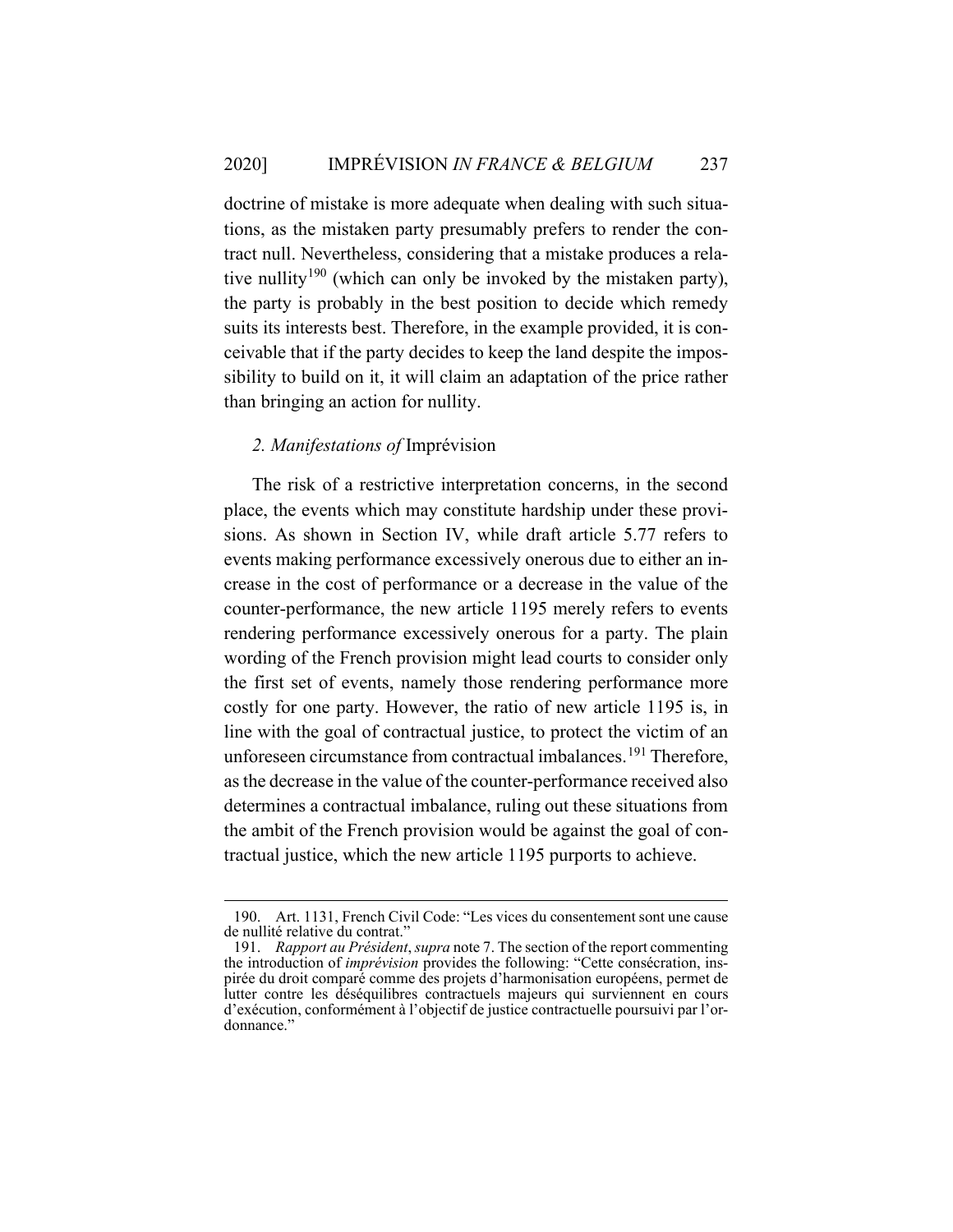#### *3. Unforeseeability of the Event*

Furthermore, similar problems may arise if courts adopt a restrictive interpretation of the requirement that the change of circumstances be "unforeseeable at the time of the conclusion of the contract," which features both the French and the Belgian provisions. For what concerns the object of foreseeability, as shown in the previous section, a narrow interpretation would take into account only the nature of the change of circumstances, disregarding its extent. Consequently, even if the event is extraordinary and unprecedented in its size, it would fall out of the scope of the provisions on *imprévision* just because it is in principle foreseeable.<sup>192</sup> However, this would paralyse the application of article 1195 and draft article 5.77, as the aggrieved party would not be able to benefit from the remedies envisaged in the rules, even if the worst-case scenario occurred and the contractual equilibrium was destroyed.<sup>193</sup> Therefore, compliance with the goal of contractual justice calls for an extensive judicial interpretation of the requirement at issue, which considers not only the nature of the event but also its extent. The necessity to assess the unforeseeability of the event on the basis of the specific circumstances of each case,<sup>194</sup> rather than *in abstracto*, has been acknowledged by the courts of both civil and common law jurisdictions. As for the common law, in the  $Alcoa$  case<sup>195</sup> the parties had agreed that the contract price would partially escalate in accordance with changes in the Wholesale Price Index-Industrial Commodities (WPI). The District Court of Pennsylvania noticed that while "over

<sup>192.</sup> CHANTEPIE & LATINA, *supra* note 154, at 474; Ancel, *supra* note 4, at para. 81; DESHAYES ET AL., *supra* note 136, at 393.

<sup>193.</sup> CHANTEPIE & LATINA, *supra* note 154.

<sup>194.</sup> *See* BGE 104 II 314, 317 (1978). In relation to construction works, the Swiss Federal Tribunal has established that, since every work carried out at fixed flat or unit rates presents a risk, "the question as to what difficulties a contractor should take into account in connection with the construction works depends to a large degree on the particularities of the individual case, in particular the type and term of the work contract."

<sup>195.</sup> Aluminum Co. of America v. Essex Group, Inc., 499 F. Supp. 53 (W.D. Pa. 1980), Civ. A. No. 78-598.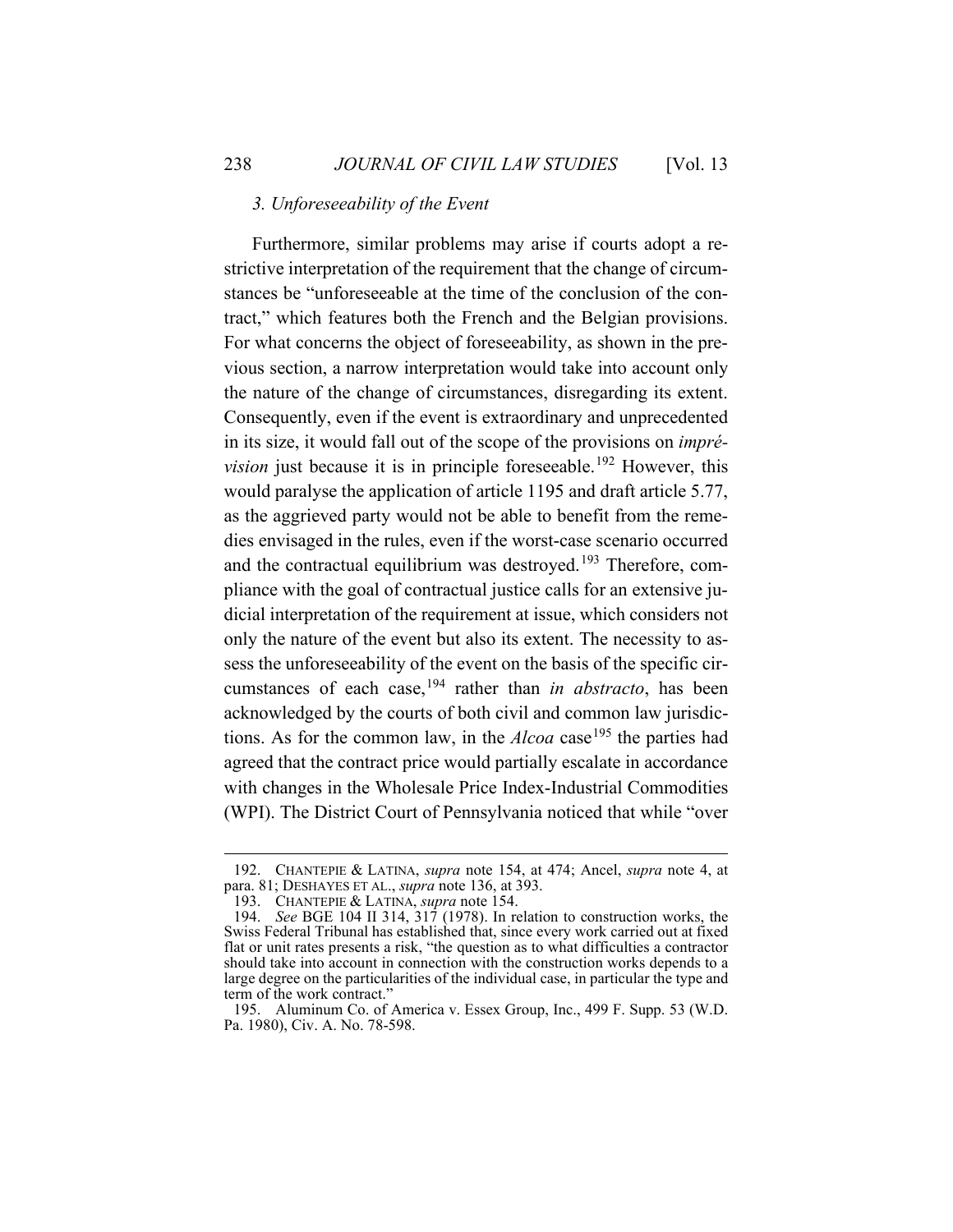the previous twenty years, the Wholesale Price Index had tracked, within a 5% variation, pertinent costs to ALCOA, a 500% variation of costs to Index [being discussed there] must be deemed to be unforeseeable, within any meaningful sense of the word."<sup>196</sup> The court considered that there was a limit to the foreseeability of price increases and that in the case at hand the inflation rate had exceeded this limit, being "unforeseeable in a commercial sense."<sup>197</sup> On the civil law side,<sup>198</sup> the Swiss Federal Tribunal held in the *Jolieville* case<sup>199</sup> that when assessing the foreseeability of a change in the legislation the extent of the change plays a fundamental role. Indeed, while changes of law are generally foreseeable in relation to longterm contracts,  $200$  "the extent (i.e., the type and essential contents) of the change of law may not have been specifically foreseeable."<sup>201</sup> The case dealt with a change in the planning and building laws that repealed the possibility to build on a land which had been leased for that purpose. $202$  This change frustrated the purpose of the contract and therefore decreased the value of the performance received,

<sup>196.</sup> *Id.* at para. 65.

<sup>197.</sup> *Id.* at para. 76. *See* L. S. Conrad, *Bernina Distributors, Inc. v. Bernina Sewing Machine Co.: New Grounds for Commercial Impracticability Based on Currency Exchange Rates under Uniform Commercial Code Section 2-615*, 8 N.C. J. INT'L L. & COM. REG. 125 (2016).

<sup>198.</sup> There are also arbitral awards based on the hardship provisions of civil law countries which considered the extent of the change of circumstances when determining its foreseeability. *See* ICC Arbitration Case no. 6281 of 26 Aug. 1989 (*Steel bars case*), *available at* https://perma.cc/CA75-GYCY, decided on the basis of Yugoslavian law, where the tribunal stated that the increase in world market prices was "well within the customary margin" and therefore predictable; *see also* ICC Arbitration Case no. 2763 of June 25, 1980, Y.B. Com. Arb. 1985, 43, decided on the basis of Libyan law, where the tribunal stated that "while the presence of undetected submerged explosives at the bottom of a harbour which was subjected to numerous bombardments during the war, constituted a foreseeable circumstance, the importance and the quantity of explosives found went far beyond what the parties had foreseen."

<sup>199.</sup> BGE 127 III 302 (2001).

<sup>200.</sup> BGE 127 III 300, 305 (2001).

<sup>201.</sup> C. BRUNNER, 18 FORCE MAJEURE AND HARDSHIP UNDER GENERAL CON-TRACT PRINCIPLES: EXEMPTION FOR NON-PERFORMANCE IN INTERNATIONAL AR-BITRATION 165 (Wolters Kluwer 2008).

<sup>202.</sup> The supermarket chain (Migros) concluded a 100-year building lease agreement with an association of landowners for the purposes of building and operating a shopping mall on their premises.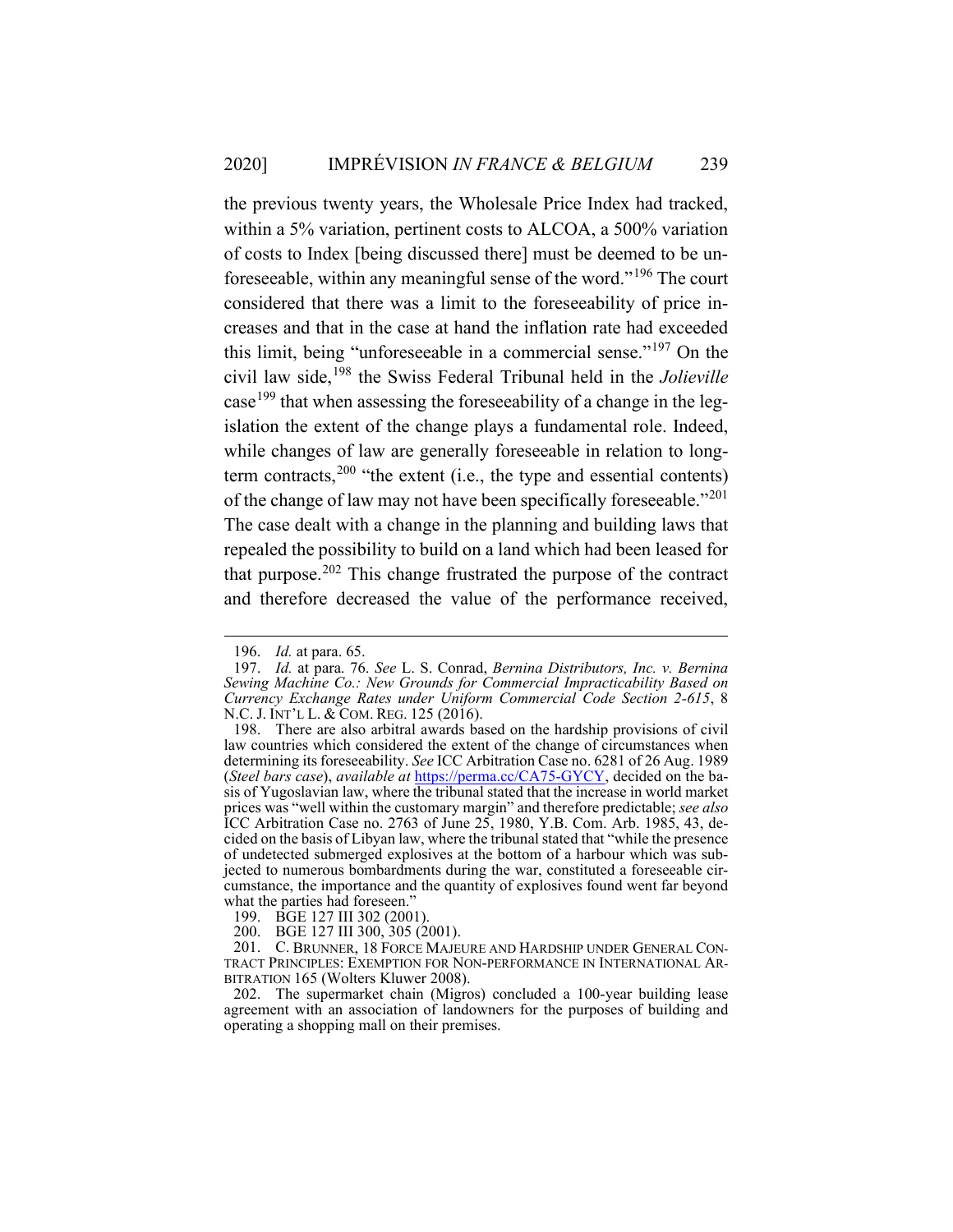causing a typical hardship situation for the seller.<sup>203</sup> The court ruled that the specific type and extent of the change of law was not foreseeable, since at the moment of contract conclusion nothing indicated such possibility.<sup>204</sup> In France, it appears that the *Cour de cassation* also leans towards this direction.<sup>205</sup> In the recent *Dupire Invicta Industrie v. Gabo* case,<sup>206</sup> the *Cour de cassation* held that there is hardship when the cost of raw materials considerably increases beyond what the parties could have foreseen.<sup>207</sup> In this passage, the *Cour de cassation* implied that there is a limit to the foreseeability of price increases, as not every price increase is *per se* foreseeable but only those within this limit. Furthermore, the court of appeal had previously considered that the aggrieved party assumed the risk that the execution of its performance would become more expensive.<sup>208</sup> In the absence of an express risk allocation within the contract, it is indeed presumed that a party assumes the risk of the events which were foreseeable at the moment of contract conclusion.<sup>209</sup> However, the *Cour de cassation* criticised the court of appeal, as, in deciding that the aggrieved party assumed such risk, it did not consider if the cost increase of raw materials amounted to abnormal fluctuations in the relevant market.<sup>210</sup> The *Cour de cassation* rightly implied that it is not possible to assume the risk of those events which, by their extent and impact, cannot be foreseen.

<sup>203.</sup> *See* PICC Official Commentary, *supra* note 145, at no. 2.b to art. 6.2.2, according to which the definition of hardship expressly covers such situations. 204. BGE 127 III 302, 306 (2001).

<sup>205.</sup> Pédamon, *supra* note 68, at 14.

<sup>206.</sup> Cass. Com., 17 Feb. 2015, nos. 12-29.550, 13-18.956, 13-20.230.

<sup>207.</sup> *See id.:* "qu'il y a hardship lorsque surviennent des événements qui altèrent fondamentalement l'équilibre des prestations, notamment lorsque le coût des matières premières se trouve considérablement augmenté, au-delà de ce qu'auraient pu prévoir les parties. . . ."

<sup>208.</sup> Reims, 4 Sep. 2012, no. 11/02698.

<sup>209.</sup> BRUNNER, *supra* note 201, at 157, 441.

<sup>210.</sup> Pédamon, *supra* note 68, at 14; Pédamon, *supra* note 87, at 121.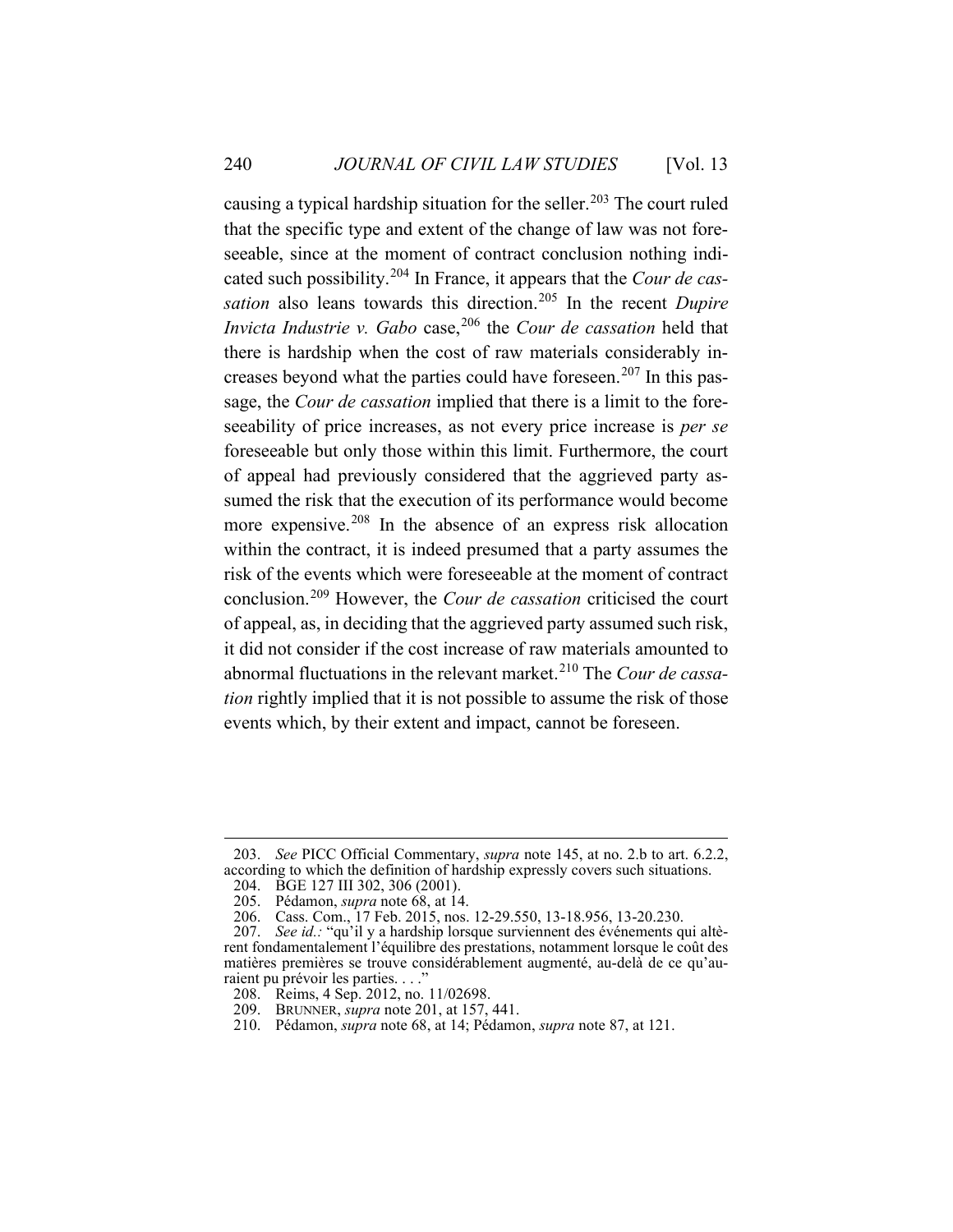## *C. The Contrast Between a Broad Interpretation of the Requirements and the Goal of Contractual Justice*

If, on the one hand, those interpretations of the requirements of article 1195 and draft article 5.77 which are excessively narrow run counter to goal of contractual justice pursued by the rules, on the other hand, the same can be said if these provisions or their requirements are interpreted too broadly as to cover situations which are caused by the aggrieved party or which are independent of the transaction.

#### *1. Hardship Situations Attributable to the Aggrieved Party*

In particular, although the theory of *imprévision* refers to changes of circumstances which are caused by factors external to the contracting party, $^{211}$  the new article 1195 neither makes reference to the need for the event to be beyond the party's control,  $2^{12}$ nor does it prescribe that the event must not be determined by the party's conduct. For what specifically concerns the second point, draft article 5.77, unlike the French provision, requires that the change of circumstances be not attributable to the debtor. As explained above, this means that it must not be caused by the faulty behaviour of the aggrieved party. Despite the silence of article 1195, several authors have suggested that a claim for *imprévision* under the French provision must be denied when the event is attributable to the actions of the debtor.<sup>213</sup> The same view has been upheld by

<sup>211.</sup> Ancel, *supra* note 4, at para. 70.

<sup>212.</sup> Art. 1195 also differs from art. 1218 of the French Civil Code, on force majeure, which prescribes that the event must be beyond the control of the debtor. As it has been noted, this notion is broader than fault: art. 1218 does not apply if the situation is within the party's sphere of control, even if the event was not caused by the party's fault. Conversely, it seems that Belgian Draft of 2019, *supra* note 6, art. 5.77 would apply even when the event is within the control of the aggrieved party (e.g., acts of employees), as long as it was not caused by its faulty behaviour (e.g., employer negligence).

<sup>213.</sup> DESHAYES ET AL., *supra* note 136, at 391; TERRÉ ET AL., *supra* note 180, at 716; MERCADAL, *supra* note 97, at para. 615, note that this approach is already followed by the *Conseil d'État* when addressing cases of *imprévision*.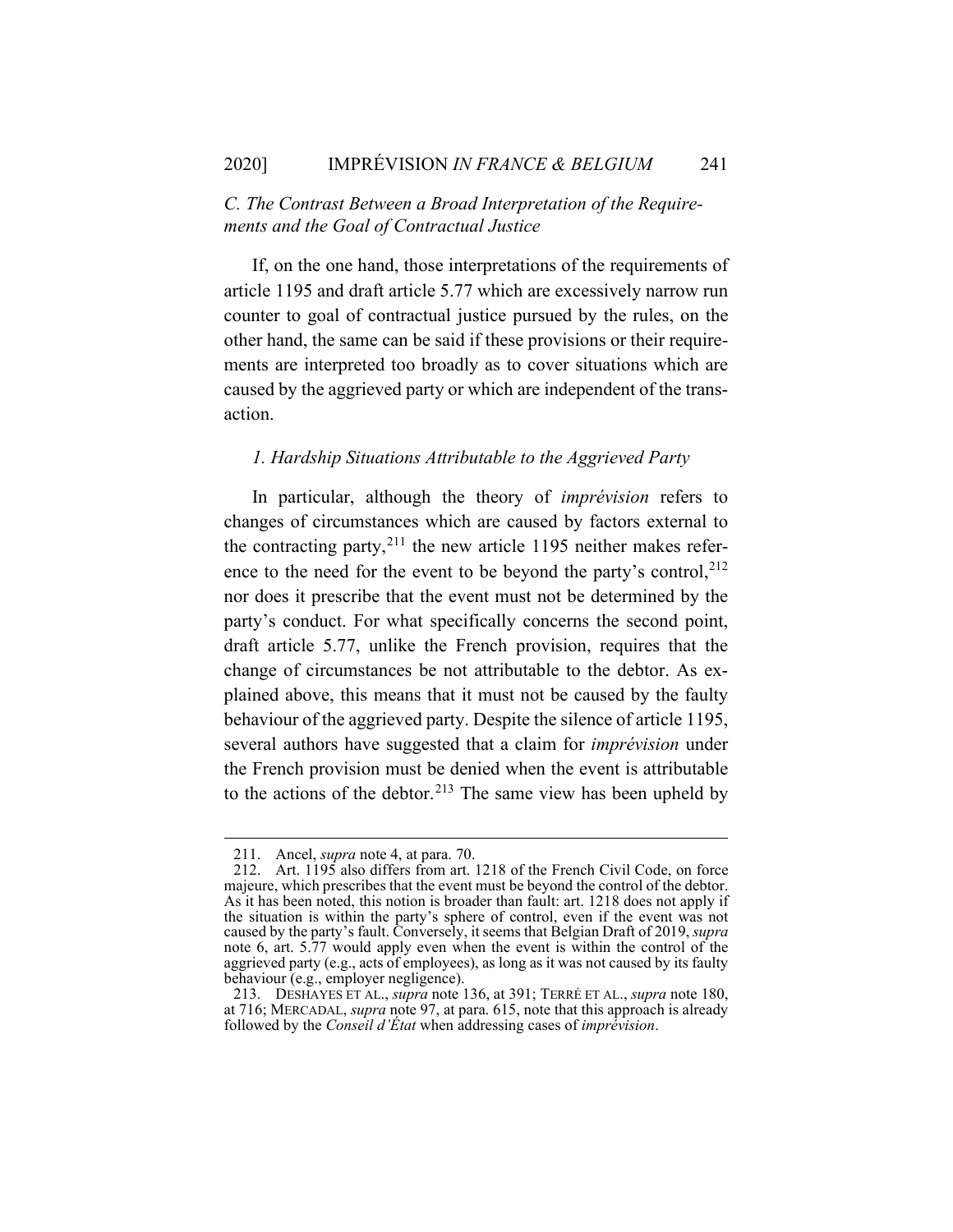the Italian Supreme Court, even though article 1467 of the Italian Civil Code does not contain such requirement.<sup>214</sup> However, French courts are highly unlikely to protect self-induced hardship, as this would mean protecting incompetent or careless parties. Indeed, if article 1195 were to be interpreted as to cover situations of self-induced hardship, the goal of contractual justice pursued by the reform would hardly be accomplished. The other party would run the risk to bear further costs resulting from the possible adaptation of the contract, even when the event making the execution excessively onerous occurred due to a delay in the performance of the contract by the aggrieved party.<sup>215</sup> In doing so, article 1195 would allow dishonest contracting parties to escape the harmful consequences of their own faults, unfairly placing the other parties in a disadvantaged position.<sup>216</sup>

## *2. Excessive Onerousness of the Performance Measured Against the Subjective Conditions of the Aggrieved Party*

Moreover, there is the risk that French and Belgian courts might interpret the excessive onerousness requirement too extensively. It is true that a case-by-case evaluation is to be preferred to a universal and mathematical threshold.<sup>217</sup> Indeed, assessing the excessive onerousness against a merely numeric benchmark, without taking into account the circumstances surrounding the contract, constitutes a strict application of the principle *pacta sunt servanda*, which clashes with the goal of contractual justice. However, it is debated how deep this evaluation *in concreto* should be.

In determining when the change of circumstances makes performance of the contract excessively onerous, courts will have to decide whether to interpret this condition objectively, measuring the

<sup>214.</sup> Corte di Cassazione, section II, 23 Feb. 2001, n. 2661.

<sup>215.</sup> DESHAYES ET AL., *supra* note 136, at 391.

<sup>216.</sup> *Id*.

<sup>217.</sup> D. Girsberger & P. Zapolskis, *Fundamental Alteration of the Contractual Equilibrium under Hardship Exemption*, 19 JURISPRUDENCIJA 129 (2012).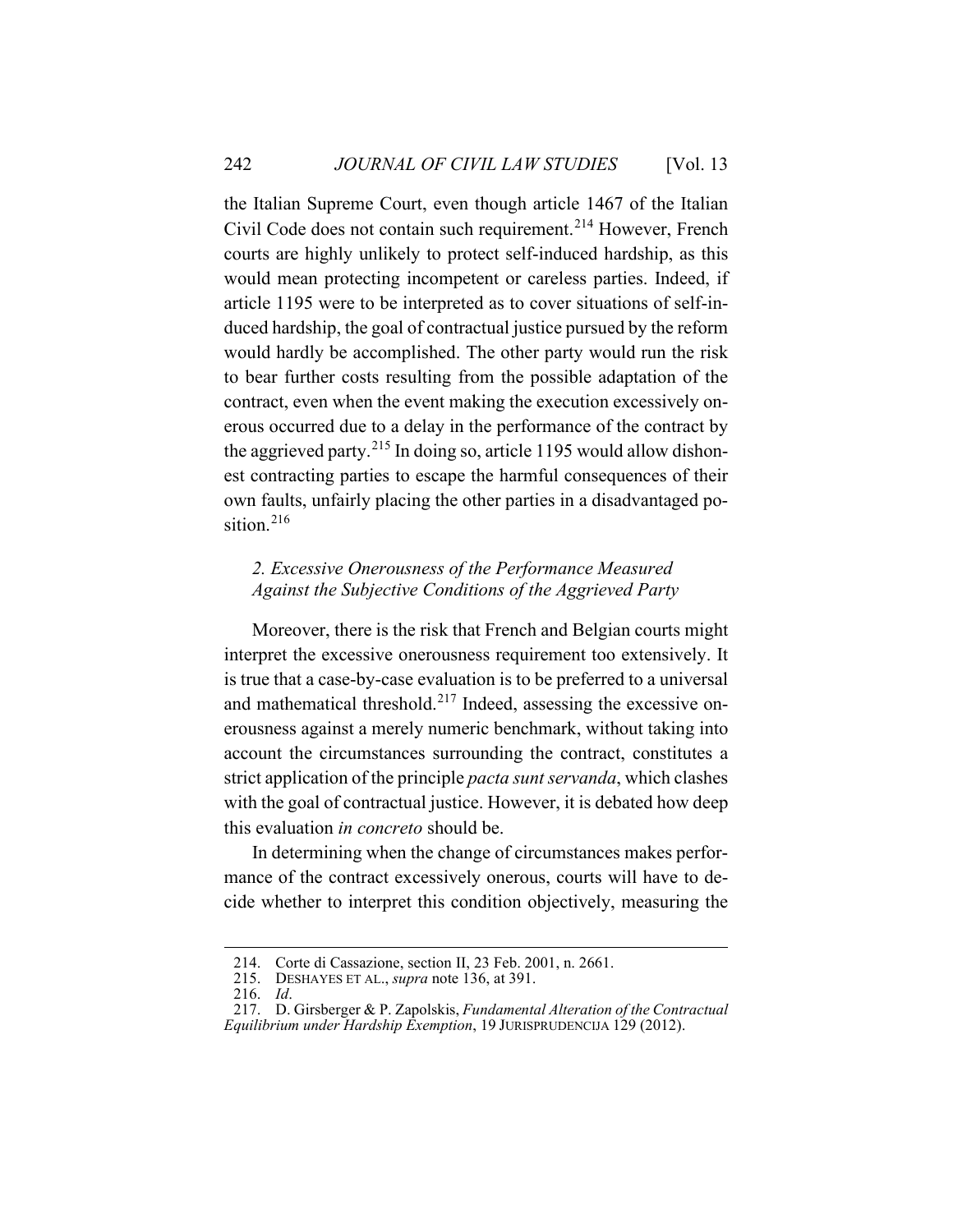performance of the aggrieved party against the counter-performance, or subjectively, against the aggrieved party's conditions.<sup>218</sup> In particular, it is controversial whether article 1195 and draft article 5.77 allow courts to consider the impact of the change of circumstances on the financial situation of the party, in order to conclude that the event amounts to hardship. If the latter approach were to be adopted, French and Belgian courts might find *imprévision* even when the supervening event creates no significant disproportion between the parties' performances, and yet performing the contract would result in the financial ruin of the party claiming hardship.

As shown in section IV, the wording of draft article 5.77 suggests that courts might take into account the aggrieved party's personal situation, as it refers to a change of circumstances which makes the execution of the contract excessively onerous in a way that "no one may reasonably demand it." As for article 1195, while many authors believe that the objective approach should prevail,  $2^{19}$ others hold that French courts might well take into account the personal conditions of the aggrieved party<sup>220</sup> or are ultimately unsure about the right approach as it is considered a legal policy decision.<sup>221</sup> As seen above, the French and Belgian legislators have made an express legal policy choice with regard to the provisions on *imprévision*, as they consider them an expression of the overall goal of contractual justice pursued by the reforms. Consequently, courts should lean towards the objective approach, disregarding the financial situation of the party. The goal of contractual justice is to avoid contractual imbalances, namely a disproportion between the obligations stemming from the contract. Conversely, the subjective approach considers the imbalance between the parties rather than their performances, and it analyses factors which are external to the

<sup>218.</sup> TERRÉ ET AL., *supra* note180, at 717.

<sup>219.</sup> *Id.*; CHÉNEDÉ, *supra* note 167, at 118; Stoffel-Munck, *supra* note 135, at 33; J. S. Borghetti, *La force obligatoire des contrats*, DR. ET PATR. 68 (2016); P. MALAURIE ET AL., DROIT DES OBLIGATIONS 764 (L.G.D.J./Lextenso 2016).

<sup>220.</sup> Ancel, *supra* note 4, at para. 78; MERCADAL, *supra* note 97, at para. 613. 221. DESHAYES ET AL., *supra* note 136, at 399.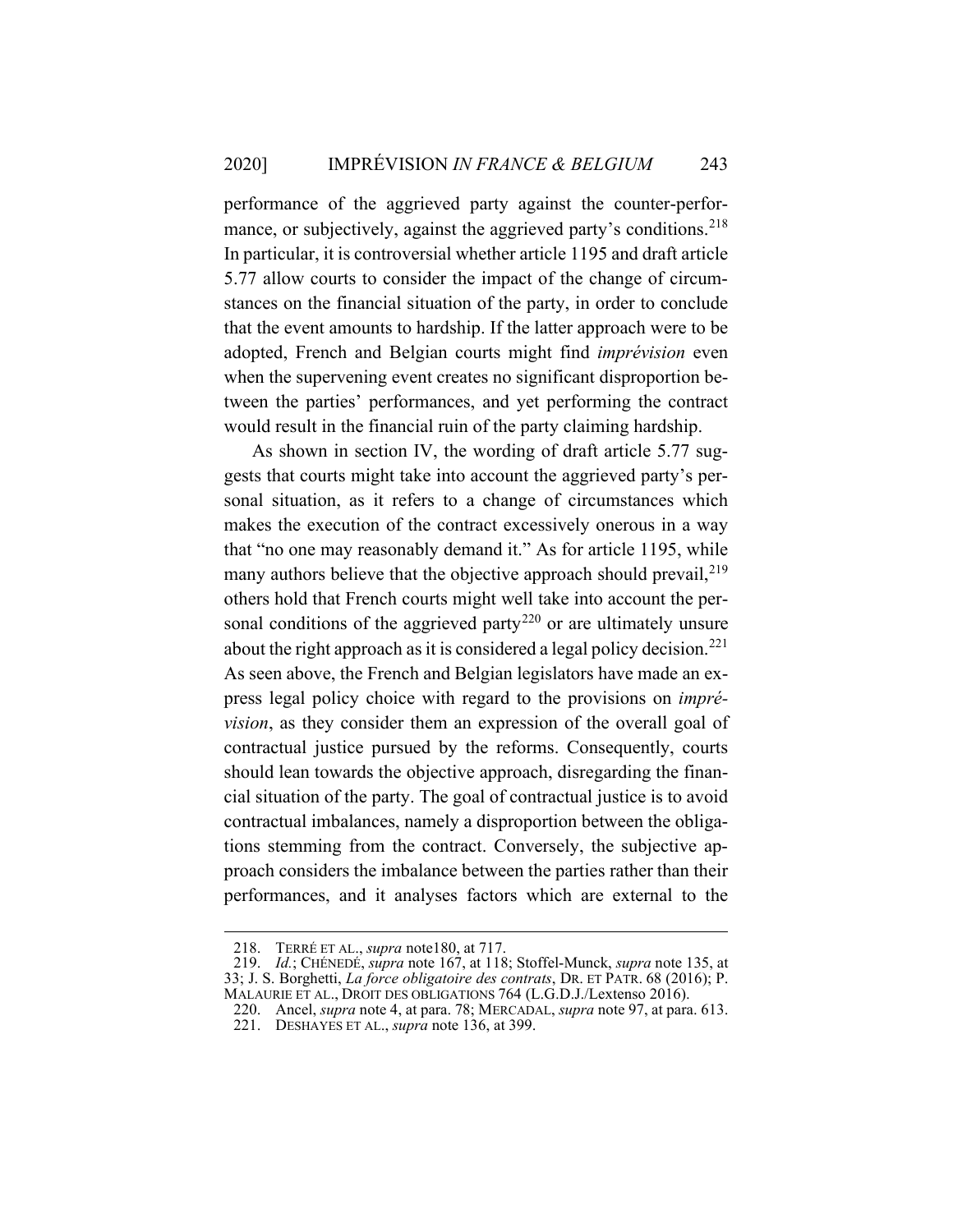contract. This has the pathological effect of discriminating between commercial parties based on their financial situation: on the one hand, the application of article 1195 and draft article 5.77 would be prevented to a successful company with high profits, just because it would be able to absorb the exceptional costs generated by the loss of the single transaction; on the other hand, a company close to financial ruin would easily meet the threshold for the excessive onerousness even if, for instance, it makes a loss due to an ordinary price increase.<sup>222</sup> When the excessiveness is examined with regard to the transaction alone, the remedy of adaptation is meant to correct contractual injustice; when it is examined in relation to the aggrieved party's economic situation, adaptation becomes a grace mechanism.<sup>223</sup> Hardship situations must be exceptional, because they constitute a derogation from the principle of *pacta sunt servanda*. Therefore, they cannot encompass the state of indebtedness of the aggrieved party, as anything could amount to hardship for the debtor with a sensitive financial situation. This conclusion shall not be hindered by the wording of draft article 5.77 which defines contract execution as excessively onerous when "no one may reasonably demand it." The reasonableness test must be conducted with regard to the exceptional increase in the cost of performance or decrease in the value of the counter-performance, rather than the personal conditions of the party. Furthermore, in most cases the sensitive financial situation of the party is the result of bad business management. Consequently, the economic condition of the aggrieved party cannot be taken into account also because, as shown above, the change of circumstances must not be attributable to the debtor.

Nevertheless, by way of derogation from the proposed objective interpretation, the economic condition of the aggrieved party may indirectly assume some relevance in long-term agreements. Parties enter into long-term agreements with the aim of building up and

<sup>222.</sup> Stoffel-Munck, *supra* note 147, at 58-59.

<sup>223.</sup> DESHAYES ET AL., *supra* note 136, at 399.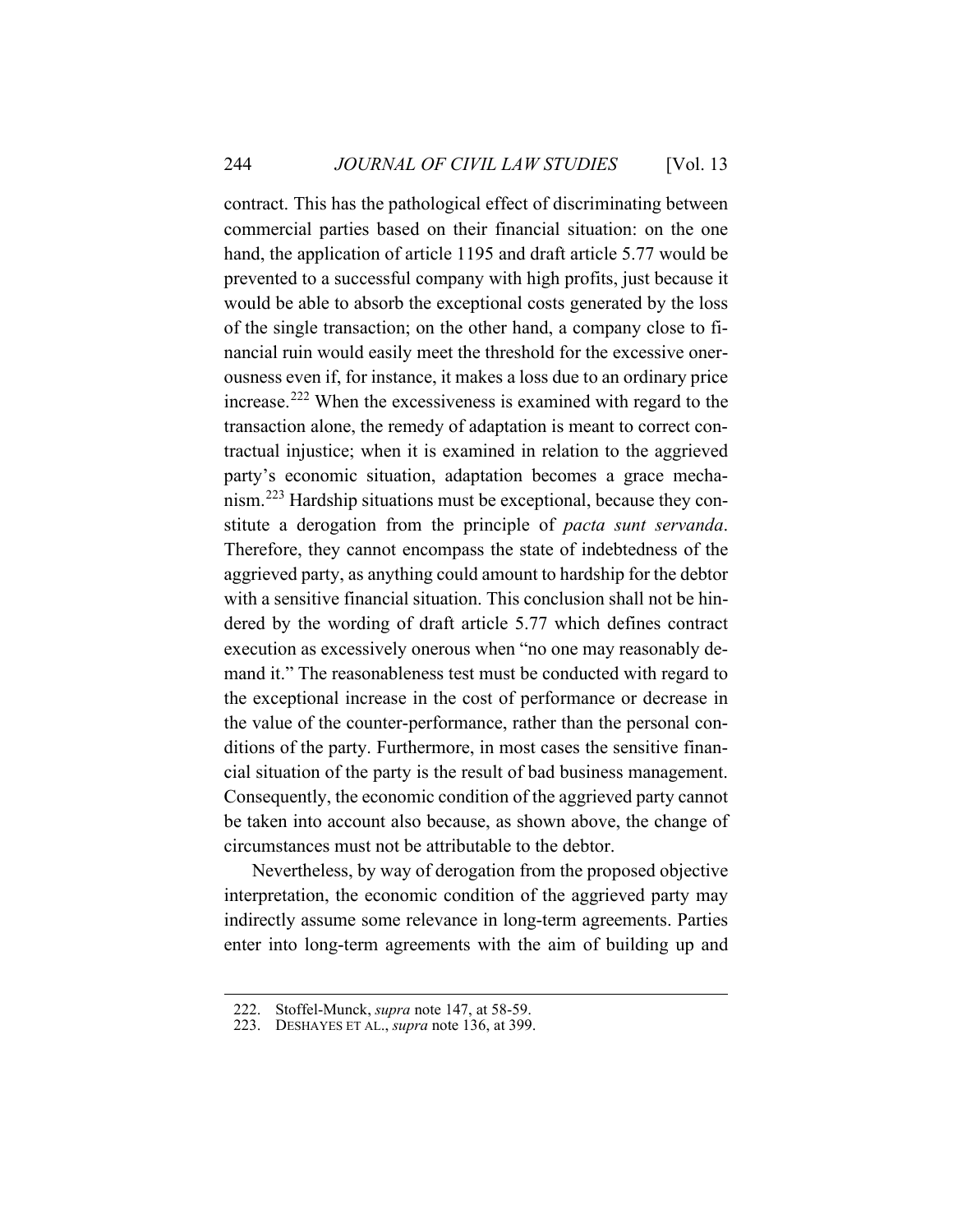maintaining "for several years (usually around 20-25) a relationship that satisfies the reciprocal interests and expectations."<sup>224</sup> They invest significant resources in planning a commercial relationship on which they wish to be able to rely for long.<sup>225</sup> Consequently, in determining what makes performance of the parties excessively onerous, courts should first look at what risks the parties have assumed at the moment of contract conclusion,  $226$  as they might have implicitly ruled out the possibility of financial ruin. Regarding agreements for a particular long term, such as joint ventures or franchising contracts, parties might express the desire to enter into a mutually beneficial relationship and impliedly expect a certain outcome or profit rate from the whole operation. Such contracts might be affected by a change of circumstances, making performance significantly more onerous, which causes the aggrieved party's financial ruin even though the required threshold for hardship is not met.<sup>227</sup> An example of that situation is a supervening event which is not limited to a short period of time, causing the aggrieved party to bear an annual loss. While the single loss is *per se* sustainable, this prolonged situation might expose the aggrieved party, whose financial situation was sound when parties entered into the agreement, to an impeding financial ruin.<sup>228</sup> Moreover, if this loss could have been foreseen, the length of the hardship situation may not have been specifically foreseeable. Although in long-term contracts bad years may be offset by good years,  $229$  the same loss repeated over the years makes this impossible. Indeed, the impending commercial ruin of the aggrieved party frustrates the purpose of the contract as it prevents the parties

<sup>224.</sup> P. FERRARIO, THE ADAPTATION OF LONG-TERM GAS SALE AGREEMENTS BY ARBITRATORS 72 (Wolters Kluwer 2017).

<sup>225.</sup> *Id.* at 73.

<sup>226.</sup> BRUNNER, *supra* note 201, at 240-241, 432.

<sup>227.</sup> *Id.* at 435. The financial impact on the obligor may become disastrous, especially when the aggrieved party is a relatively small company for which the affected contract represents a significant part of its revenues.

<sup>228.</sup> It is conceivable that the repeated loss might hinder the aggrieved party from accessing financial credit, the lack of which eventually leads to its bankruptcy.

<sup>229.</sup> BGE 47 II 440, 458 (1921).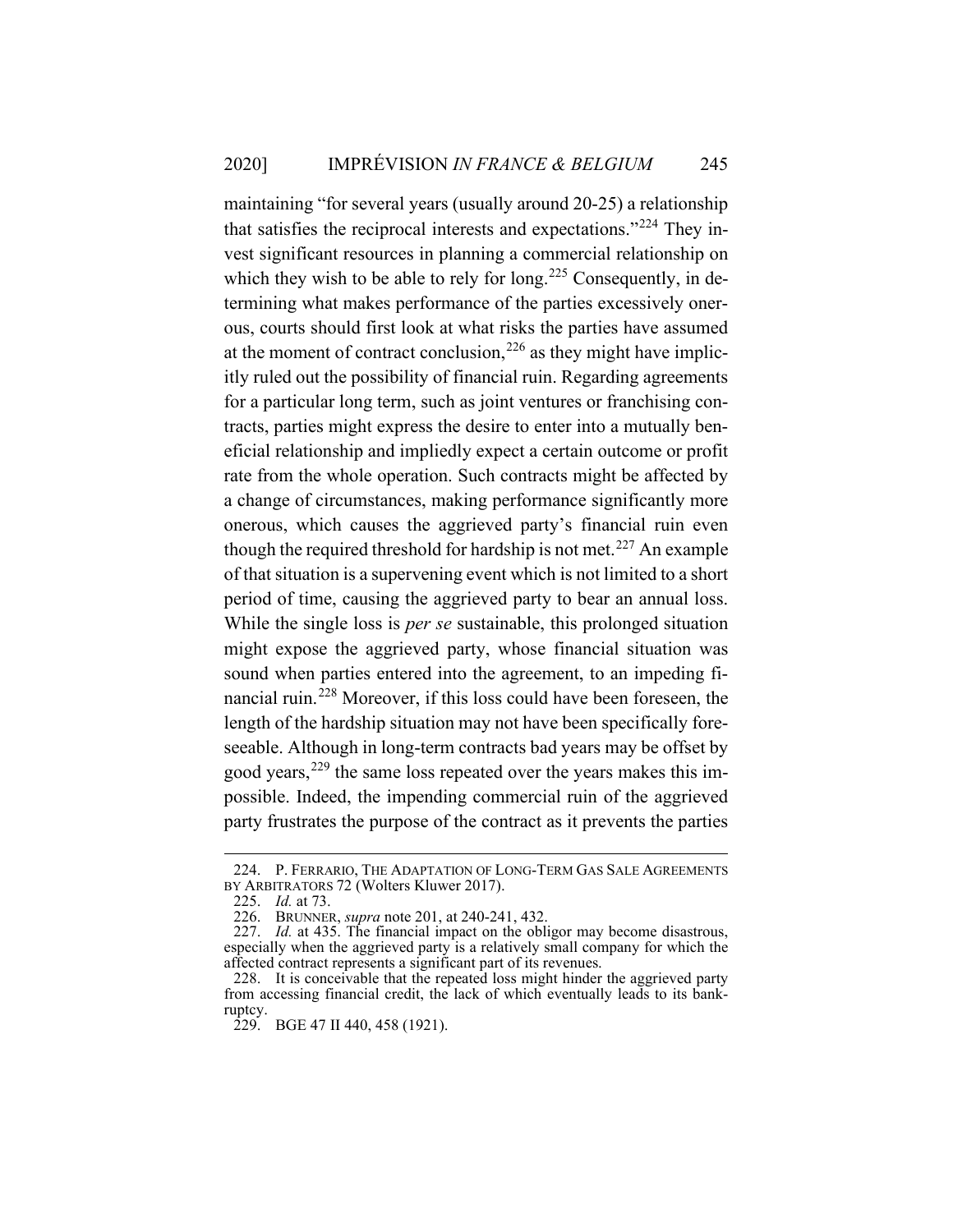from reversing the consequences of the hardship situation in the future, so as to achieve in the long-term the minimum expected outcome.

#### VI. CONCLUSION

The codification of *imprévision* in France and its codification attempt in Belgium are part of a larger revitalization of the law of contracts, aimed at attracting foreign investors through the creation of a business-friendly legal environment which is able to adapt to the new social and economic challenges. For this outcome to be achieved, it is paramount that contractual parties know under which circumstances they can successfully claim adaptation or termination of their agreements. However, the approach of the French and Belgian legislators to adopt general legal propositions, without definitions or a detailed regulation of the conditions triggering the application of article 1195 and draft article 5.77, leaves itself open to several questions of interpretation and criticism. In particular, the wide margins of appreciation given to courts might create uncertainty among contractual parties, confronted with the risk of different judicial interpretations of the same requirements for *imprévision*.

It is not unusual in continental legal systems for courts to be given tremendous leeway in interpreting codified provisions. Nevertheless, it appears appropriate, in order not to frustrate the expectations of contractual parties and to give the legal system some sort of stability, that courts carry out their hermeneutical activity in a manner consistent with the three main goals of the French and Belgian reforms: that is, to have a law which is modern, certain and fair.

According to the proposed solution, to strike a balance between said goals, article 1195 and draft article 5.77 should apply: (1) as for the time of the change of circumstances, also to events occurring before the conclusion of the contract, when the parties learn about their existence only after its conclusion; (2) as for the manifestations of *imprévision*, also to situations in which performance becomes